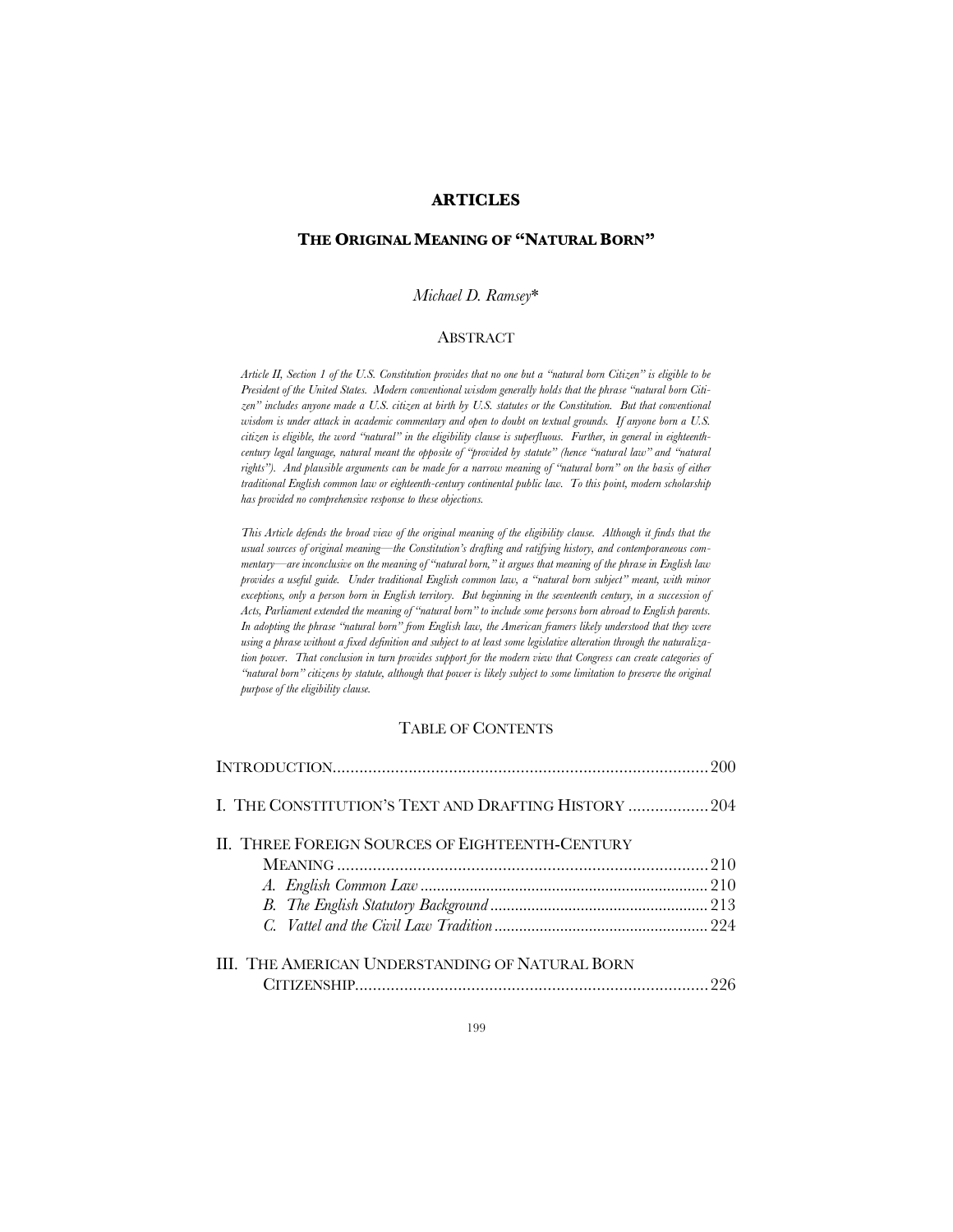| 200 | JOURNAL OF CONSTITUTIONAL LAW                         | [Vol. 20.2] |
|-----|-------------------------------------------------------|-------------|
|     |                                                       |             |
|     |                                                       |             |
|     | IV. THE NATURALIZATION CLAUSE AND CONGRESS'S "NATURAL |             |
|     |                                                       |             |
|     |                                                       |             |
|     |                                                       |             |
|     |                                                       |             |
|     |                                                       |             |

#### **INTRODUCTION**

Article II, Section 1 of the U.S. Constitution provides that only a "natural born Citizen" is eligible to be President.<sup>1</sup> Until recently, modern conventional wisdom generally held that this phrase includes anyone made a U.S. citizen at birth by U.S. statutes or the Constitution, including those born abroad with a U.S. citizen parent.2

That conventional wisdom increasingly has come under attack from an array of articles and commentary arguing that under the Constitution's original meaning, "natural born" status attached only to persons born in the

<sup>\*</sup> Hugh and Hazel Darling Foundation Professor of Law and Director of International and Comparative Law Programs, University of San Diego Law School. Thanks to Akhil Amar, Randy Barnett, Laurence Claus, Einer Elhauge, Richard Izquierdo, John Mikhail, Robert Natelson, Lisa Ramsey, Michael Rappaport, Thomas H. Lee, Maimon Schwarzschild, Lawrence Solum, Seth Barrett Tillman, John Vlahoplus, and participants in the Georgetown University Law Center's Constitutional Law Colloquium and the Seventh Annual Hugh & Hazel Darling Foundation Originalism Worksin-Progress Conference at the University of San Diego for helpful comments. The author was born outside the United States to U.S. citizen parents.

<sup>1</sup> U.S. CONST. art. II, § 1.

<sup>2</sup> *See, e.g.*, AKHIL AMAR, AMERICA'S CONSTITUTION: A BIOGRAPHY 164 (2005) (equating "natural born Citizen" with "citizen at the time of his birth."); Paul Clement & Neal Katyal, *On the Meaning of "Natural Born Citizen"*, 128 HARV. L. REV. FORUM 161, 161 (2015) (arguing that the phrase "natural born Citizen" means "someone who was a U.S. citizen at birth with no need to go through a naturalization proceeding at some later time"). A U.S. statute makes most people born outside the United States to at least one U.S. citizen parent a citizen of the United States at birth. Immigration and Nationality Act of 1952, 8 U.S.C. § 1401 (2016). People in this category—along with those born within the United States and therefore citizens under the first sentence of the Fourteenth Amendment—are thought to be eligible for the presidency. See JACK MASKELL, CONG. RESEARCH SERV., R42097, QUALIFICATIONS FOR PRESIDENT AND THE "NATURAL BORN" CITIZENSHIP ELIGIBILITY REQUIREMENT 50 (2011) (concluding that "the majority of scholarship on the subject" indicates that birth abroad to at least one citizen parent is sufficient for natural born citizen status). George Romney (born in Mexico) and John McCain (born in the Panama Canal Zone) ran for President (in 1968 and 2008, respectively) without sustained objections to their eligibility.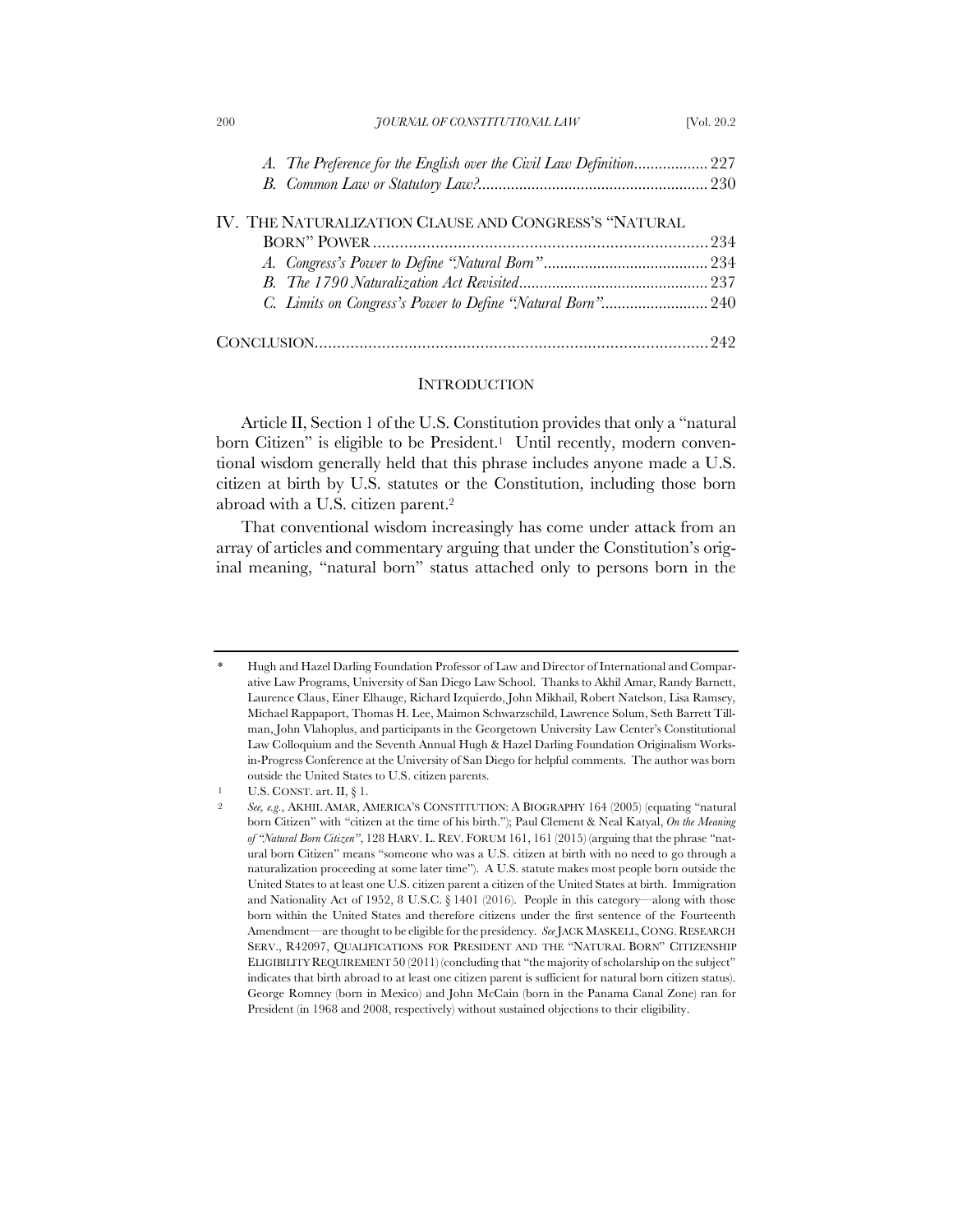United States, $3$  or only to a subset of those born abroad. $4$  In contrast, despite the confident ring of the conventional wisdom, there are essentially no sustained scholarly defenses of it. Its leading recent affirmation is only four pages long,5 and other scholarly examinations have found the clause mysterious and ambiguous.6 As a result, in the most recent election cycle, the clause provoked extraordinary attention and controversy.7

<sup>3</sup> *See, e.g.*, Mary Brigid McManamon, *The Natural Born Citizen Clause as Originally Understood*, 64 CATH. U. L. REV. 317, 347 (2015) [hereinafter McManamon, *Natural Born Citizen Clause*]; John Vlahoplus, *Toward Natural Born Derivative Citizenship*, 7 BRIT.J. AM. LEGAL STUDS. (forthcoming 2018). For leading legal scholars taking this view in popular commentary, especially as applied to the presidential campaign of Senator Ted Cruz, see, for example, Einer Elhauge, *Ted Cruz Is Not Eligible to Run for President: A Harvard Law Professor Close-Reads the Constitution*, SALON (Jan. 20, 2016, 9:37 PM), http://www.salon.com/2016/01/20/ted\_cruz\_is\_not\_eligible\_to\_run\_for\_president\_a\_harvard\_law\_professor\_close\_reads\_the\_constitution/; Laurence H. Tribe, *Under Ted Cruz's Own Logic, He's Ineligible for the White House*, BOS. GLOBE (Jan. 11, 2016), http://www.bostonglobe.com/opinion/2016/01/11/through-ted-cruz-constitutional-looking-glass/zvKE6qpF31q2RsvPO9nGoK/ story.html; Eric Posner, *Ted Cruz Is Not Eligible to Be President*, SLATE (Feb. 8, 2016, 12:26 PM), http://www.slate.com/articles/news\_and\_politics/view\_from\_chicago/2016/02/trump\_is\_right \_ted\_cruz\_is\_not\_eligible\_to\_be\_president.html; Mary Brigid McManamon, *Ted Cruz Is Not Eligible to be President,* WASH. POST (Jan. 12, 2016), https://www.washingtonpost.com/opinions/ted-cruz-isnot-eligible-to-be-president/2016/01/12/1484a7d0-b7af-11e5-99f3-184bc379b12d\_story.html.

<sup>4</sup> Thomas H. Lee, "Natural Born Citizen," 67 AM. U. L. REV. 327 (2017) (arguing that, at the time of the adoption of the Constitution, natural born citizenship was conferred only upon children of *male* citizens born abroad); Thomas Lee, *Is Ted Cruz a 'natural born Citizen'? Not if You're a Constitutional Originalist*, L.A. TIMES (Jan. 10, 2016, 5:00 AM), http://www.latimes.com/opinion/op-ed/la-oelee-is-ted-cruz-eligible-to-be-president-20160110-story.html.

<sup>5</sup> *See* Clement & Katyal, *supra* note 2. Clement and Katyal principally rely on eighteenth-century British statutes, which, they say, "provided that children born abroad to subjects of the British Empire were 'natural-born Subjects . . . .'" *Id*. at 162. But as explained below, see *infra* Part II.B., these statutes only applied to persons whose *fathers* (or paternal grandfathers) were British subjects. Modern U.S. law allows persons born abroad to claim birthright U.S. citizenship through their mothers as well.

<sup>6</sup> *See, e.g.*, Lawrence B. Solum, *Originalism and the Natural Born Citizen Clause*, 107 MICH. L. REV. FIRST IMPRESSIONS 22 (2008), http://www.michiganlawreview.org/firstimpressions/vol107/solum.pdf, updated version available at http://papers.ssrn.com/sol3/papers.cfm?abstract\_id=1263885 (revised 2010). Other leading scholarship on the clause emphasizes the difficulty of interpreting it. *See, e.g.*, Sarah Helene Duggin & Mary Beth Collins, *'Natural Born' in the USA: The Striking Unfairness and Dangerous Ambiguity of the Constitution's Presidential Qualifications Clause and Why We Need to Fix It*, 85 B.U. L. REV. 53, 55–56 (2005); Charles Gordon, *Who Can Be President of the United States: The Unresolved Enigma*, 28 MD. L. REV. 1, 1 (1968); Michael Nelson, *Constitutional Qualifications for President*, 17 PRES. STUD. Q. 383, 383 (1987); Malinda L. Seymore, *The Presidency and the Meaning of Citizenship*, 2005 BYU L. REV. 927, 932–33 (2005); Jill A. Pryor, Note, *The Natural-Born Citizen Clause and Presidential Eligibility: An Approach for Resolving Two Hundred Years of Uncertainty*, 97 YALE L.J. 881, 881 (1988); William Jacobson, *Natural Born Citizens: Marco Rubio, Bobby Jindal, Ted Cruz*, LEGAL INSURRECTION (Sept. 3, 2013, 9:05 AM), http://legalinsurrection.com/2013/09/natural-borncitizens-marco-rubio-bobby-jindal-ted-cruz/.

<sup>7</sup> *See supra* note 3. For commentary in support of the broader view of the clause, see, for example, Akhil Reed Amar, *Why Ted Cruz Is Eligible to Be President*, CNN (Jan. 14, 2016, 11:59 PM), http://www.cnn.com/2016/01/13/opinions/amar-cruz-trump-natural-born-citizen/index.html; Garrett Epps, *Ted Cruz Is a Natural Born Citizen*, ATLANTIC (Jan. 14, 2016), https://www.theatlantic.com/politics/archive/2016/01/donald-trump-ted-cruz-birther-argument/424104/.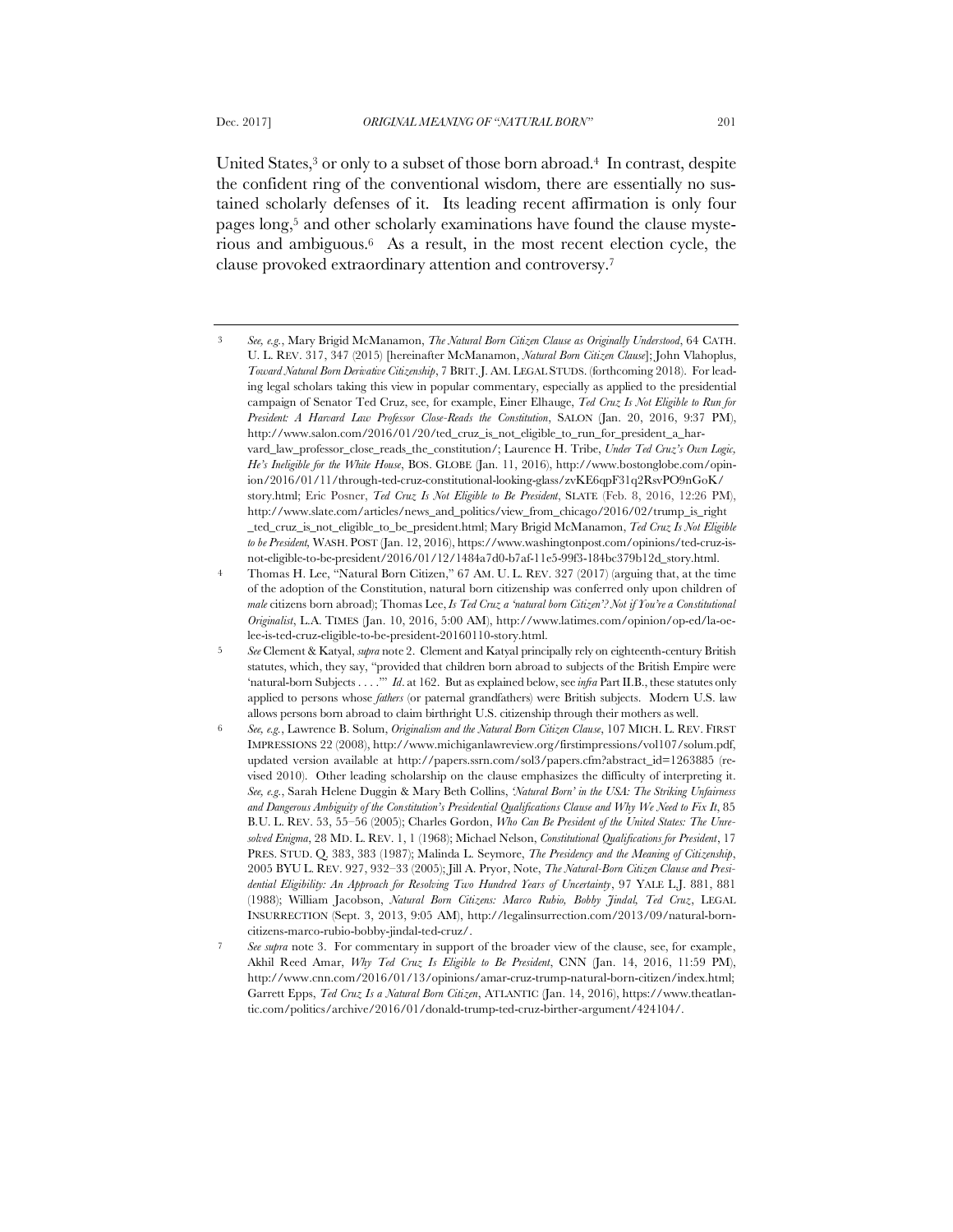Not only does the previous conventional wisdom rest on surprisingly thin scholarly foundations, it faces daunting textual and historical challenges. If anyone born a U.S. citizen is eligible to the presidency, the word "natural" in the Eligibility Clause seems superfluous. To give it meaning, there should be some "born" citizens who are not "natural born." Further, in general in eighteenth-century legal language, "natural" meant the opposite of "provided by statute." Natural law was the opposite of positive law; natural rights were rights that predated codification. The most obvious meaning of "natural born Citizen" thus is not a person who claims citizenship from a statute, but rather a person whose citizenship comes from the natural state of things.

Nonetheless, this Article concludes that the broad reading of the Presidential Eligibility Clause is correct. It provides the first comprehensive defense of the view that persons born outside the United States, if made U.S. citizens at birth by statute, are eligible to be President. Contrary to what has sometimes been assumed, that argument is complicated and not entirely free from doubt. As suggested above, the Constitution's text seems to point in the opposite direction, toward an idea of "natural" citizenship arising from some connection to the nation apart from mere statutory status. The drafting and ratifying history is unhelpful, as the clause was rarely discussed, and only in general terms. Similarly, post-ratification discussions are inconclusive, or appear to point in different directions. On the basis of the text and the most frequently consulted founding-era sources, the phrase appears to refer to a "natural" relationship to the nation that was incompletely articulated, or perhaps incompletely understood.

One might be tempted to stop there and declare the clause fatally ambiguous.8 This Article argues, however, that meaning can be found in pre-constitutional sources, chiefly in the idea of "natural born subjects" in English law. In brief, traditional English common law reflected an idea of "natural" birth within the allegiance of the sovereign, based only on birth within the sovereign's territory (with minor exceptions). These people were called

<sup>8</sup> That is, it may be ambiguous in its application to certain categories of people. *See* Solum, *supra* note 6, at 5–6 (noting that most people are unambiguously covered or not covered by the clause, but finding that the clause might be ambiguous as to those with some, but not complete, connection to the United States at birth).

The Fourteenth Amendment is not immediately relevant to the meaning of the Eligibility Clause. It was ratified much later (in 1868) and did not purport to address the meaning of "natural born" citizen or the scope of presidential eligibility. Although it established a class of people whose birthright citizenship is protected by the Constitution, U.S. CONST. amend. XIV, § 1, and thus cannot be altered by statute, it did not preclude additional classes of people being given birthright citizenship by statute, and Congress has consistently recognized citizenship at birth beyond the constitutional minimum of the Amendment. On its own, the Fourteenth Amendment neither assured that everyone within its protection is "natural born" nor excluded those outside its protection from being "natural born."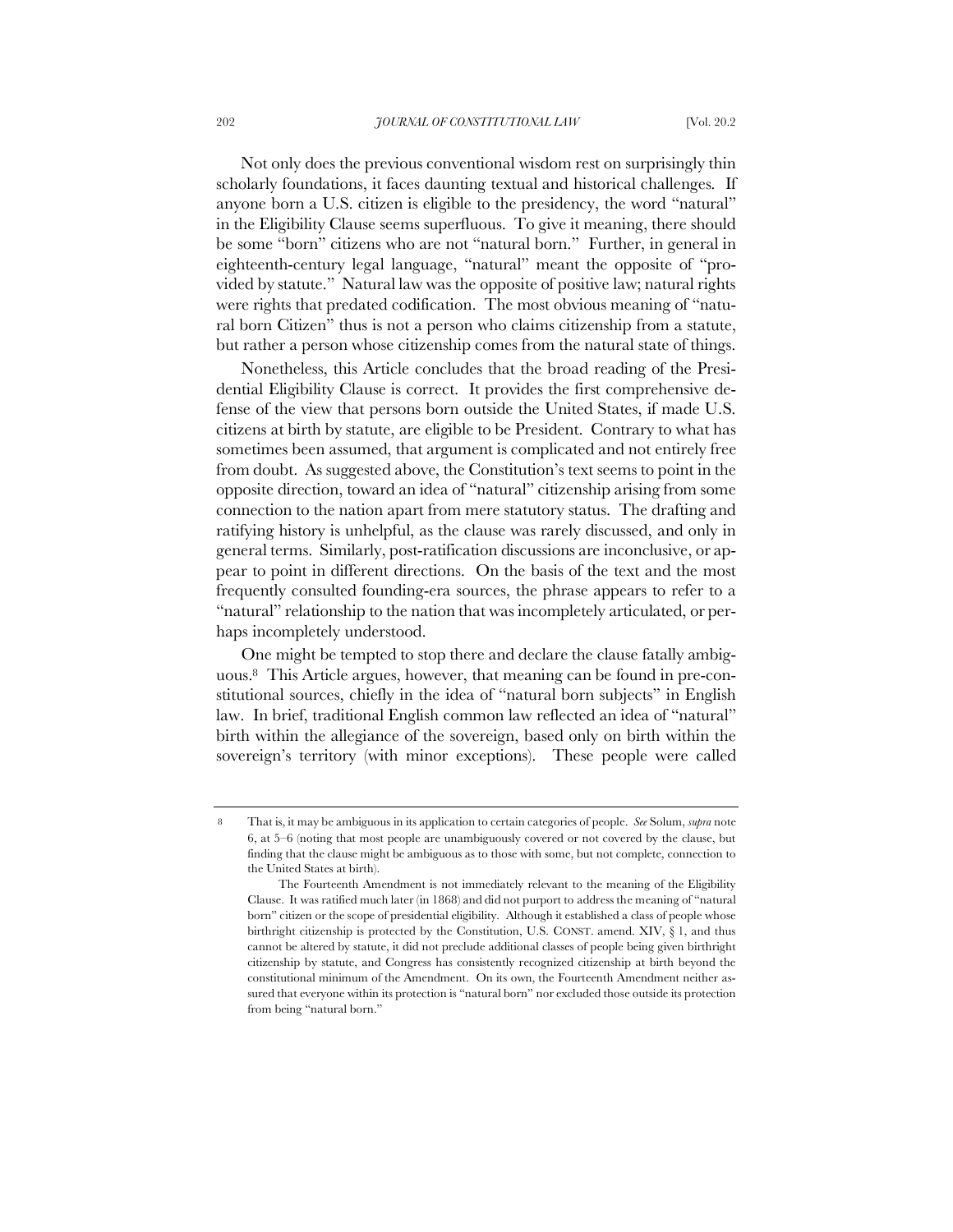"natural born subjects."<sup>9</sup> Since the late seventeenth century, however, Parliament had extended "natural born subject" status to certain persons born abroad to English parents. Crucially, Parliament did not merely give these persons the rights of natural born subjects; it declared them to *be* natural born subjects. As a result, by the late eighteenth century, in English law the phrase "natural born"—contrary to its traditional meaning—had come to include those given subject status from birth by statute.10

This Article further argues that this understanding of "natural born" is the one most likely recognized by the Constitution's Framers. The relevant features of English law were known in America through Blackstone's widely read treatise.11 Founding era and post-founding sources demonstrate that American citizenship law was strongly influenced by its English predecessor; although American commentators did not make clear their precise understanding of "natural born," the most likely meaning seems to be the meaning it had in English law.

This understanding is strongly reinforced by the Constitution's grant to Congress of the power to "establish an uniform Rule of Naturalization."12 The English statutes declaring certain categories of people to be natural born, even if not born in England, were called naturalization acts, and thus were understood as exercises of Parliament's naturalization power. Absent indications to the contrary, the best guide to the scope of Congress's naturalization power is the scope of Parliament's naturalization power. Recovering this meaning highlights the underappreciated connection between the Article II's Eligibility Clause and Article I's Naturalization Clause. As English practice makes clear, the power granted by the latter includes (within limits) the power to define the meaning of the former.

The last point is crucial, because eighteenth-century English statutes did not recognize all persons born abroad with English parents to be natural born subjects; they recognized such a status for persons whose fathers (or, after 1773, paternal grandfathers) were English subjects.13 Modern U.S. law generally grants citizenship at birth to persons born abroad with either a U.S. citizen mother or a U.S. citizen father.14 If foreign-born citizens deriving citizenship only from their mother are eligible to the presidency, it cannot be because the American Framers adopted the English rule in effect at the time of the founding. Rather, it is because the Framers conveyed to Congress, through the Naturalization Clause, the power to define "natural" citizenship.

<sup>9</sup> McManamon, *Natural Born Citizen Clause*, *supra* note 3, at 320; *infra* Part II.A.

<sup>10</sup> *Infra* Part II.B.

<sup>11</sup> *See* AMAR, *supra* note 2, at 30 (noting the influence of WILLIAM BLACKSTONE, COMMENTARIES).

<sup>12</sup> U.S. CONST. art. I, § 8, cl. 4.

<sup>13</sup> *See infra* Part II.B.

<sup>14</sup> Immigration and Nationality Act of 1952, 8 U.S.C. § 1401(g) (2016).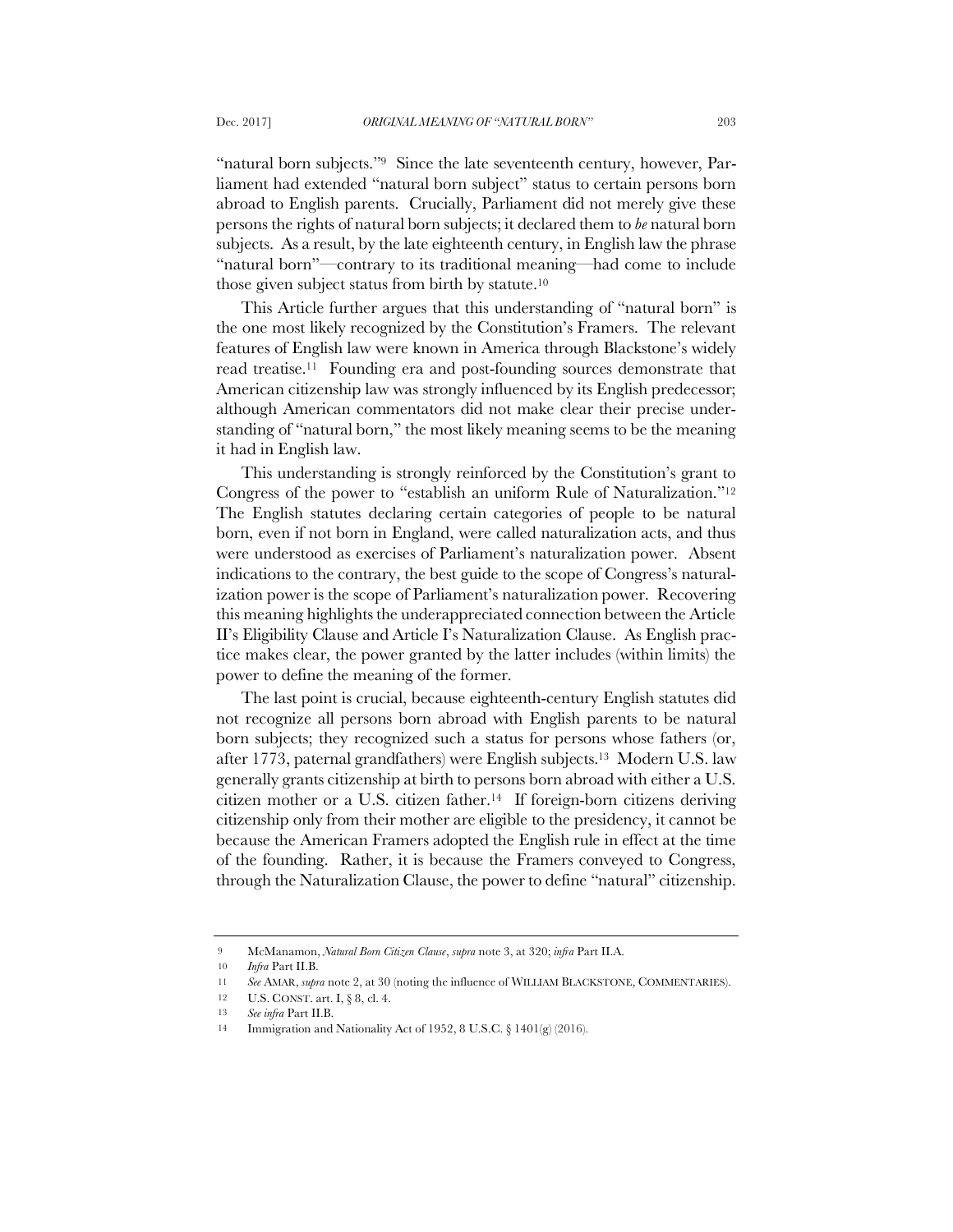The ensuing discussion proceeds as follows. Part I considers the Eligibility Clause's text and drafting history, concluding that nothing decisive can be found within it. Part II explores the legal background of the phrase "natural born," particularly its definition in English common law, English statutory law, and the law-of-nations theory of the eighteenth-century Swiss writer Emer de Vattel. Part III argues that the weight of available evidence shows the founding generation in America to have been most strongly influenced by English law rather than Vattel, and by the whole of English law rather than just its common law antecedents. Part IV concludes that the most likely meaning of the Eligibility Clause combined with the Naturalization Clause is that the Constitution adopted the English practice of a core common law definition subject to modification by statute—a reading that confirms the modern understanding of eligibility.

# I. THE CONSTITUTION'S TEXT AND DRAFTING HISTORY

The Presidential Eligibility Clause provides:

No person except a natural born Citizen, or a Citizen of the United States, at the time of the Adoption of this Constitution, shall be eligible to the Office of President; neither shall any Person be eligible to that Office who shall not have attained to the Age of thirty five Years, and been fourteen years a Resident within the United States.15

The clause thus creates two categories of eligible citizens (albeit only one relevant in modern times): (1) persons who are natural born citizens, and (2) persons who were citizens of the United States when the Constitution was adopted. Some interpreters have purported to be confused by the comma after "United States," which under modern grammatical conventions indicates that the phrase "at the time of the Adoption of this Constitution" modifies both "natural born Citizen" and "Citizen of the United States." This confusion seems misguided. As other sections of the Constitution indicate, the Framers had different and looser rules regarding comma placement than we do; moreover, attaching significance to the comma creates a manifestly absurd result—namely, that no person born after the adoption of the Constitution would be eligible to be President.

That leaves the question of the meaning of "natural born Citizen." According to a study by the Congressional Research Service, the phrase means any person who is a U.S. citizen by birth, including those whose citizenship is granted by statute.16 This broad view, however, is in substantial tension with the clause's text on two grounds.

<sup>15</sup> U.S. CONST. art. II, § 1.

<sup>16</sup> MASKELL, *supra* note 2, at 50.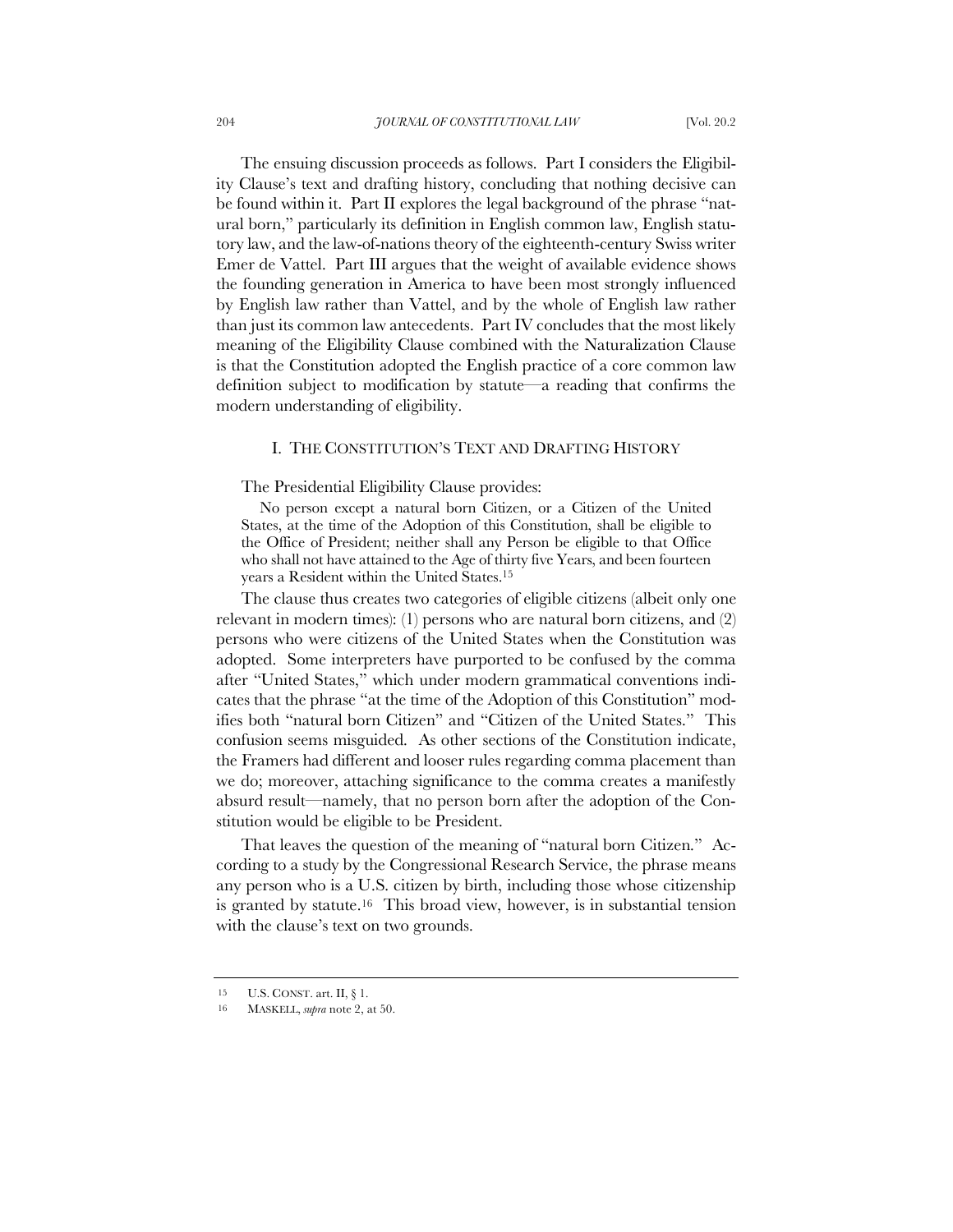First, reading the clause in this way violates the surplusage canon, which holds that in textual interpretation all words in a text should be given meaning.17 If all persons who are born citizens are eligible, the word "natural" has no effect. The Framers could as well have written "No person except a born Citizen" (or perhaps "No person except one born a Citizen") shall be eligible. An interpretation of the clause should therefore strive to find some meaning of the word natural.18

Second, giving "natural" its ordinary legal meaning suggests the exact opposite of the conventional conclusion regarding citizenship derived from statutes. In eighteenth-century legal language "natural" meant arising from the nature of things19—a usage reflected, for example, in natural law (as opposed to statutory law) and natural rights (as opposed to statutory rights). Under this common meaning of natural, "natural" citizenship should be distinct from—not coextensive with—statutory citizenship.

Neither of these observations provides direct evidence of the phrase's meaning, but they do suggest that the modern assumed meaning, at minimum, requires further explanation and support. On its face, the Eligibility Clause does not make all born citizens eligible to the presidency. The critical question is the eighteenth-century understanding of "natural" born.

The most common indicators of textual meaning—the drafting and ratifying history—are not helpful in finding a conclusive meaning. The initial draft of the Presidential Eligibility Clause came from the Committee of Detail's August 22, 1787 report, and required only that the President be "of the age of thirty five years, and a Citizen of the United States, and shall have been an Inhabitant thereof for Twenty one years."<sup>20</sup> The "natural born" language first appeared in the Committee of Eleven report on September 4,

<sup>17</sup> ANTONIN SCALIA & BRYAN A. GARNER, READING LAW: THE INTERPRETATION OF LEGAL TEXTS 174 (2012).

<sup>18</sup> Alexander Hamilton's written plan for the Constitution, which he gave to Madison near the close of the Convention, had a presidential eligibility clause similar to the one adopted in the Constitution but omitting the word "natural": "No person shall be eligible to the office of President of the United States unless he be now a Citizen of one of the States, or hereafter be born a Citizen of the United States." 3 RECORDS OF THE FEDERAL CONVENTION OF 1787, at 629 (Max Farrand ed., 1911) [hereinafter FARRAND, RECORDS]. That appears to provide exactly what the modern consensus thinks the Eligibility Clause provides. However, the actual text does not say "born a citizen" but instead adopted (without explanation) the phrase "natural born." Perhaps it was understood as a synonym, but that is far from obvious.

<sup>19</sup> *See* JOHN ASH, NEW AND COMPLETE DICTIONARY OF THE ENGLISH LANGUAGE (1775); 2 SAMUEL JOHNSON, A DICTIONARY OF THE ENGLISH LANGUAGE 1349–50 (1755); NATHAN BAILEY, AN UNIVERSAL ETYMOLOGICAL ENGLISH DICTIONARY (1721).

<sup>20</sup> 2 FARRAND, RECORDS, *supra* note 18, at 367. The Committee of Detail's initial report, which had no presidential eligibility requirements, was delivered to the Convention on August 6, *id*. at 176, and several additional matters (although not presidential eligibility specifically) were referred back to the Committee on August 18 and 20, *id*. at 333, 342–43. The Committee then issued an additional report on August 22, recommending eligibility requirements.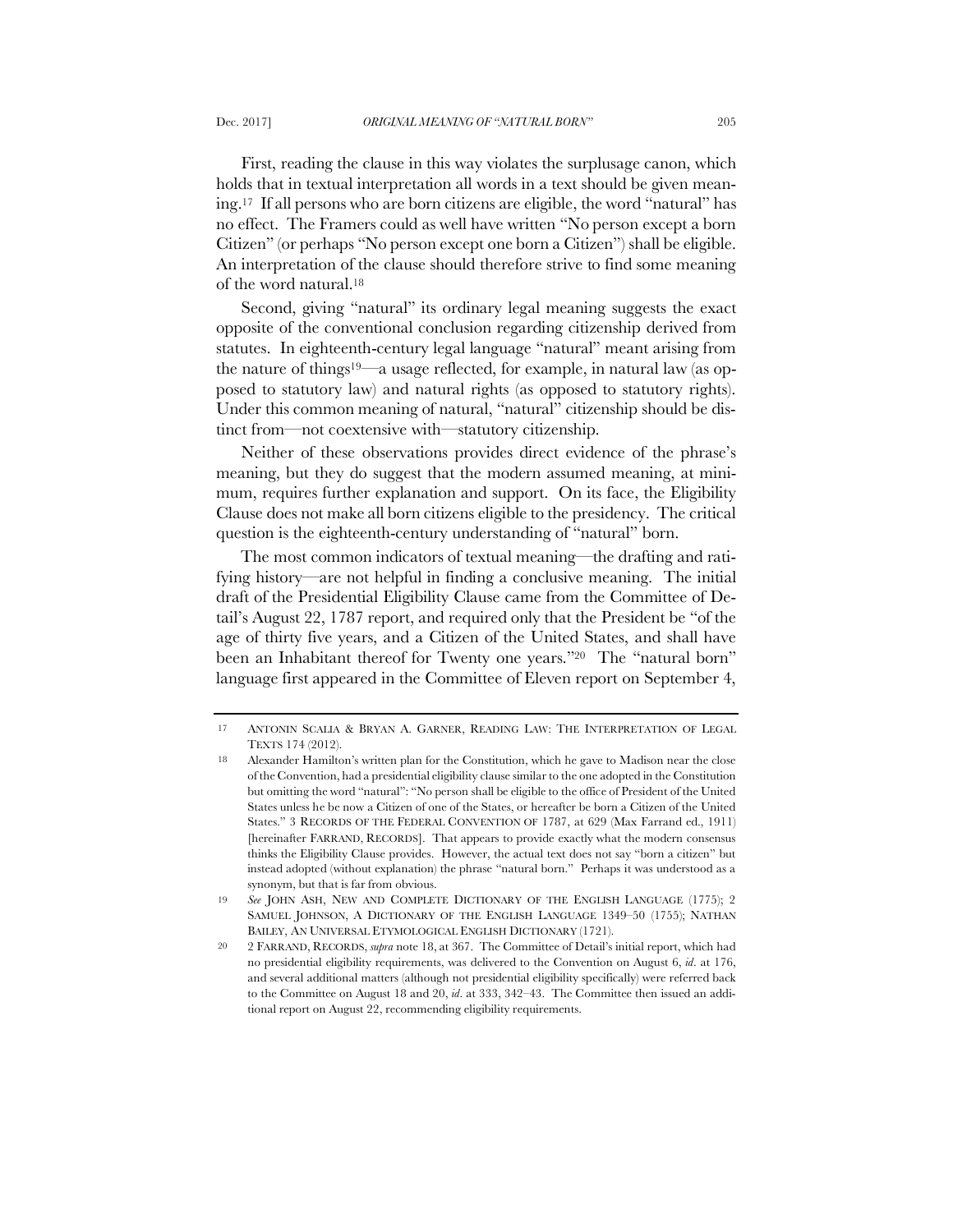in substantially its current form,<sup>21</sup> without explanation, and apparently it was not debated by the Convention:

The Committee of Eleven did not explain why this new language had been added. The Convention approved this portion of the proposals without debate. The draft Constitution was then referred to a second Committee of Five, known as the Committee on Style and Arrangement or the Committee on Revision. That Committee retained the presidential qualification clause without comment, and without substantial change. It was adopted in this form, and without any debate, by the Convention. Indeed, no explanation of the origin or purpose of the presidential qualification clause appears anywhere in the recorded deliberations of the Convention.<sup>22</sup>

There is some evidence, though, that the phrase had its origins with Secretary of Foreign Affairs and future *Federalist* co-author John Jay, who was not at the Convention. Jay wrote a letter to George Washington, the chair of the Convention, on July 25, 1787, making the following suggestion:

Permit me to hint, whether it would not be wise & seasonable to provide a strong check to the admission of Foreigners into the administration of our national Government; and to declare expresly that the Command in chief of the american army shall not be given to, nor devolve on, any but a natural *born* Citizen.23

Jay did not elaborate what he meant by "natural born Citizen." On September 2, shortly before the phrase appeared in the Committee draft, Washington replied, thanking Jay for "the hints contained in your letter."24 As one commentator concludes:

Because the second version of the presidential requirements came a mere two days following Jay's letter to Washington and was adopted without discussion, and considering Washington's considerable presence at the convention, it is entirely possible that Jay's reasons for including the natural-born requirement were the primary motivations behind the provision: namely, fear of foreign dominance of government.25

Some writers have gone further to speculate that Jay had a particular person in mind for exclusion: Baron von Steuben, the Prussian officer who had been a principal aide to General Washington during the Revolutionary War, but who was regarded as untrustworthy as a result of some subsequent activities.26 (Jay was thinking only of the office of Commander-in-Chief;

<sup>21</sup> *Id*. at 498. The Committee of Eleven, composed of one person from each of the eleven states then in attendance, was charged with resolving important matters that remained outstanding after the Convention considered the Committee of Detail report.

<sup>22</sup> Gordon, *supra* note 6, at 4.

<sup>23</sup> 3 FARRAND, RECORDS, *supra* note 18, at 61; CHARLES THACH, JR., THE CREATION OF THE PRESIDENCY, 1775–1789: A STUDY IN CONSTITUTIONAL HISTORY 137 (1923).

<sup>24</sup> 3 FARRAND, RECORDS, *supra* note 18, at 76.

<sup>25</sup> Seymore, *supra* note 6, at 938–39.

<sup>26</sup> THACH, *supra* note 23, at 137 ("The name of [Baron] von Steuben is not mentioned, but there can be little doubt that it was he . . . with his sympathies for the followers of Shay, and his evidently suspected dealings with Prince Henry of Prussia, whom Jay had in mind when he penned these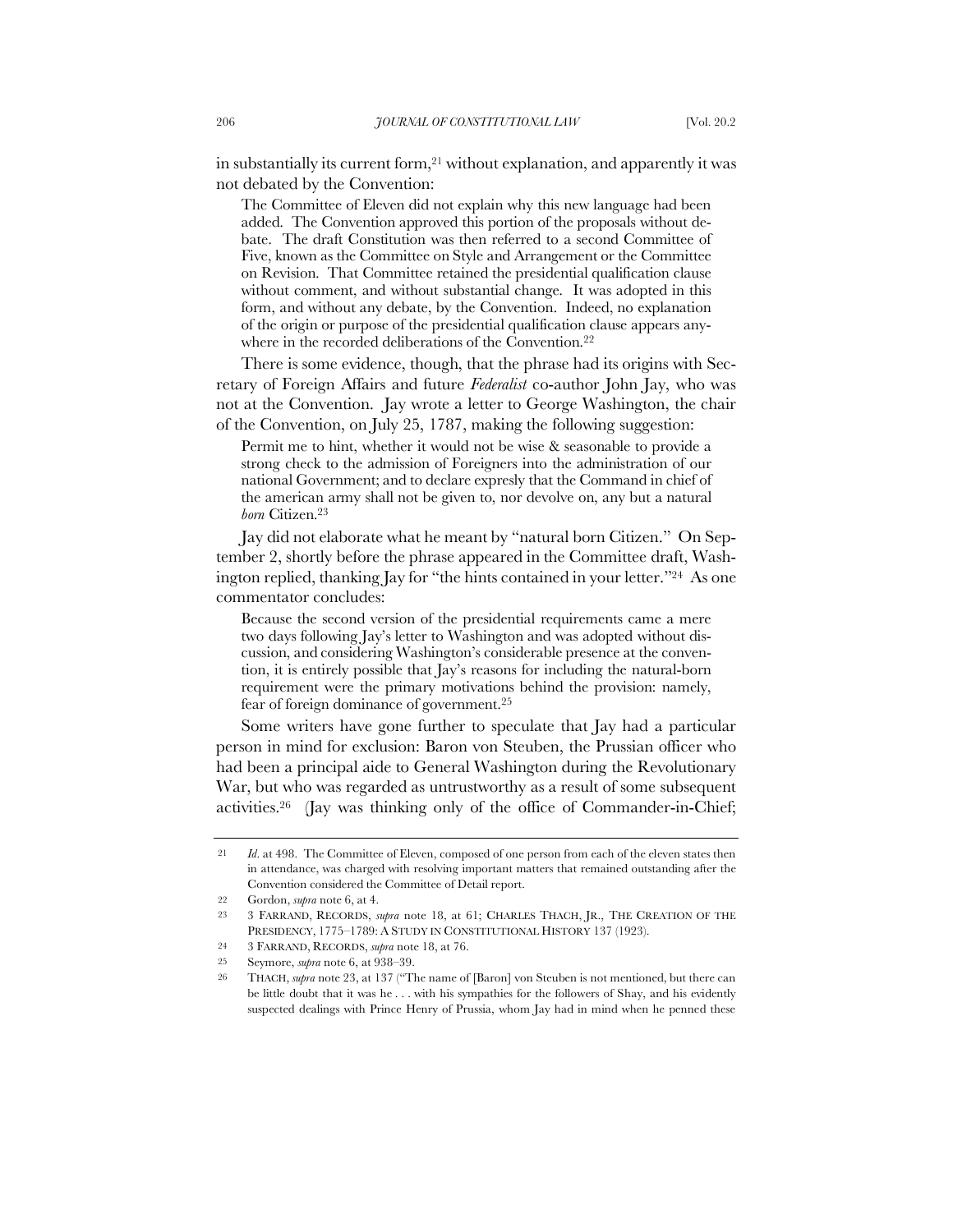because the Philadelphia proceedings were secret, he did not know that the Convention had decided to create a President who was also Commander-in-Chief). Other historical studies suggest that the Framers' motivation was more broadly a concern over the ambitions of foreign aristocrats and wouldbe monarchs.27 Professor Akhil Amar, for example, emphasizes the Framers' worries that foreign noblemen might seek to become the American monarch, and notes that England had twice invited a foreign aristocrat to become king (William III and George I).28 Requiring natural born citizenship, rather than just citizenship, would avoid intrigues to naturalize favored foreigners (and potential monarchs):

The apparent purposes of this citizenship clause were thus to assure the requisite fealty and allegiance to the nation from the person to be the chief executive of the United States, and to prevent wealthy foreign citizens, and particularly wealthy foreign royalty and their relatives, from coming to the United States, becoming naturalized citizens, and then scheming and buying their way into the Presidency or creating an American monarchy.29

Early commentary confirms the clause's basic purpose. Convention delegate Charles Pinckney later commented that the purpose of the natural born citizen requirement was to "insure . . . attachment to the country."30 St. George Tucker, writing in 1803, described the clause as "a happy means of security against foreign influence" and as "guard[ing] against" the "admission of foreigners into our councils."31 Although not speaking specifically of the Eligibility Clause, Alexander Hamilton's *Federalist 68*—discussing selection of the President—warned against "the desire in foreign powers to gain an improper ascendant in our councils."32 Writing somewhat later, in 1833, Joseph Story echoed these views:

It is indispensable, too, that the president should be a natural born citizen of the United States . . . . [T]he general propriety of the exclusion of foreigners, in common cases, will scarcely be doubted by any sound statesman. It cuts off all chances for ambitious foreigners, who might otherwise be intriguing for the office; and interposes a barrier against those corrupt interferences of

words. The silent insertion of the clause in a committee where matters could be managed quietly tends to confirm the conjecture.").

<sup>27</sup> *E.g*., AMAR, *supra* note 2, at 164–65.

<sup>28</sup> *Id*. at 165 (noting these fears and referring to the Eligibility Clause as "lay[ing] to rest public anxieties about foreign monarchs."); *see also id.* ("Out of an abundance of caution—paranoia, perhaps the framing generation barred not only European-style titles of nobility, but also European noblemen themselves (along with all other future immigrants) from America's most powerful and dangerous office.").

<sup>29</sup> MASKELL, *supra* note 2, at 8.

<sup>30</sup> 3 FARRAND, RECORDS, *supra* note 18, at 385, 387 (recording Charles Pinckney's statement in the U.S. Senate).

<sup>31</sup> 1 ST.GEORGE TUCKER, BLACKSTONE'S COMMENTARIES:WITH NOTES OF REFERENCE TO THE CONSTITUTION AND LAWS, OF THE FEDERAL GOVERNMENT OF THE UNITED STATES; AND OF THE COMMONWEALTH OF VIRGINIA app. 323 (1803).

<sup>32</sup> THE FEDERALIST NO. 68, at 410, 412 (Alexander Hamilton) (Clinton Rossiter ed., 1961).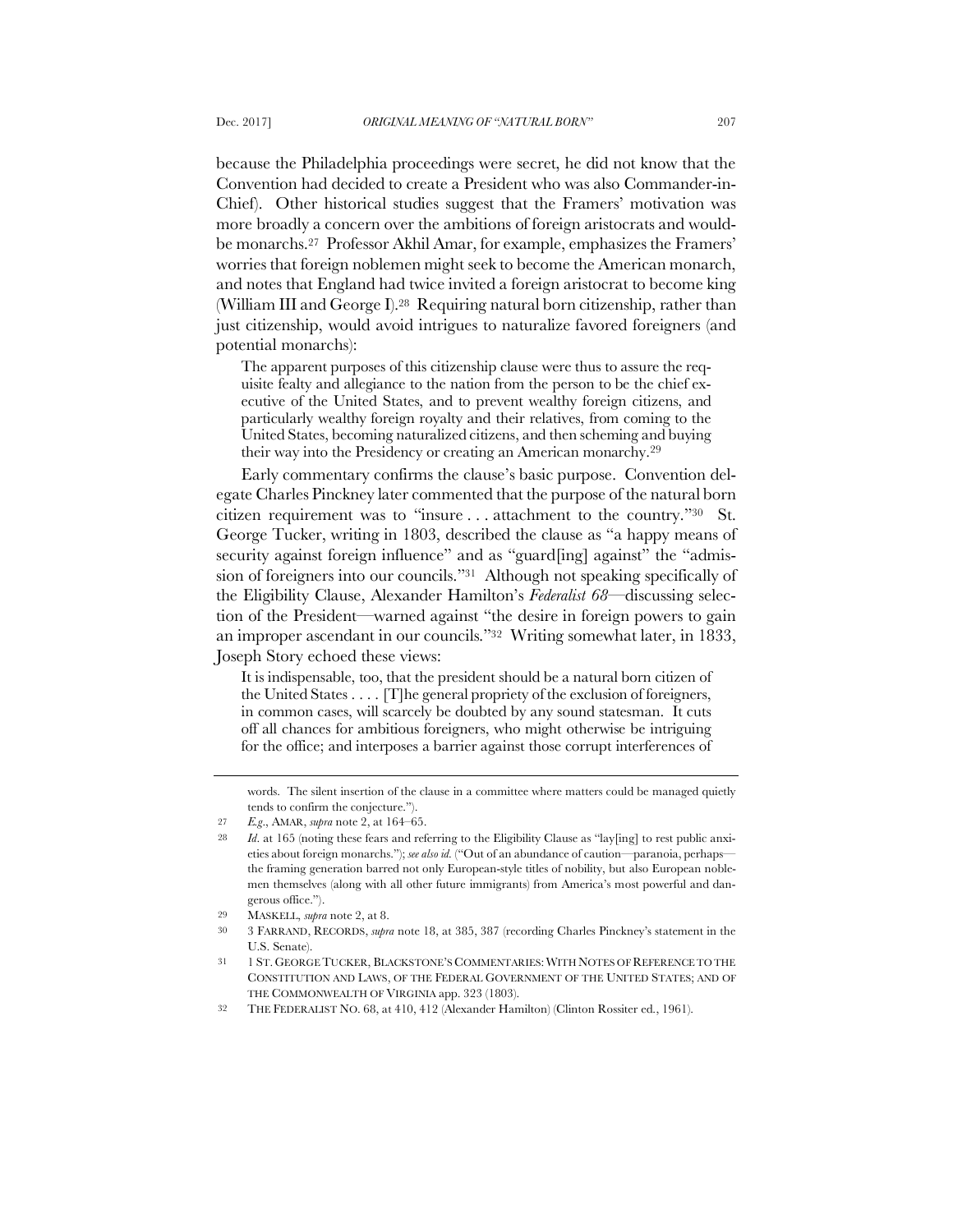foreign governments in executive elections, which have inflicted the most serious evils upon the elective monarchies of Europe.33

While plausible, these observations provide limited insight into the details of the clause's meaning. It seems clear that the phrase was intended to place a higher bar on presidential eligibility than the Convention had placed on eligibility for Congress, whose members merely had to be U.S. citizens for seven and nine years for the House and Senate respectively.<sup>34</sup> The events surrounding the drafting indicate a paradigm case of exclusion—persons lacking any plausible connections to the United States at birth—but standing alone they are not helpful in determining what connections at birth would be sufficient. In particular, they do not make clear whether statutory citizenship at birth would convey eligibility.

It also does not appear that there was any material discussion of the clause in the ratification debates. And the one near-contemporaneous comment by James Madison is ambiguous. In connection with the 1789 debate over the eligibility of William Smith to be a member of Congress, Madison emphasized that Smith had been born in the United States and observed: "It is an established maxim that birth is a criterion of allegiance. Birth, however, derives its force sometimes from place, and sometimes from parentage; but, in general, place is the most certain criterion; it is what applies in the United States . . . ."35 While Madison emphasized birth within the United States,

<sup>33</sup> JOSEPH STORY, COMMENTARIES ON THE CONSTITUTION OF THE UNITED STATES 540–41 (1833); *see also* JAMES BAYARD, A BRIEF EXPOSITION OF THE CONSTITUTION OF THE UNITED STATES 96 (1833) ("Were foreigners eligible to the office [of the presidency], it would be an object of ambition, or of policy, with foreign nations, to place a dependent in the situation; and scenes of corruption and bloodshed, which disgraced the annals of Poland, might have been acted over again in this country. The necessity of citizenship by birth, precludes this, by rendering it impossible for any foreigner ever to become a candidate."); 1 JAMES KENT, COMMENTARIES ON AMERICAN LAW 255 (explaining that because of the Eligibility Clause "ambitious foreigners cannot intrigue for the office, and the qualification of birth cuts off all those inducements from abroad to corruption, negotiation, and war").

<sup>34</sup> U.S. CONST. art. I, §§ 2–3. In an earlier debate on August 13, Elbridge Gerry, speaking of the eligibility of members of Congress, had said that he "wished that in the future the eligibility might be confined to Natives. Foreign powers will intermeddle in our affairs, and spare no expence to influence them. Persons having foreign attachments will be sent among us & insinuated into our councils, in order to be made instruments for their purposes." 2 FARRAND, RECORDS, *supra* note 18, at 268. Madison and Hamilton objected on the other side and moved to eliminate the restrictions altogether. Gerry's suggestion did not come to a vote; the Hamilton/Madison motion was voted down, along with several others. *Id*. at 268–72. *See* John Yinger, *The Origins and Interpre*tation of the Presidential Eligibility Clause in the U.S. Constitution: Why Did the Founding Fathers Want the *President to Be a "Natural Born Citizen" and What Does this Clause Mean for Foreign-Born Adoptees?* (Apr. 6, 2000), http://faculty.maxwell.syr.edu/jyinger/citizenship/history.htm (discussing this debate).

<sup>35</sup> 1 ANNALS OF CONGRESS 404 (1789) (Joseph Gales ed., 1834) [hereinafter 1 ANNALS]; *see* MASKELL *supra* note 2, at 24 n.111. Smith was born in what became the United States but his parents were Loyalists who remained British subjects.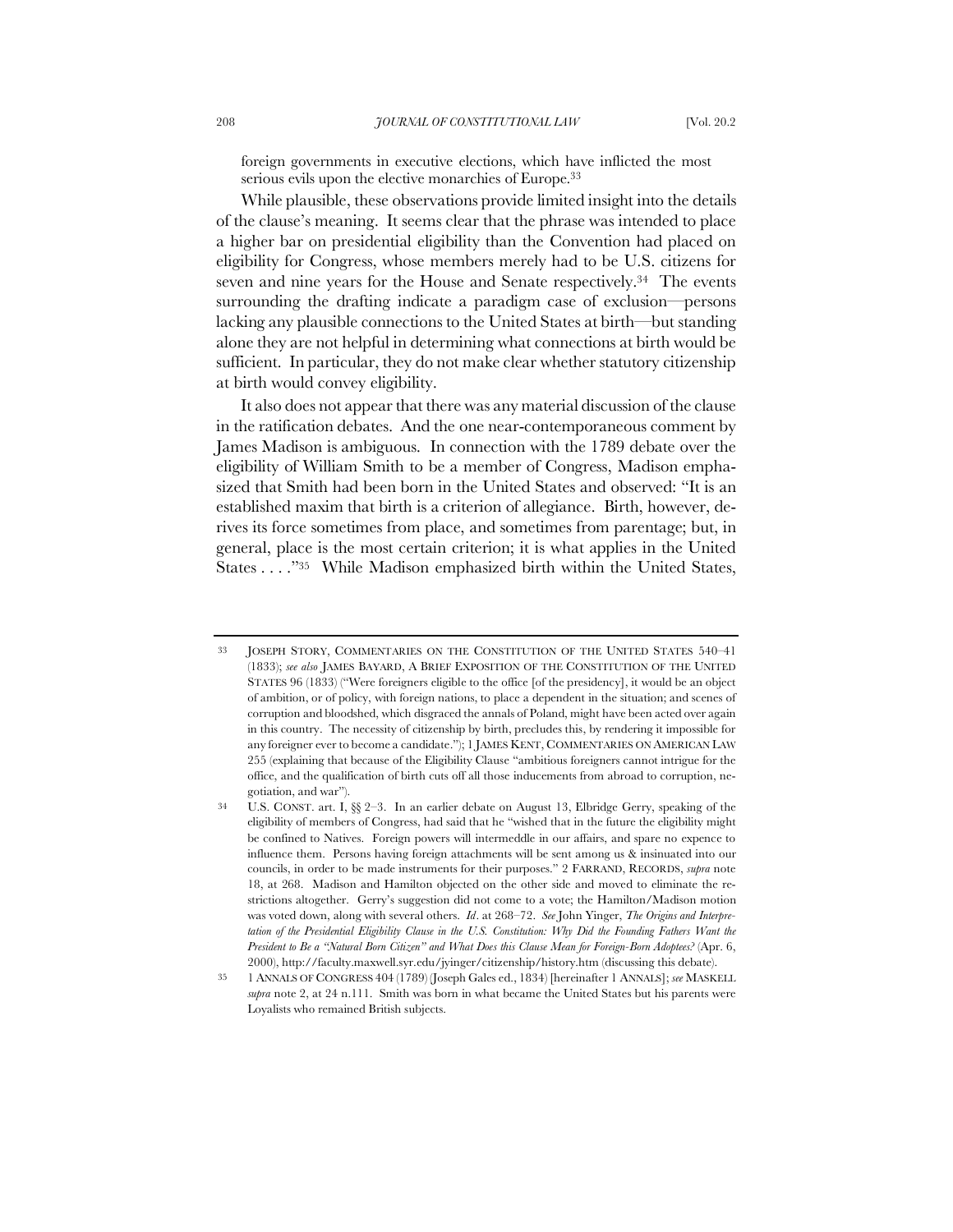questions about extraterritorial birth were not raised and it seems that he deliberately avoided the issue.

A further consideration is that in 1790, Congress enacted a naturalization statute, pursuant to its Article I, Section 8 power to provide a uniform rule of naturalization. In addition to specifying the method by which aliens could be naturalized, the statute provided:

And the children of citizens of the United States, that may be born beyond sea, or out of the limits of the United States, shall be considered as natural born citizens: *Provided*, That the right of citizenship shall not descend to persons whose fathers have never been resident in the United States . . . .36

One might take the 1790 Act as indicative of the Constitution's original meaning, at least to the extent that the First Congress believed it had power to define natural born citizens in this way.37 But no one in Congress explained the basis for such a belief or the extent of the power Congress understood itself to have.38

Moreover, the 1790 Act was replaced five years later by a new naturalization act whose principal effect was to extend the residency period for aliens wishing to become citizens from two to five years. As to children of U.S. citizens, the new Act dropped the phrase "natural born citizen" and said only: "the children of citizens of the United States, born out of the limits and jurisdiction of the United States, shall be considered as citizens of the United States . . . ."39

The effect of the 1795 Act seems thoroughly ambiguous: was the key phrase "natural born" dropped inadvertently, dropped because Congress thought it was surplusage, or dropped because Congress had decided (for

An Act to establish a uniform Rule of Naturalization, ch. 3, § 1, 1 Stat. 103, 104 (1790) [hereinafter 1790 Act] (repealed 1795). Some modern commentators have doubted Congress's power to declare foreign-born children of U.S. parents to be U.S. citizens at birth. However, that objection seems insubstantial. As the English practice discussed in the next section shows, making a person a subject by statute, whether at birth or otherwise, was called "naturalization." *See infra* Part II.B. Thus Congress's naturalization power undoubtedly extended to making a category of persons citizens at birth, as the 1790 Act did. The difficult question is whether Congress had power to declare them *natural born* citizens.

<sup>37</sup> *See* Clement & Katyal, *supra* note 2, at 162 (relying on the 1790 Act); *see also* Saul Cornell, *The 1790 Naturalization Act and the Original Meaning of the Natural Born Citizen Clause: A Short Primer on Historical Method and the Limits of Originalism*, 2016 WIS. L. REV. FORWARD 92, 93–95 (criticizing Clement and Katyal's reading of the 1790 Act); Michael D. Ramsey, *Originalism, Natural Born Citizens, and the 1790 Naturalization Act: A Reply to Saul Cornell*, 2016 WIS. L. REV. FORWARD 146 (2016) (defending Clement and Katyal's reliance on the 1790 Act).

<sup>38</sup> Debate on the 1790 Act—which was minimal—is recorded in 1 ANNALS, *supra* note 35, at 1058, 1110, 1118–25, and in 12 DOCUMENTARY HISTORY OF THE FIRST FEDERAL CONGRESS OF THE UNITED STATES OF AMERICA, 4 MARCH 1789–3 MARCH 1791: DEBATES IN THE HOUSE OF REPRESENTATIVES: SECOND SESSION: JANUARY–MARCH 1790, at 529–35 (Helen E. Veit et al. eds., 1994) [hereinafter DOCUMENTARY HISTORY]. For further discussion of the 1790 Act, see *infra* Part IV.B.

An Act to establish a uniform rule of Naturalization; and to repeal the act heretofore passed on that subject, ch. 20, § 3, 1 Stat. 414, 415 (1795) [hereinafter 1795 Act] (repealed 1802). Naturalization acts thereafter did not use "natural born."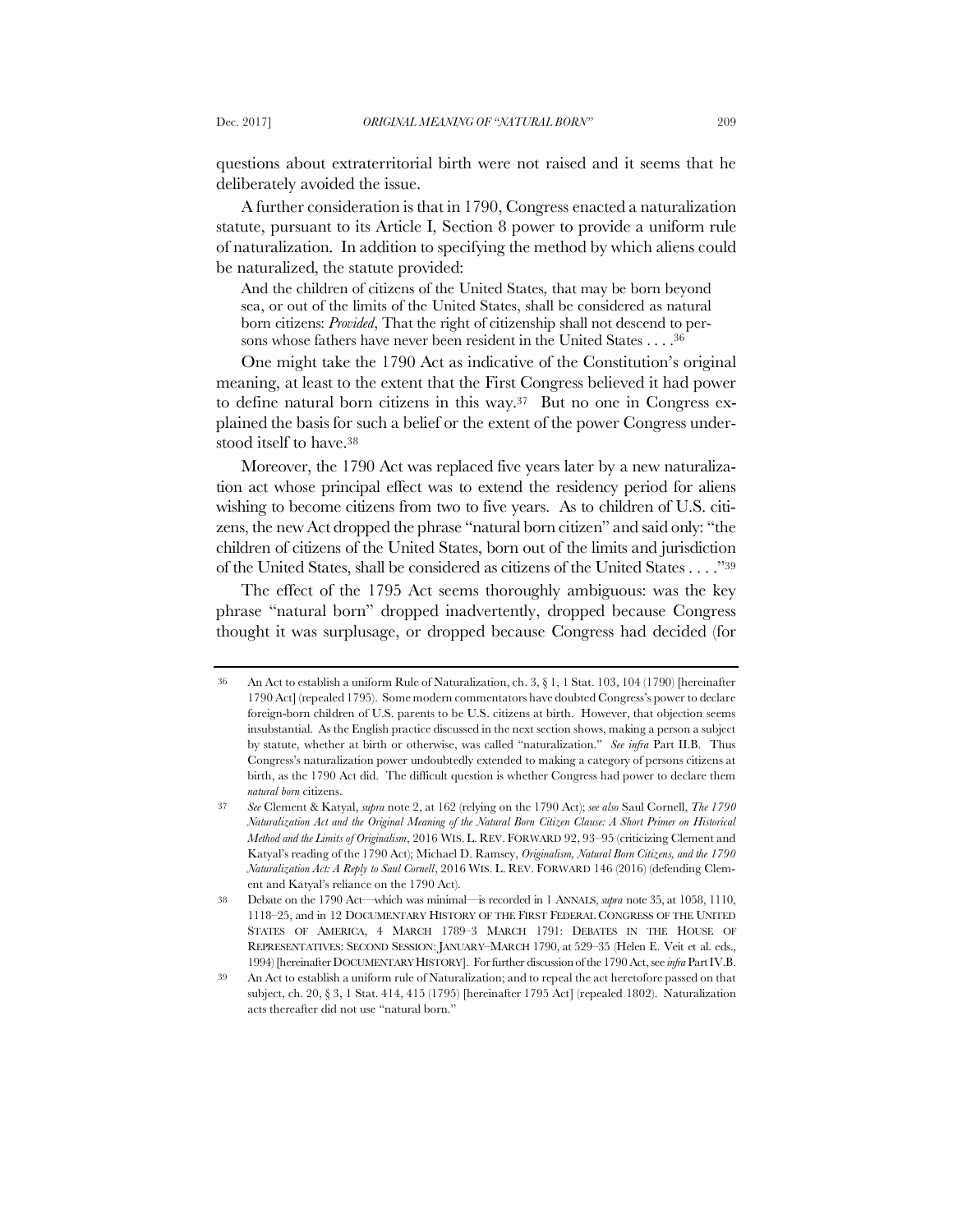constitutional reasons or otherwise) that foreign-born children of U.S. parents should not be declared natural born? Nothing in the congressional debates indicates a satisfactory answer. As with the 1790 Act, the clause relating to foreign-born children of U.S. citizens went unremarked, although unlike the 1790 Act, other provisions of the 1795 Act were extensively and sometimes rancorously debated in the House.<sup>40</sup>

# II. THREE FOREIGN SOURCES OF EIGHTEENTH-CENTURY MEANING

The Eligibility Clause received little contemporaneous explanation by the founding generation. As a result, its meaning is best assessed by examination of eighteenth-century legal traditions that might have influenced the Framers' understanding of it. Of these, there are three, which unfortunately point in somewhat different directions.

### *A. English Common Law*

To begin, the phrase "natural born subject" had an established meaning in English<sup>41</sup> law, and might reasonably be seen as a predecessor to the Constitution's phrase "natural born Citizen." Because the Constitution does not define most of its terms and uses phrases obviously drawn from contemporary legal language—ex post facto, habeas corpus, bill of attainder, and the like the English legal background with which its drafters were familiar is a rich source of meaning, frequently more useful and relevant than dictionaries, which defined terms often without reference to their legal contexts.<sup>42</sup> As Chief Justice Taft later wrote, when considering the meaning of the pardon power:

<sup>40</sup> *See* 4 ANNALS OF CONG. 1004–09, 1021–23, 1026–58, 1061, 1064–66 (1793–95) (Joseph Gales ed., 1849) [hereinafter 4 ANNALS] (recording the debate on the 1795 Act). The lengthy House debates contain no mention of foreign-born children of U.S. citizens. The recorded Senate proceedings debates were minimal and unrelated to the relevant clause as well. *See id*. at 809–12, 814–16. The Senate passed the House bill with unrelated amendments, *id.* at 816, and the House acceded to the Senate amendments to produce the final bill. *Id*. at 1133 (Jan. 26, 1795); *see also infra* note 140 (discussing further debate on the 1795 Act).

<sup>41</sup> For convenience, this Article uses "English" to refer to the law both before and after the 1707 union of the crowns of England and Scotland to form Great Britain.

<sup>42</sup> The phrase "natural born" is not defined as a phrase (or otherwise used) in the leading eighteenthcentury dictionaries. *See supra* text accompanying note 19 (citing dictionaries). Yet the phrase appears to be used as a term of art in legal enactments (indeed, in some versions it is hyphenated), thus making its meaning difficult to reconstruct from the individual words. In any event, the definitions of the individual words are unhelpful. For example, Johnson defined "Natural" as, among other things, "[p]roduced or effected by nature"; "Native" in turn he defined as (among other things) "[r]elating to the birth; pertaining to the time or place of birth," "conferred by birth," and, without further explanation, "[o]riginal; natural." 2 JOHNSON, *supra* note 19, at 1349–50. Bailey's 1765 edition defined "Naturalization" as "when one who is an Alien, is made a Natural Subject by Act of Parliament." BAILEY, *supra* note 19, at 566. Similarly, Ash defined "Naturalize" as "[t]o make natural . . . to invest a foreigner with the privileges of a native subject," with "Native" defined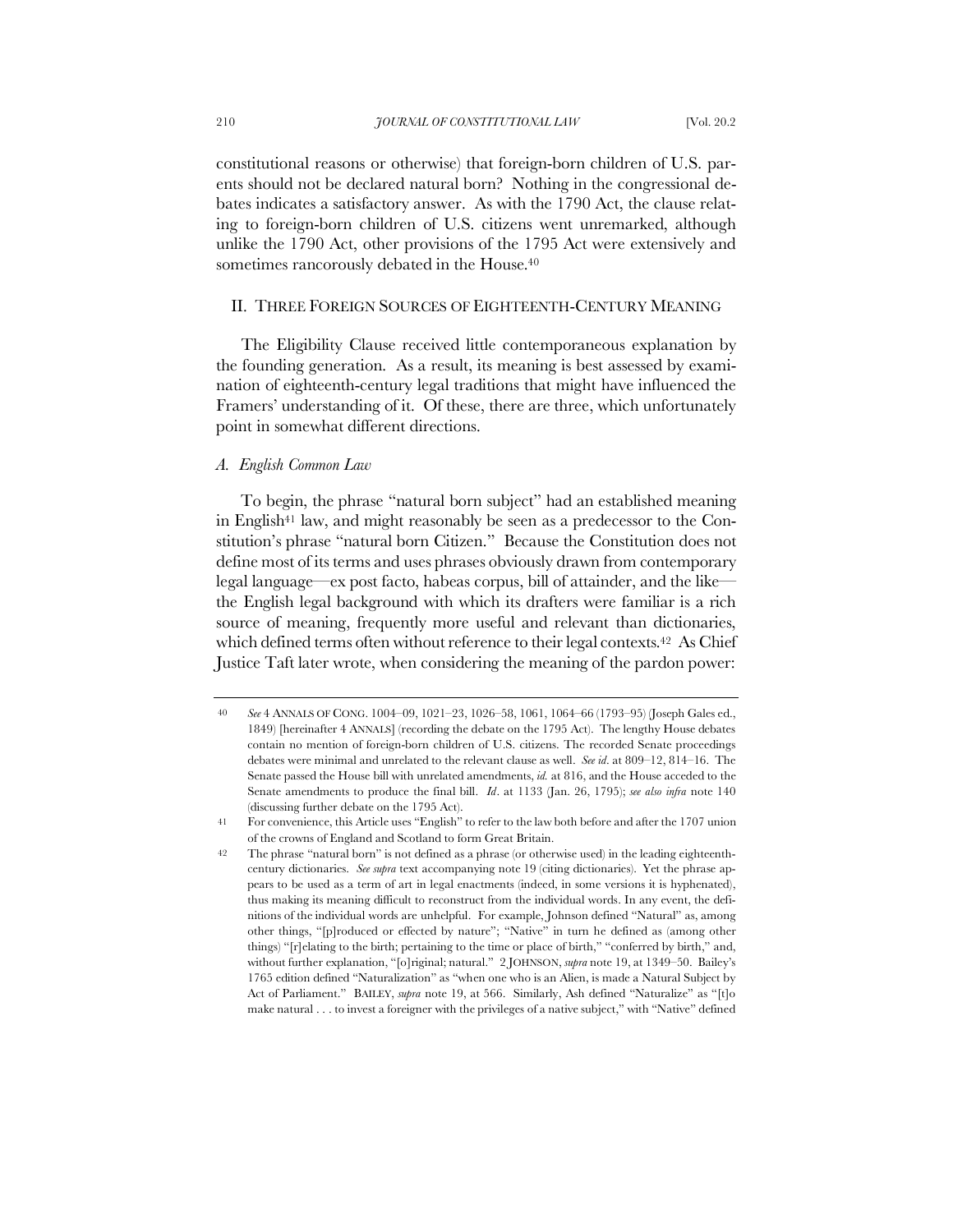The language of the Constitution cannot be interpreted safely except by reference to the common law and to British institutions as they were when the instrument was framed and adopted. The statesmen and lawyers of the Convention who submitted it to the ratification of the Conventions of the thirteen States, were born and brought up in the atmosphere of the common law, and thought and spoke in its vocabulary. They were familiar with other forms of government, recent and ancient, and indicated in their discussions earnest study and consideration of many of them, but when they came to

put their conclusions into the form of fundamental law in a compact draft, they expressed them in terms of the common law, confident that they could be shortly and easily understood.<sup>43</sup>

Under English common law, a natural born subject—consistent with the common legal meaning of "natural"—was one whose subjectship arose from the nature of things. As Blackstone explained:

The first and most obvious division of the people is into aliens and natural-born subjects. Natural-born subjects are such as are born within the dominions of the crown of England, that is, within the ligeance, or as it is generally called, the allegiance of the king; and aliens, such as are born out of it. Allegiance is the tie, or *ligamen*, which binds the subject to the king, in return for that protection which the king affords the subject. The thing itself, or substantial part of it, is founded in reason and the nature of government; the name and the form are derived to us from our Gothic ancestors.<sup>44</sup>

44 1 WILLIAM BLACKSTONE, COMMENTARIES *\**354.

<sup>(</sup>following Johnson) as both "[o]ne born in any place, an original inhabitant" and "conferred by birth." 2 ASH, *supra* note 19 (definitions of "Natural," "Naturalized" and "Native.").

<sup>43</sup> *Ex parte* Grossman, 267 U.S. 87, 108–09 (1925); *see also* Calder v. Bull, 3 U.S. (3 Dall.) 386, 390–91 (1798) (Chase, J.) ("The prohibition, 'that no state shall pass any *ex post facto law*,' necessarily requires some explanation; for, naked and without explanation, it is unintelligible, and means nothing. . . . The expressions '*ex post facto laws,*' are *technical,* they had been in use long before the Revolution, and had acquired an appropriate meaning, by *Legislators, Lawyers,* and *Authors.*"); United States v. Wilson, 32 U.S. (7 Pet.) 150, 160 (1833) (Marshall, C.J.) ("As [the pardon] power had been exercised from time immemorial by the executive of that nation whose language is our language, and to whose judicial institutions ours bear a close resemblance; we adopt their principles respecting the operation and effect of a pardon, and look into their books for the rules prescribing the manner in which it is to be used by the person who would avail himself of it."); Smith v. Alabama, 124 U.S. 465, 478 (1888) ("The interpretation of the Constitution of the United States is necessarily influenced by the fact that its provisions are framed in the language of the English common law, and are to be read in the light of its history."); Carmell v. Texas, 529 U.S. 513, 521 (2000) (relying on *Calder* and the English common law meaning of "ex post facto" to interpret the Ex Post Facto Clause); MASKELL, *supra* note 2, at 1 (noting relevance of eighteenth-century common law to the Eligibility Clause under these precedents and explaining, "Although the English common law is not 'binding' on federal courts in interpreting the meaning of words or phrases within the Constitution, nor is it necessarily to be considered the 'law' of the United States (as it is for the individual states specifically incorporating it), it can be employed to shed light on the concepts and precepts within the document that are not defined there, but which are reflected in the corpus of British law and jurisprudence of the time."); Clement & Katyal, *supra* note 2, at 161 (noting English common law as an important source of constitutional meaning).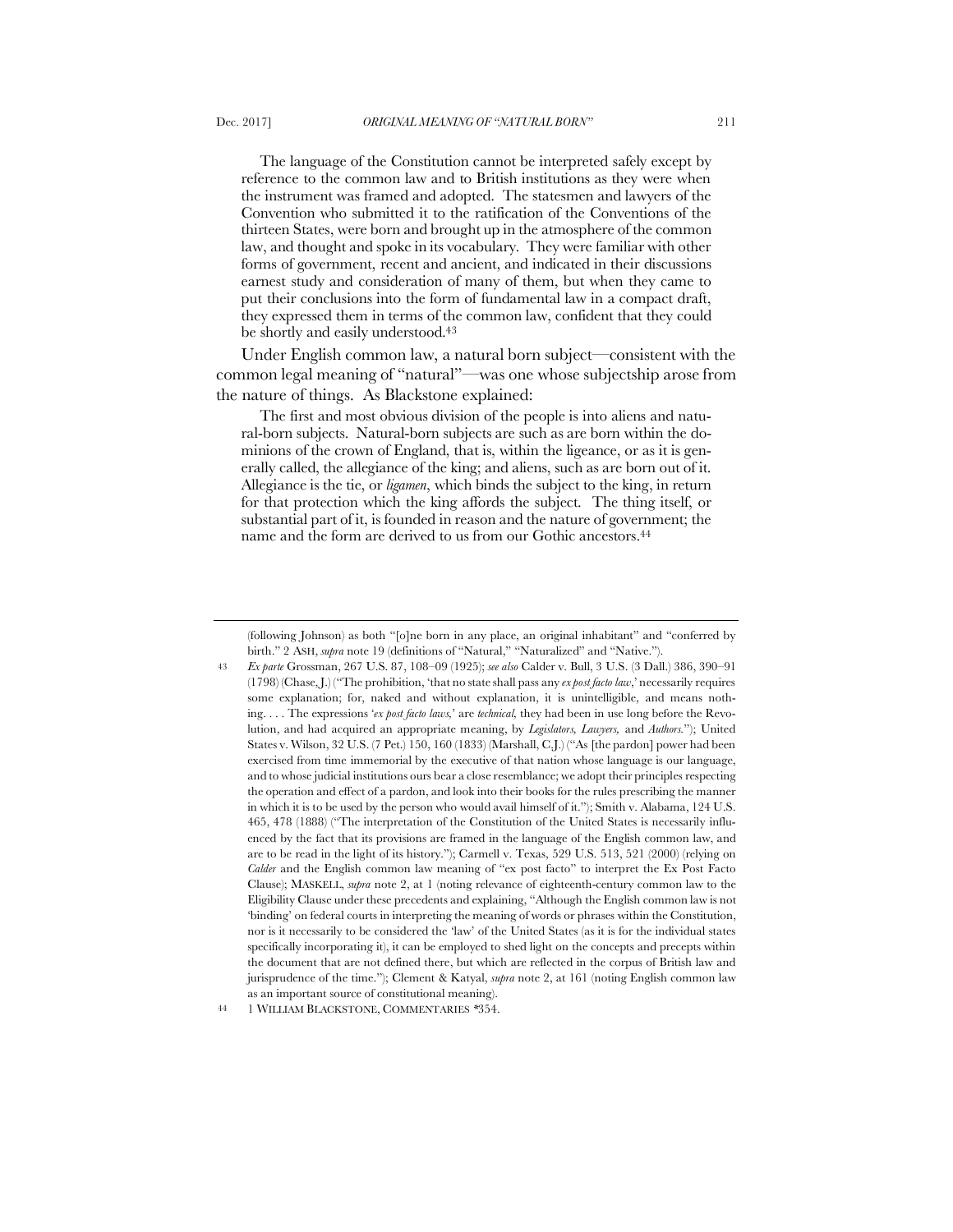Blackstone then noted some minor exceptions:

When I say, that an alien is one who is born out of the king's dominions, or allegiance, this also must be understood with some restrictions. The common law indeed stood absolutely so; with only a very few exceptions: so that a particular act of parliament became necessary after the restoration, for the naturalization of children of his majesty's English subjects, born in foreign countries during the late troubles. And this maxim of the law proceeded upon a general principle, that every man owes natural allegiance where he is born, and cannot owe two such allegiances, or serve two masters, at once.<sup>45</sup>

The principal common law exception, Blackstone noted, was that "the children of the king's embassadors born abroad were always held to be natural subjects: for as the father, though in a foreign country, owes not even a local allegiance to the prince to whom he is sent; so, with regard to the son also, he was held (by a kind of *postliminium*) to be born under the king of England's allegiance, represented by his father, the embassador."46 On the other hand, Blackstone added, "[t]he children of aliens, born here in England, are, generally speaking, natural-born subjects, and entitled to all the privileges of such."47

Thus anyone reading Blackstone (as the Framers did) would understand English common law to tie "natural born" very closely to birth within English territory. As Blackstone explained, this was a "natural" relationship in that it arose not from an act of Parliament but from the nature of the relationship between the person and the monarch: the monarch granted protection in return for allegiance.48

Although Blackstone was not always reliable in his accounts of English law, on this point his description conforms to later historical descriptions. One such account described the common law as follows:

By the common law all persons born within the power or protection of the Crown owe natural allegiance to the King, and are natural-born subjects of the realm, while all born out of the allegiance or protection of the King are aliens born, and remain aliens unless they are subsequently made denizens or naturalized. For the law of England has always adopted the feudal or territorial principle of determining nationality by the place of birth alone . . . . 49

This account also confirmed Blackstone's recognition of narrow exceptions for children of ambassadors, whose nationality was determined by that

<sup>45</sup> *Id.* at \*361.

<sup>46</sup> *Id*.

<sup>47</sup> *Id*. at \*361–62.

<sup>48</sup> *Id*. at \*354–55. This understanding comports with contemporaneous dictionary definitions of "natural" as that arising from nature. *See supra* text accompanying note 19.

<sup>49</sup> HENRY S.Q. HENRIQUES,THE LAW OF ALIENS AND NATURALIZATION 29 (1906); *see also id*. at 62 ("[T]he general effect [of the common law rule] is, that persons born within the dominions of the King, whether of English or foreign parents, are natural-born subjects, and that persons born without his dominions are aliens.").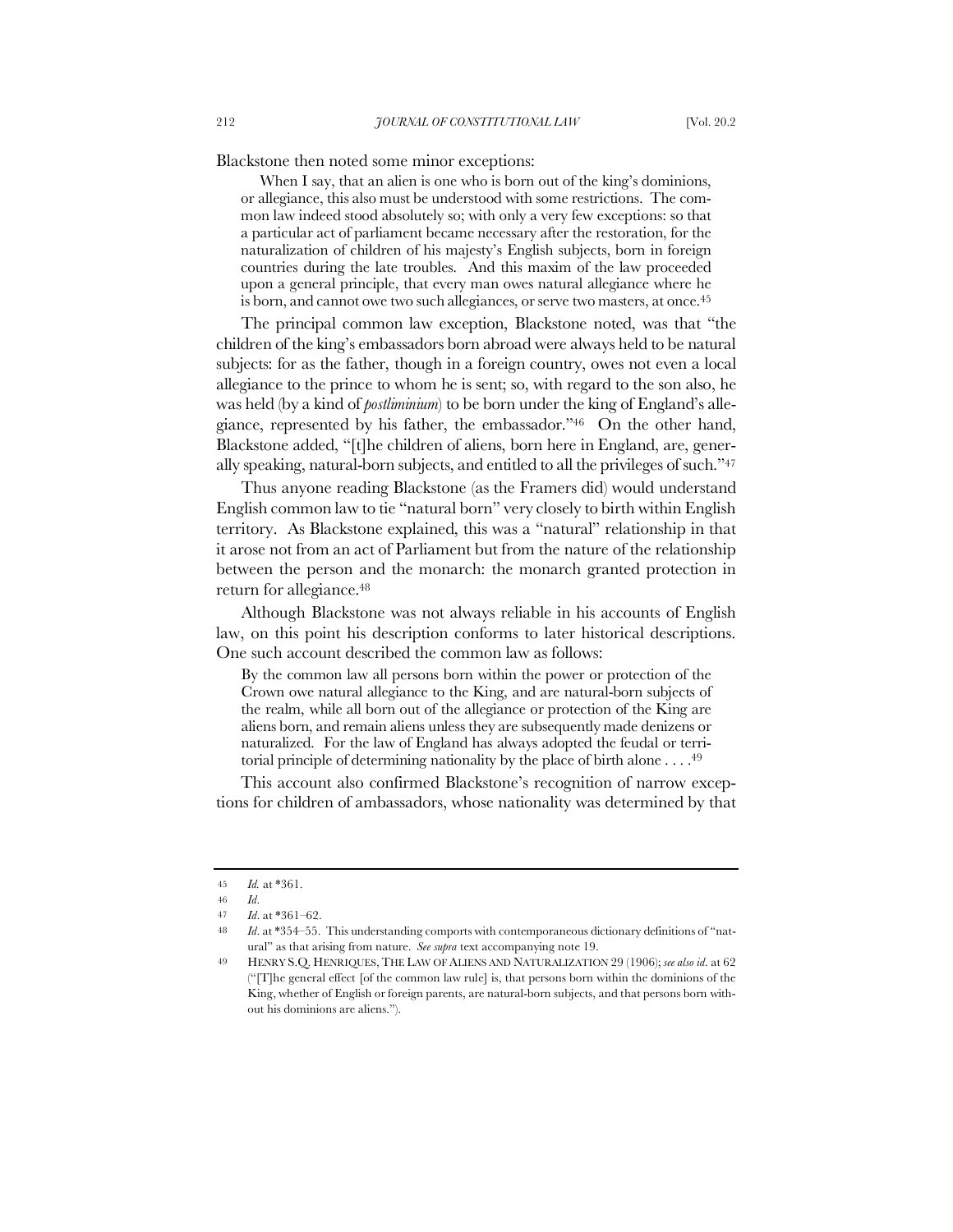of their father, not of their place of birth, and the children of others who did not owe even temporary allegiance to the territorial sovereign:

[A] person, though born within the realm may yet be an alien, if he is born in such circumstances that he cannot be held from the moment of his birth to owe allegiance to the King. Such, for instance, are the children of persons who, by the comity of nations, recognised by our courts as international law, are looked upon as being ex-territorial, *e.g.*, a foreign sovereign or his ambassador or accredited minister; such also are the children of alien enemies, who, as members of an invading army, may have succeeded in occupying part of the King's territory, for these cannot be considered to be even temporarily subjects of the King, for where no protection can be claimed, no allegiance can be due.50

As numerous sources emphasize, these rules of English common law trace their traditional exposition to *Calvin's Case*,51 as reported by Sir Edward Coke in the early seventeenth century. The precise issue there was the status of a person born in Scotland after King James of Scotland also became King of England. The case, however, contains substantial discussion of the English common law of subjectship, setting forth the strong birth-within-sovereign territory approach repeated in Blackstone and later historical accounts.52

In sum, the traditional English common law was that a "natural born" subject was only one born within the territory of the monarch, with narrow exceptions for the children of ambassadors and other ministers, and of invading armies. The touchstone was birth under the protection of the sovereign, which the common law understood to arise (except in unusual circumstances) from presence in the monarch's dominions.

If that were the end of the pre-Convention story, one might plausibly argue that only birth within the United States could convey presidential eligibility. It is, however, not the end of the story. As described in the next section, in addition to the common law background England had a complicated statutory tradition defining the phrase "natural born."

## *B. The English Statutory Background*

A bedrock principle of eighteenth-century English law was that Parliament could alter, extend and re-define the common law by statute. Despite

<sup>50</sup> *Id.* at 29–30; *see also id*. at 62–63 (listing as "[p]ersons born within the Realm or other dominions of the King who are aliens born" as the children of a foreign sovereign, ambassador, or other diplomat and children born in territory occupied by a hostile army); *id*. at 63–64 (listing as "[p]ersons born without the Dominions of the King who are Natural-born Subjects at Common Law" as children of the English monarch and his ambassadors and diplomatic agents and children born "within the territory of a prince who is subject to and is bound to do homage to the King of England").

<sup>51</sup> Calvin's Case (1608), 77 Eng. Rep. 377 (K.B.).

<sup>52</sup> *See* Polly Price, *Natural Law and Birthright Citizenship in* Calvin's Case *(1608)*, 9 YALE J.L. & HUMAN. 73, 73, 139 (1997).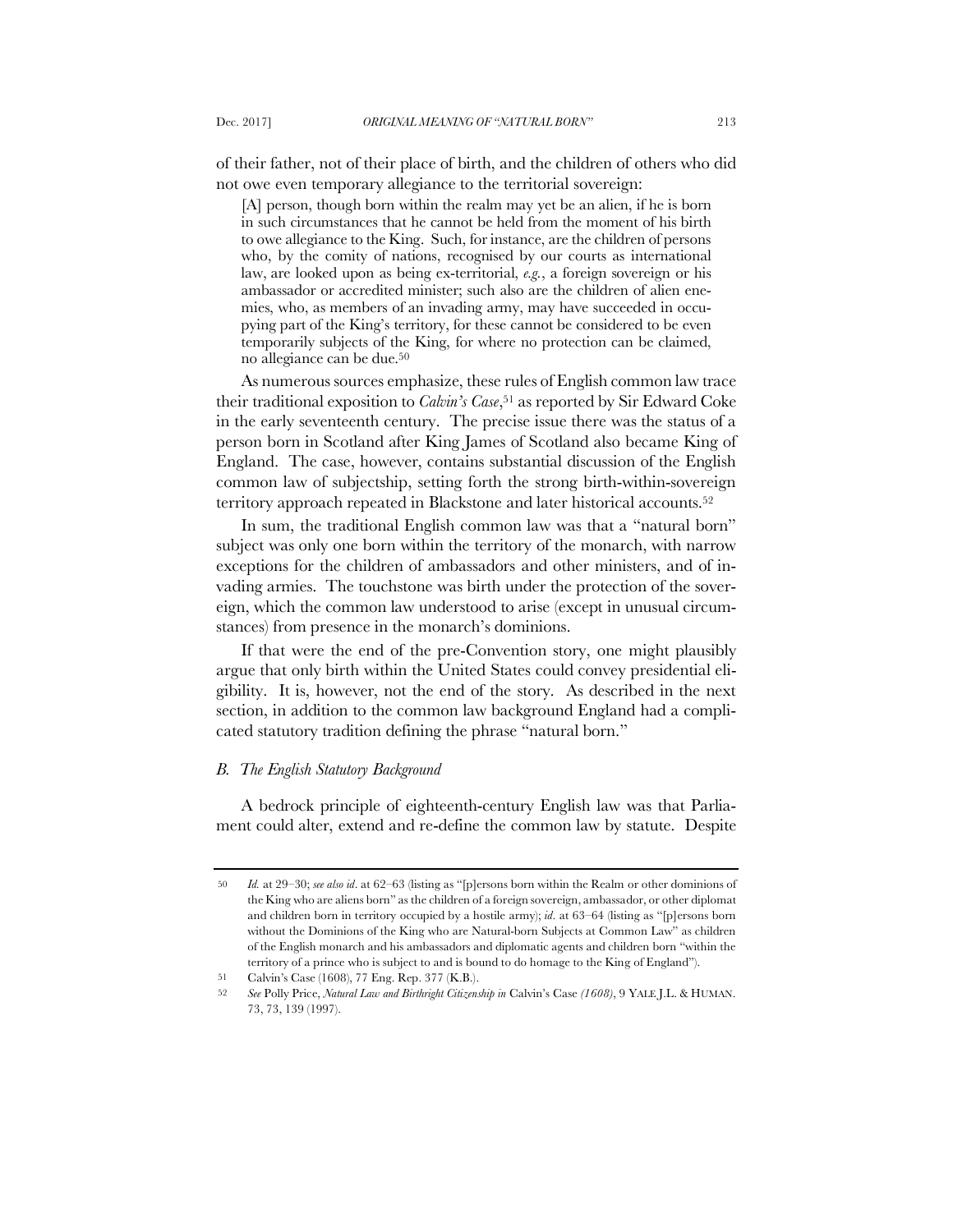the common law background of the phrase "natural born," Parliament had a long experience of statutory intervention. That is not surprising, for even in ancient times the common law rule created the practical oddity that the children of English subjects traveling or temporarily residing abroad were not English subjects even upon their (and their parents') return to England. This condition had various difficulties attached, because under common law aliens could not own or inherent property and suffered other disqualifications.<sup>53</sup>

Of course, aliens could be "naturalized." By this, it was initially meant that a change in status could be effected individually by acts of Parliament declaring particular named persons to be English subjects.54 Presumably Parliament commonly used this approach to resolve the problem of subjects' children born abroad, as well as to make English subjects of aliens emigrating from their home countries. At least in the seventeenth century and earlier, persons naturalized in this way by statute apparently had all the rights of natural born subjects.55

Parliament also altered the common law consequences of alienage on a general scale as early as the fourteenth century. As described above, the common law rule was that aliens could not inherit land, even from Englishsubject decedents (including their parents). In 1350, however, Parliament provided first that "the Law . . . is, and always hath been" that "Children of the Kings of England, in whatever Parts they be born, in England or elsewhere, be able and ought to bear the Inheritance after the death of their Ancestors."56 It further provided that the children of certain named persons "which were born beyond the Sea, out of the Ligeance of England, shall be from henceforth able to have and enjoy their Inheritance after the death of

<sup>53</sup> 1 BLACKSTONE, *supra* note 44, at \*360–61; HENRIQUES, *supra* note 49, at 1–10.

<sup>54</sup> HENRIQUES, *supra* note 49, at 38–39 (noting an instance of naturalization as early as the reign of Henry VI but finding that "private Acts of Parliament of this kind did not come into vogue until the beginning of the reign of Queen Elizabeth."). These private naturalization acts were common in the seventeenth century. *See, e.g.*, 7 STATUTES OF THE REALM 159–60 (Dawsons of Pall Mall 1963) (1820) (listing "Private Acts" of 1695–96 as including various acts for the naturalization of individual named persons); McManamon, *Natural Born Citizen Clause*, *supra* note 3, 348–49 (listing individual naturalizations); *see also supra* note 42 (listing dictionaries defining "naturalized" as having been given the rights of natural born subjects by statute).

<sup>55</sup> HENRIQUES, *supra* note 49, at 38. As noted below, this full equivalence was changed by the Act of Settlement, 12 & 13 Will. 3 c. 2 (1701) (Eng.), *reprinted in* 7 STATUTES OF THE REALM 636, 637 (Dawsons of Pall Mall 1963) (1820) [hereinafter Act of Settlement]. *See infra* text accompanying notes 62–64.

English law also traditionally recognized the power of the monarch to make an alien into a "denizen," which was a sort of intermediate status, in terms of rights, between an alien and a subject. *See* HENRIQUES, *supra* note 49, at 38 (adding that "the King by his prerogative could not grant the full rights of a natural-born subject").

<sup>56</sup> A Statute for those who are born in Parts beyond Sea, 25 Edw. 3 (1350) (Eng.), *reprinted in* 1 STATUTES OF THE REALM 310 (Dawsons of Pall Mall 1963) (1810).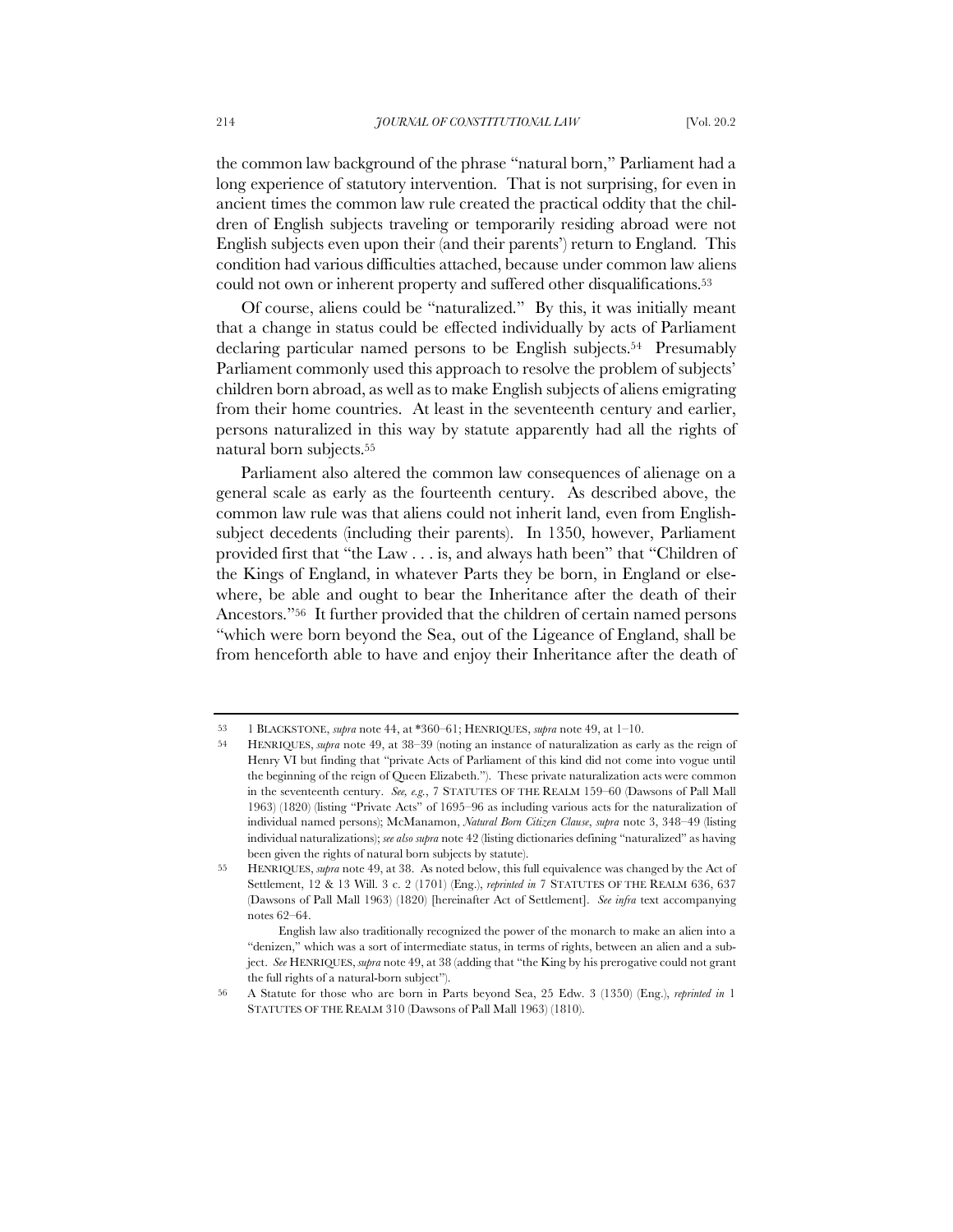their Ancestors, in all Parts within the Ligeance of England, as well as those that should be born within the same Ligeance."57 Finally, it provided:

[A]ll Children Inheritors, which from henceforth shall be born without the Ligeance of the King, whose Fathers and Mothers at the Time of their Birth be and shall be at the Faith and Ligeance of the King of England, shall have and enjoy the same Benefits and Advantages, to have and bear the Inheritance within the same Ligeance, as the other Inheritors as aforesaid in Time to come.58

By this provision, Parliament modified the effect of extraterritorial birth but did not use the phrase "natural born" nor purport to make subjects of aliens. So far, the statutory view accorded with the common law view (taking into account Parliament's ability to modify the common law): those born abroad, even with subject parents, remained aliens, but the consequences of their alienage were somewhat relaxed. The 1350 Act did, however, begin to introduce the idea that those born abroad of subject parents merited some special consideration.

Of greater significance was Parliament's gradual claim, starting in the seventeenth century, to be able to modify the meaning of "natural born." The seventeenth century posed rising challenges to the common law rule because, due to peculiar historical circumstances, unusually large numbers of children were born abroad to English parents. In particular, the turmoil of the mid-century Civil War drove many supporters of the Crown (and the heir to the Crown himself) abroad for a substantial amount of time, resulting in many more "English" children being born abroad. One may speculate that the system of private acts was too cumbersome to handle the post-Restoration demand for naturalization. In any event, after the Restoration, Parliament in 1677 passed a statute, "An Act for the Naturalizing of Children of his Majestyes English Subjects Borne in Forreigne Countryes dureing the Late Troubles," noting that numerous English subjects "did either by reason of their attendance upon his Majestie or for feare of the then Usurped Powers reside in parts beyond the Seas out of his Majestyes Dominions."59 The Act then declared that all persons:

[W]ho at any time betweene the fourteenth day of June in the said yeare of our Lord one thousand six hundred forty one and the foure and twentyeth day of March in the yeare of our Lord one thousand six hundred and sixty were borne out of his Majestyes Dominions and whose Fathers or Mothers were Naturall borne Subjects of the Realme are hereby declared and shall for ever be esteemed and taken to all Intents and Purposes to be and to have beene the Kings Naturall borne Subjects of the Kingdome and . . . shall be

<sup>57</sup> *Id.*

<sup>58</sup> *Id.*

<sup>59</sup> 29 Car. 2 c. 6 (1677) (Eng.), *reprinted in* 5 STATUTES OF THE REALM 847 (Dawsons of Pall Mall 1963) (1819) [hereinafter 1677 Act].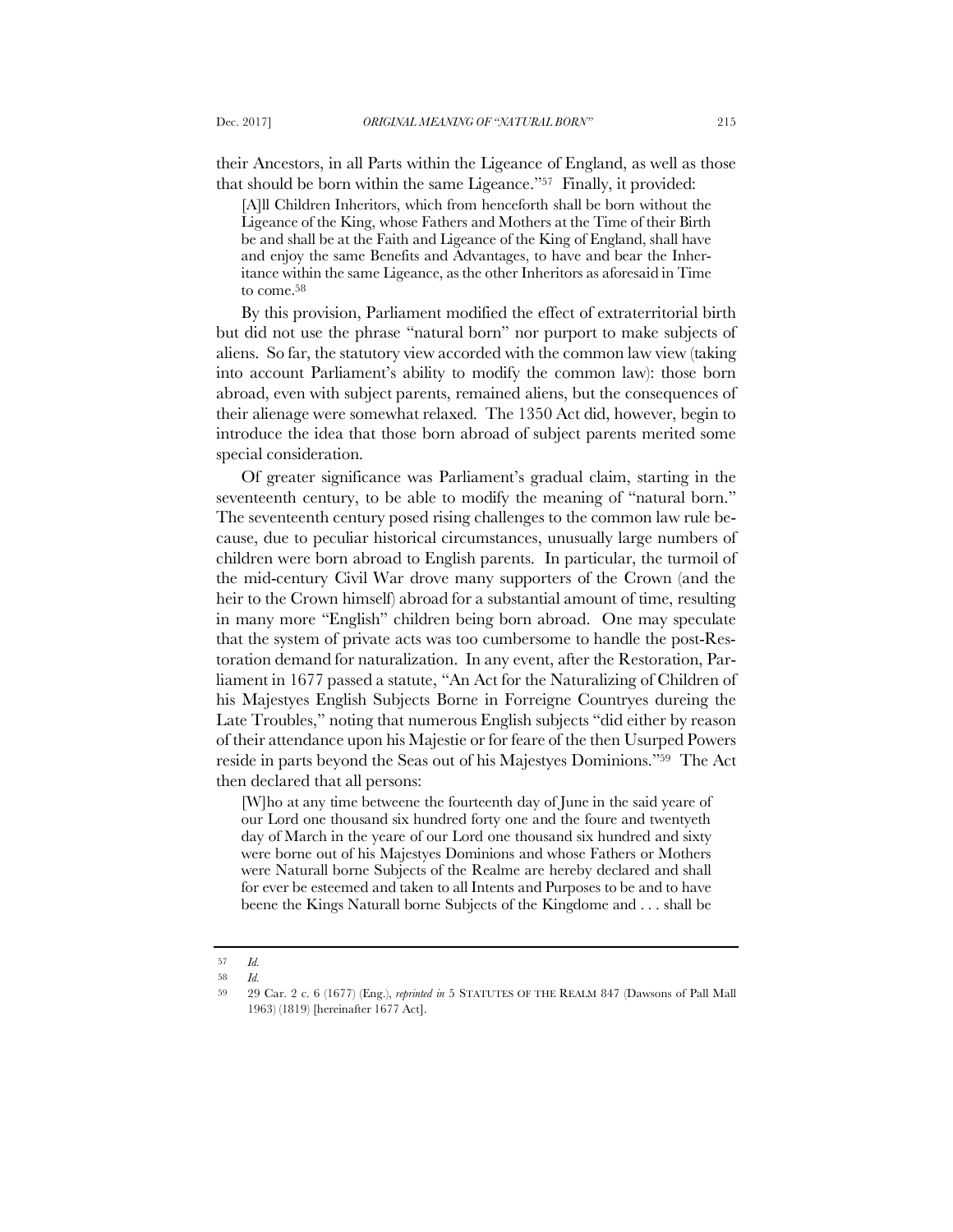adjudged reputed and taken to be and to have beene in every respect and degree Naturall borne Subjects and free to all intents purposes and constructions as if they and every of them had beene born in England.<sup>60</sup>

It is important to emphasize here that Parliament made a relatively narrow and precise change to the common law, applicable only to those born between 1641 and 1660 (that is, the interregnum period of the Civil War) and only to those who had fled England on account of the Civil War. Moreover, by linking the statutory "natural born subject" category to the time in which the rightful king himself was out of the country, Parliament might be said not so much to be redefining natural born subjectship in general but accommodating a uniquely disruptive episode in English history. At the same time, though, the 1677 Act was a departure from traditional practice in that Parliament did not merely naturalize a group of people; it specifically declared them "natural born." That approach lacked practical significance, however, since under the law of the time there apparently was no difference in the rights of natural born and naturalized subjects.

The next step came in 1698, with "An Act to naturalize the Children of such Officers and Souldiers & others the natural borne Subjects of this Realme who have been borne abroad during the Warr the Parents of such Children haveing been in the Service of this Government."61 The situation here was that King William III had spent extended time in his native Netherlands directing the war with France, together with a substantial army and body of attendants from England. As during the Civil War, that created a large group of people born abroad who were obviously English in every practical sense but who under the common law were not English subjects. Adopting the form of the 1677 Act, Parliament began by noting (consistent with common law) that:

Whereas during the late Warr with France divers of His Majesty's good and lawfull Subjects . . . did by reason of their Attendance on His Majesty in Flanders and bearing Armes under His said Majesty against the French King and other His Majesties Enemies reside in Parts beyond the Seas out of his Majesties Dominions[.] And whereas dureing such their Residence abroad divers Children have been borne unto such his Majesties Subjects which said Children notwithstanding they have been borne of English Parents yett by reason of their being borne in Parts beyond the Seas out of His Majesties Dominions may be interpreted to be incapable of taking receiving or enjoying any Mannors and Lands or any other Priveledges and Imunities belonging to the liege People and natural borne subjects of this Kingdome  $\dots$ .<sup>62</sup>

<sup>60</sup> *Id.* The Act further provided that to gain natural born status the children in question had to receive the sacrament from the Church of England and take the oath of allegiance to the king; these provisions were repeated in later statutes.

<sup>61</sup> 9 Will. 3 c. 20 (1698) (Eng.), *reprinted in* 7 STATUTES OF THE REALM 380 (Dawsons of Pall Mall 1963) (1820) [hereinafter 1698 Act].

<sup>62</sup> *Id*.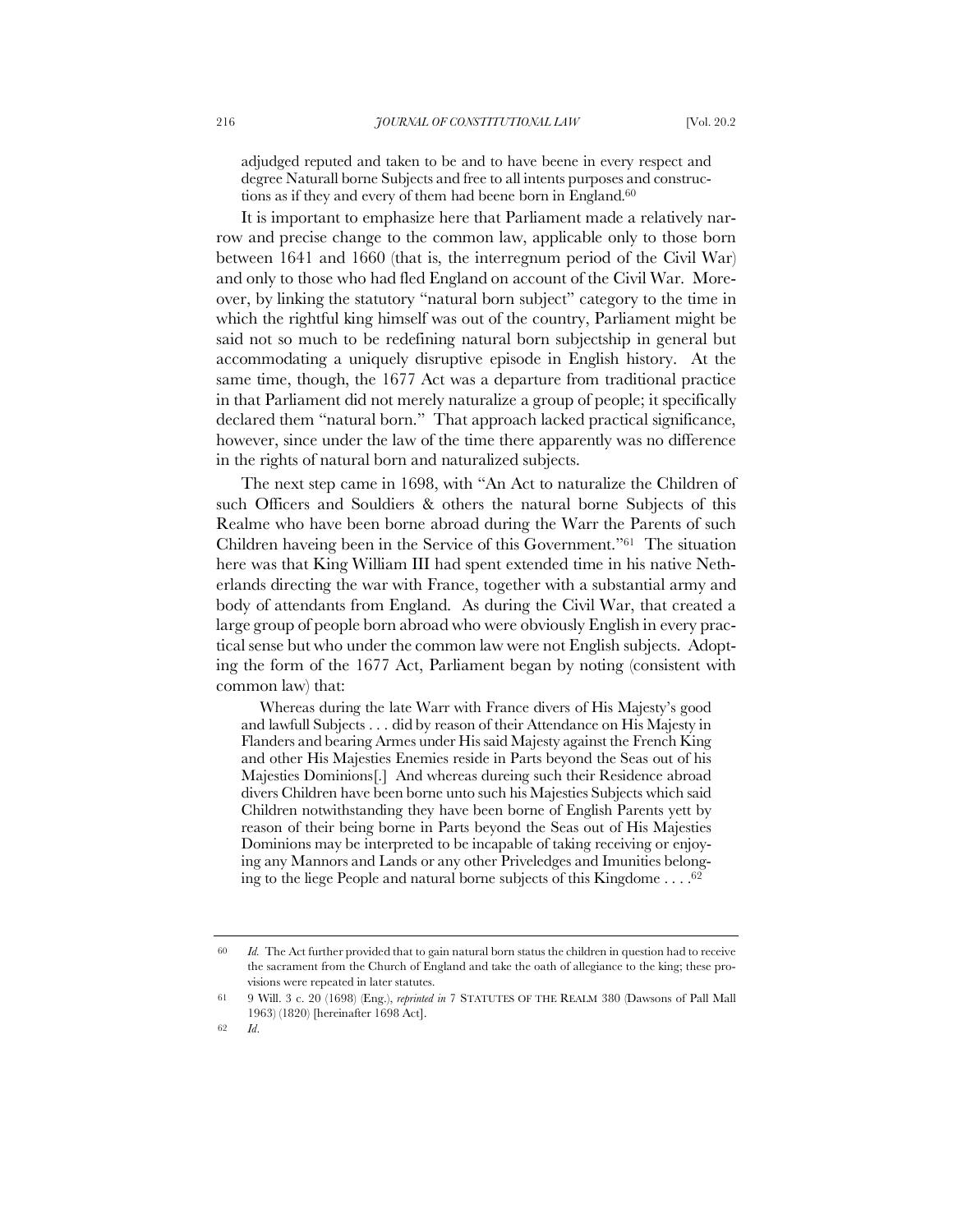Parliament then declared, again in the model of the 1677 Act:

That . . . Persons who att any time since the Thirteenth Day of February One thousand six hundred eighty and eight or att any time since the beginning of the [said] late Warr with France & before the Twenty fifth Day of March One thousand six hundred ninety and eight which are or shall be borne out of His Majesties Dominions and whose Fathers or Mothers were natural borne Subjects of this Realme and were then actually in the Service of His Majesty or of His Majesty and the late Queen of Blessed Memory are hereby declared and shall forever be esteemed and taken to all Intents & Purposes to be and to have been the Kings natural born Subjects of this Kingdome and that the said Children and all other Persons borne as aforesaid and every one of them are and shall be adjudged reputed and taken to be in every respect and degree natural borne Subjects and free to all Intents Purposes & Constructions as if they  $\&$  every one of them had been borne in England.<sup>63</sup>

As in 1677, the adjustment of the common law operated in a narrow temporal window (1688 to 1698) and was keyed to a particular oddity of the King being substantially absent from the realm. Moreover, the 1698 Act specifically applied only to those actually in the King's service (that is, not to merchants or other persons abroad for other reasons, who presumably would still be governed by the common law as modified by the statute of 1350). But also of note, Parliament continued the 1677 Act's approach of declaring persons to be natural born, even where the common law would not have given them this status (and doing so retroactively).

At around the same time, the Act of Settlement in 1701, without mentioning natural birth, may have been the original English precedent for the Eligibility Clause. It provided:

That . . . no Person born out of the Kingdoms of England Scotland or Ireland or the Dominions thereunto belonging (although he be naturalized or made a Denizen (except such as [are] born of English Parents)[)] shall be capable to be of the Privy Councill or a Member of either House of Parliament or to enjoy any Office or Place of Trust either Civill or Military or to have any Grant of Lands Tenements or Hereditaments from the Crown to himself or to any other or others in Trust for  $\lim_{\epsilon \to 0}$  [.]<sup>64</sup>

Presumably the immediate impetus for this provision was that the Act arranged for the Crown to pass (as in fact it did) to the German kings of

<sup>63</sup> *Id.* (second alteration in original).

<sup>64</sup> Act of Settlement, *supra* note 55, at 637. As a follow-up, to prevent evasion of this requirement, Parliament provided that no future naturalization bill could be passed unless it contained a similar statement of disqualification. An act to explain the act made in the twelth year of the reign of King William the Third, intituled, An act for further limitation of the crown, and better securing the rights and liberties of the subject, 1 Geo. 1 c. 4 (1714) (Gr. Brit.), *reprinted in* 13 STATUTES AT LARGE 141, 142 (Danby Pickering ed., 1764). The propriety of that provision is dubious, given the ordinary rule that no Parliament could bind a future Parliament. It was, however, generally respected in the eighteenth century. *See infra* notes 74–83 and accompanying text.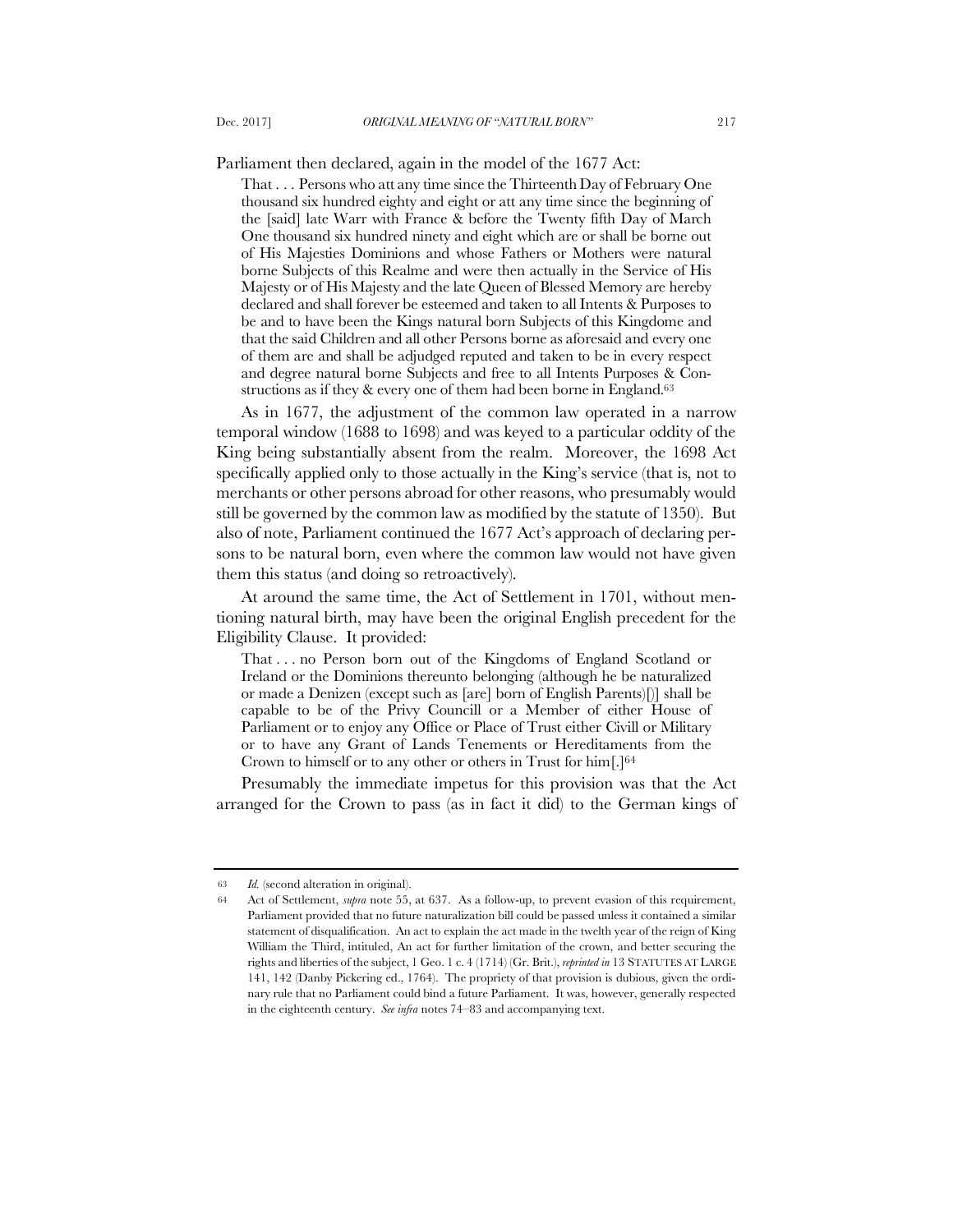Hanover upon the death of Queen Anne,<sup>65</sup> and Parliament wished to bar an influx of German courtiers into English government. Parliament may also have been influenced by the tendency of William III (a Dutchman) to rely on Dutch rather than English advisors, to the considerable annoyance of English politicians. In any event, the Act of Settlement indicated a preference for local birth, with a further recognition that birth overseas to English parents was the practical equivalent. It does not bear directly on the meaning of "natural born," however, because (perhaps oddly) the Act did not use the phrase.<sup>66</sup>

Thus at the beginning of the eighteenth century, the statutory law and common law meaning of "natural born" were, as a practical matter, substantially aligned, with narrow exceptions for people born in particular circumstances and particular time periods. But the 1677 and 1698 Acts were potentially important departures as a theoretical matter, because in them Parliament had undertaken its own definition of "natural born" (albeit with limited scope). Eighteenth-century parliaments seized on these precedents to make very sweeping changes to the common law definition.

In 1708, Parliament provided: "[T]he Children of all natural born Subjects born out of the Ligeance of Her Majesty Her Heires and Successors shall be deemed adjudged and taken to be natural born Subjects of this Kingdom to all Intents Constructions and Purposes whatsoever[.]"67 The 1708 Act, although to some extent a logical successor to the seventeenth-century legislation, revolutionized the rules of subjectship in several respects. First, it was open-ended temporally, applying indefinitely into the future. Second, it no longer rested on unique historical circumstances, nor could it be justified by a legal fiction of direct service to the king when the king was abroad. The statute was thus a fullblown re-definition of the common law, not merely a one-time adjustment.

The 1708 Act also had a key ambiguity. The seventeenth-century statutes had specifically said that to be covered a child needed only one natural

<sup>65</sup> *See* Act of Settlement, *supra* note 55, at 637.

<sup>66</sup> Interestingly, the Act of Settlement apparently contemplated that some persons who were not natural born subjects would not be politically disqualified. Although the 1677 and 1698 Acts had made some persons born abroad of English parents natural born subjects, they conspicuously had not done so for all such persons.

<sup>67</sup> An Act for naturalizing Foreign Protestants, 7 Ann. c. 5 (1708) (Gr. Brit.), *reprinted in* 9 STATUTES OF THE REALM 63 (Dawsons of Pall Mall 1963) (1822) [hereinafter 1708 Act]. As the title indicates, the 1708 Act actually went much further, also declaring that all foreign born Protestants who took the oath of allegiance to the English monarch "shall be deemed adjudged and taken to be Her Majesties natural born Subjects of this Kingdom to all Intents Constitutions and Purposes as if they and every of them had been or were born within this Kingdom." *Id.* That provision was repealed just three years later because of "divers Mischiefs and Inconveniences." *See* An Act to repeal the Act of the Seventh Year of Her Majesties Reign intituled An Act for naturalizing Foreign Protestants (except what relates to the Children of Her Majesties natural born Subjects born out of Her Majesties Allegiance), 10 Ann. c. 9 (1711) (Gr. Brit.), *reprinted in* 9 STATUTES OF THE REALM 557 (Dawsons of Pall Mall 1963) (1822) [hereinafter 1711 Act].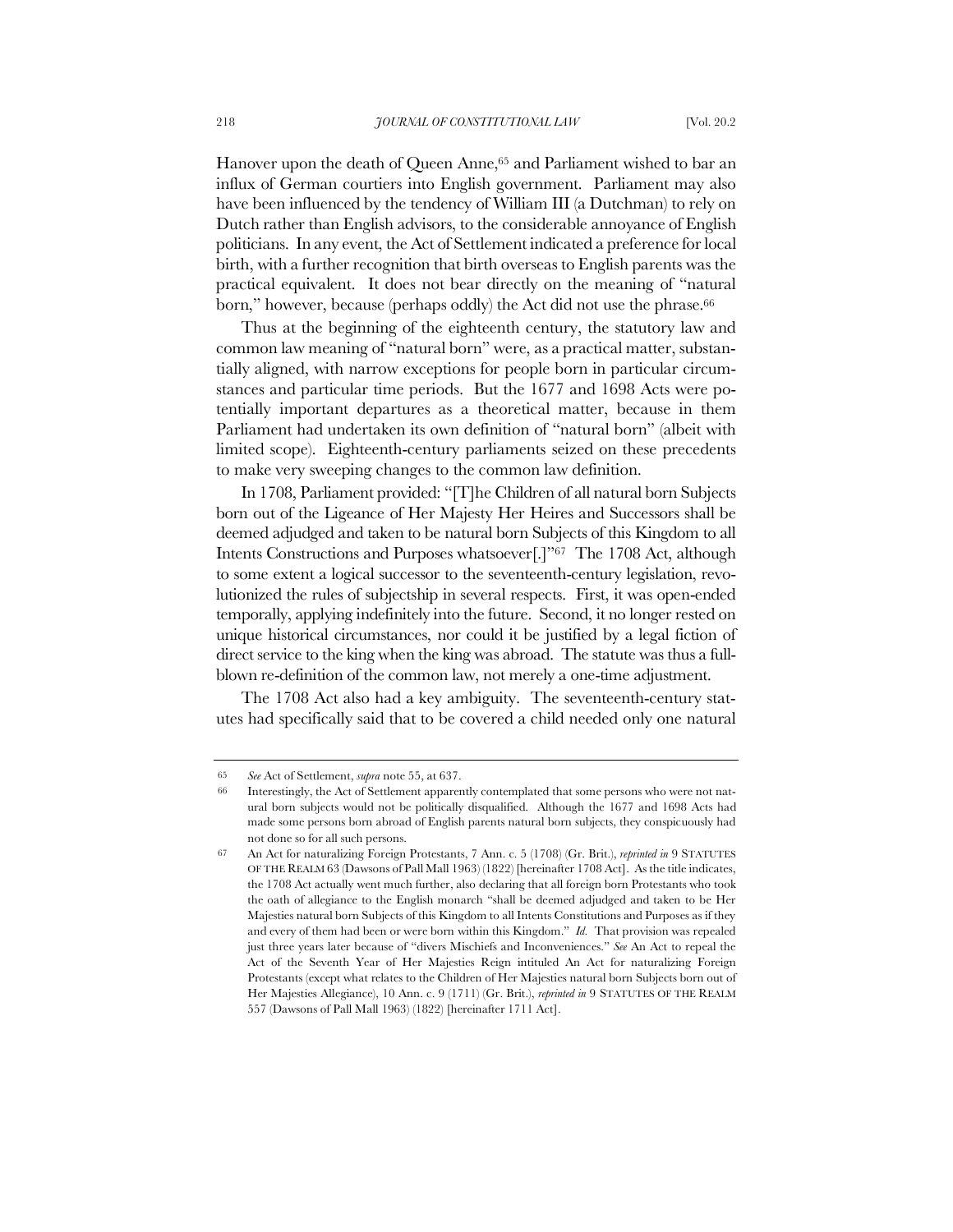born parent, father *or* mother. The 1708 Act, in contrast, could be read to require either one natural born parent or two, depending on how one read the phrase "Children of all natural born Subjects." That led Parliament in 1731 to pass an act to "explain" the 1708 statute, which provided:

[A]ll children born out of the ligenace of the crown of *England,* or of *Great Britain*, or which shall hereafter be born out of such ligeance, whose fathers were or shall be natural-born subjects of the crown of *England,* or of *Great Britain*, at the time of the birth of such children respectively, shall and may, by virtue of the said recited clause in the said act of the seventh year of the reign of her said late Majesty [i.e., the 1708 Act] and of this present act be adjudged and taken to be, and all such children are hereby declared to be natural-born subjects of the crown of *Great Britain* to all intents, constructions and purposes whatsoever.<sup>68</sup>

Note here that the "explanation" is that one's *father* must be a natural born subject, a departure from the seventeenth-century statutes and really a change from (rather than a clarification of) the 1708 Act. For present purposes, though, the core point is that the 1731 Act continued the practice of declaring a class of foreign-born persons to be not merely subjects but *natural born* subjects, based on the circumstances of their birth.

Parliament used similar phrasing in a 1773 Act that extended naturalborn subject status to those whose paternal grandfathers were natural-born subjects.69 It expressly linked the extension of subjectship to policy considerations arising from expanding foreign commerce, reciting that:

WHEREAS divers natural-born subjects of *Great Britain*, who profess and exercise the protestant religion, though various lawful causes, especially for the better carrying on of commerce, have been, and are, obliged to reside in several trading cities, and other foreign places, where they have contracted marriages, and brought up families: and whereas it is equally just and expedient that the kingdom should not be deprived of such subjects, nor lose the benefit of the wealth that they have acquired; and therefore that not only the children of such natural-born subjects, but their children also, should continue under the allegiance of his Majesty, and be intitled to come into this kingdom, and to bring hither and realize, or otherwise employ, their capital . . . . 70

<sup>68</sup> An Act to explain a clause in an act made in the seventh year of the reign of her late majesty Queen Anne, For naturalizing foreign protestants, which relates to the children of the natural-born subjects of the crown of England, or of Great Britain, 4 Geo. 2 c. 21 (1731) (Gr. Brit.), 16 STATUTES AT LARGE 243, 243–44 (Danby Pickering ed., 1765) [hereinafter 1731 Act]. The benefits of the statute were expressly denied to those whose parents had been attainted of treason or in the service of a foreign prince in enmity to the crown. *Id*.

<sup>69</sup> An Act to extend the provisions of an act, made in the fourth year of the reign of his late majesty King George the Second, intituled, An act to explain a clause in an act, made in the seventh year of the reign of her late majesty Queen Anne, for naturalizing foreign protestants, which relates to the children of the natural-born subjects of the crown of England, or of Great Britain, to the children of such children, 13 Geo. 3 c. 21 (1773) (Gr. Brit.), *reprinted in* 30 STATUTES AT LARGE 28 (Danby Pickering ed., 1773) [hereinafter 1773 Act].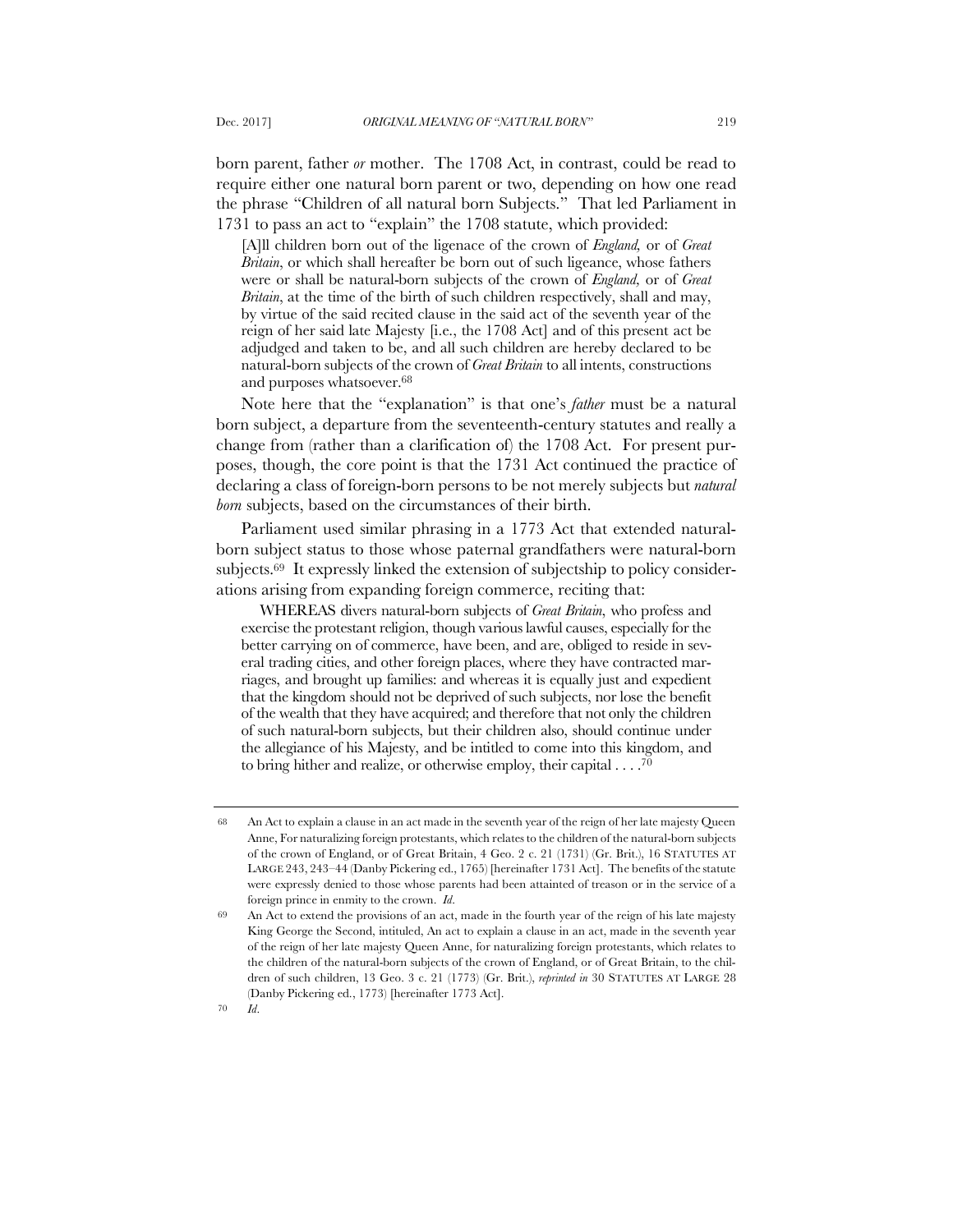The Act then provided, following the 1731 Act:

That all persons born, or who hereafter shall be born, out of the ligeance of the crown of *England*, or of *Great Britain*, whose fathers were or shall be, by virtue of [the 1731 Act] shall and may be adjudged and taken to be, and are hereby declared and enacted to be, natural-born subjects of the crown of *Great Britain*, to all intents, constructions, and purposes whatsoever, as if he and they had been and were born in this kingdom  $\dots$ .<sup>71</sup>

The founding generation in America was aware of these Acts, if not directly, via Blackstone, who explained:

To encourage also foreign commerce, it was enacted by statute 25 Edw. III. st. 2. that all children born abroad, provided *both* their parents were at the time of the birth in allegiance to the king . . . might inherit as if born in England . . . . But by several more modern statutes these restrictions are still farther taken off: so that all children, born out of the king's ligeance, whose *fathers* were natural-born subjects, are now natural-born subjects themselves, to all intents and purposes, without any exceptions; unless their said fathers were attained, or banished beyond sea, for high treason; or were then in the service of a prince at enmity with Great Britain.<sup>72</sup>

Blackstone's description seems to resolve a possible ambiguity in the statutes, which might be read only to say that foreign born children have the rights of natural born subjects, not that they *are* natural born subjects. Blackstone, however, used the phrase "are now natural-born subjects," indicating a change in the definition, not merely an expansion of rights.73

<sup>71</sup> *Id*. One might suppose that children covered by the 1773 Act would already be natural born subjects by virtue of the 1731 Act: they were children born abroad whose fathers, though also born abroad, were natural born subjects under the 1731 Act (and thus whose children should also have been natural born subjects). However, a 1763 case, *Leslie v. Grant*, held otherwise. According to the court in *Leslie*, the 1731 Act only applied to persons whose fathers were natural born subjects under the common law, not those whose fathers were natural born subjects by statute. Leslie v. Grant (1763) 2 Paton 68, 77–78 (HL) (appeal taken from Scot.). Thus the 1773 Act was a partial overruling of *Leslie* (but only partial, as it extended only two generations, not indefinitely). *See infra* note 112 (further discussing *Leslie*).

<sup>72</sup> 1 BLACKSTONE, *supra* note 44, at \*361. This was written before the 1773 Act extended natural born status to grandchildren. Another contemporary account, which may not have been available to the Framers, is Richard Wooddeson's 1777 series of lectures in English law (published in 1792). Consistent with Blackstone, Wooddeson observed, "An alien by the laws of England, is one born out of the ligeance of the king. . . . [I]f natural born subjects have children born abroad, such children also, by the [1708 Act], are to be adjudged natural born subjects, and not aliens." Richard Wooddeson, Vinerian Professor, University of Oxford, Lecture XIV: Of the State of Persons, and First of the State of Alienage, Course of Vinerian Lectures at Oxford University (1777), *in* 1 RICHARD WOODDESON, SYSTEMATICAL VIEW OF THE LAWS OF ENGLAND 370 (1792). He added: "The issue of an alien, born within the realm, are accounted natural subjects . . . ." *Id*. at 386.

<sup>73</sup> A later edition of the *Commentaries* altered the language slightly to say such persons "are deemed to be" natural born subjects. *See* Vlahoplus, *supra* note 3, at 49 n.218 (quoting 1 BLACKSTONE, *supra* note 44) (detailing the change made to the later edition of the Commentaries to "reflect the authority of the Act of Geo. III"). It does not appear, however, that this later edition was widely available in America prior to 1790. *See* Paul Finkelman & David Cobin, *Introduction* to 1 TUCKER, *supra* note 31, at i (indicating that the principal edition of the *Commentaries* in circulation in America prior to 1790 was the 1771 Robert Bell American reproduction of Blackstone's fourth edition; a new edition,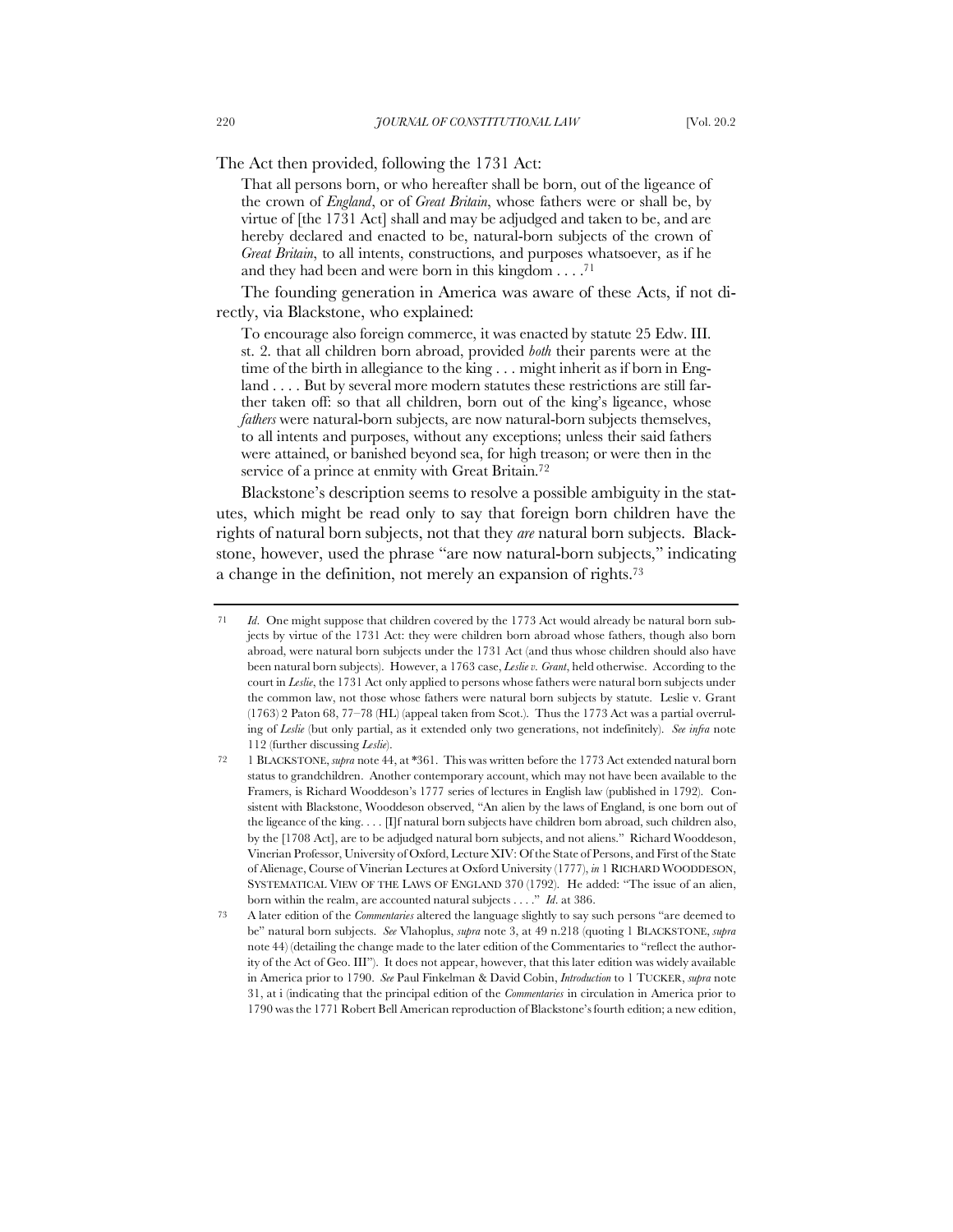Again, Blackstone's description is consistent with later historical works. For example, one leading account declared:

*Persons Born Abroad who are by Statute Natural-born British Subjects*.—Some persons born out of the dominions of the King, though aliens by the common law, have been made natural-born subjects by statute. These persons differ from those already mentioned, who, though born out of the King's dominions, are natural-born subjects by the common law in that the latter, though born without the dominions, are yet born within the allegiance of the King. . . .

. . . .

The result of these statutes [the 1708, 1731, and 1773 Acts] is, that a person, though born abroad, whose father or grandfather on the father's side was born within the British dominions, is a natural-born British subject . . . .74

Although neither Parliament nor Blackstone provided a full explanation for why children born abroad to English subject parents were appropriately called "natural born subjects," the statutory extension seems consistent with the principles of the common law. Under common law, "natural born" meant born within the protection of the monarch (and thus, as a natural matter, owing allegiance to the person who provided protection). In ancient times, when few people traveled, this understandably meant just those people born in the monarch's territory, since that was typically the extent of the monarch's protection. But by the seventeenth and eighteenth centuries, as foreign travel expanded, the protection of the monarch had to be understood more broadly, because English subjects traveling abroad also owed the monarch allegiance and claimed the monarch's protection. Thus children of English subjects born abroad were born under the allegiance and protection of the monarch (what the common law required of a "natural born subject") even though not born in the monarch's lands. The statutory expansion of natural born subjects thus likely reflected a new recognition that the monarch's protection and allegiance extended abroad in respect of English subjects and their children.

As a result of these developments, the traditional common law rule does not capture the English legal background in which the Framers operated. By the late eighteenth century, Parliament had claimed power to define natural born subjectship substantially beyond what the common law recognized, and to extend it—expressly for policy reasons—to broad classes of people born outside English territory.

the tenth, was not reprinted in America until 1790). In any event, the reason for the change is unclear, and of uncertain significance.

<sup>74</sup> HENRIQUES, *supra* note 49, at 66–68; *see also* A.V. DICEY, A DIGEST OF THE LAW OF ENGLAND WITH REFERENCE TO THE CONFLICT OF LAWS 173 (1896) ("'Natural-born British subject' means a British subject who has become a British subject at the moment of his birth."); *id*. at 178 ("*A* is born in England. *S*, his son, is born at Naples. *S* is a natural-born British subject."). *But see* Vlahoplus, *supra* note 3, at 48–54 nn.216–39 (pointing to inconsistent nineteenth-century usage of the term "natural-born subjects").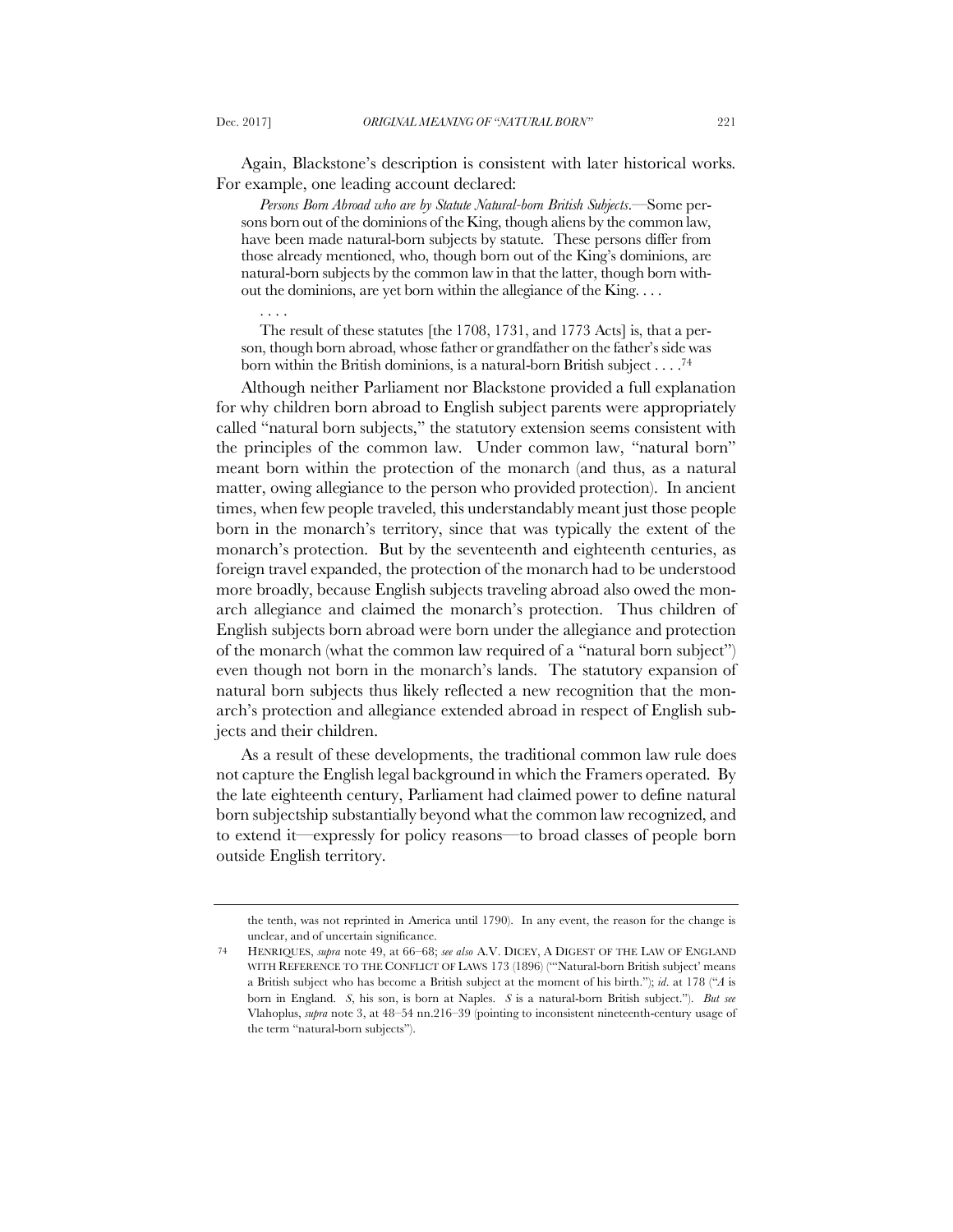A second related group of English statutes further complicates the matter. By these, Parliament purported to extend natural born subject status to categories of persons based not on the circumstances of their birth but on postbirth actions. The first of these, in 1740, applied to persons who served two years on English ships during wartime, and stated that any such person

shall to all intents and purposes be deemed and taken to be a natural born subject of his Majesty's kingdom of *Great Britain*, and have and enjoy all the privileges, powers, rights, and capacities, which such foreign mariner or seaman could, should, or ought to have had, and enjoyed, in case he had been a natural born subject of his Majesty, and actually a native within the kingdom of *Great Britain*. 75

This wording departs from the 1731 Act addressing children born abroad and seems to betray some doubt whether Parliament could in fact make the beneficiaries actual natural born subjects (as opposed to merely giving the rights of natural born subjects). However, a subsequent statute in the same year used language closely tracking the 1731 Act, stating directly that persons who lived for seven years in the American colonies "shall be deemed, adjudged, and taken to be his Majesty's natural born subjects of this kingdom, to all intents, constructions, and purposes, as if they, and every of them, had been or were born within this kingdom . . . ."76 Similar statutes applied to persons who served three years on an English whaleboat<sup>77</sup> or served as a solider in the American regiment.<sup>78</sup>

From these statutes one might conclude that Parliament claimed a broader power to make anyone a natural born subject regardless of the circumstances of their birth. This group of statutes differed in one significant respect from the statutes granting natural born status by birth, however.

<sup>75</sup> An act for the better supply of mariners and in his Majesty's ships of war, and on board and other trading ships, and privateers, 13 Geo. 2 c. 3 (1740) (Gr. Brit.), *reprinted in* 17 STATUTES AT LARGE 358, 359 (Danby Pickering ed., 1765) [hereinafter 1740 Supply of Seamen Act].

<sup>76</sup> An act for naturalizing such foreign protestants, and others therein mentioned, as are settled, or shall settle, in any of his Majesty's colonies in America, 13 Geo. 2 c. 7 (1740) (Gr. Brit.), *reprinted in* 17 STATUTES AT LARGE 370, 371 (Danby Pickering ed., 1765) [hereinafter 1740 Naturalization Act].

<sup>77</sup> An act for the further encouragement and enlargement of the whale fishery, and for continuing such laws as are therein mentioned relating thereto; and for the naturalization of such foreign protestants, as shall serve for the time therein mentioned, on board such ships as shall be fitted out for the said fishery, 22 Geo. 2 c. 45 (1749) (Gr. Brit.), *reprinted in* 19 STATUTES AT LARGE 365, 369 (Danby Pickering ed., 1765) [hereinafter 1749 Act].

<sup>78</sup> An act for naturalizing such foreign protestants as have served, or shall serve for the time therein mentioned, as officers or soldiers in his Majesty's royal American regiment, or as engineers in America, 2 Geo. 3 c. 25 (1761) (Gr. Brit.), *reprinted in* 25 STATUTES AT LARGE 162–63 (Danby Pickering ed., 1763) [hereinafter 1761 Act]; *see also* An act to extend the provisions of an act made in the thirteenth year of his present Majesty's reign, intituled, An act for the naturalizing of such foreign protestants, and others therein mentioned, as are settled, or shall settle in any of his Majesty's colonies in America, to other foreign protestants who conscientiously scruple the taking of an oath, 20 Geo. 2 c. 44 (1747) (Gr. Brit.), *reprinted in* 19 STATUTES AT LARGE 143 (Danby Pickering ed., 1765) [hereinafter 1747 Act] (modifying the loyalty oath required to be sworn to become a subject under these acts).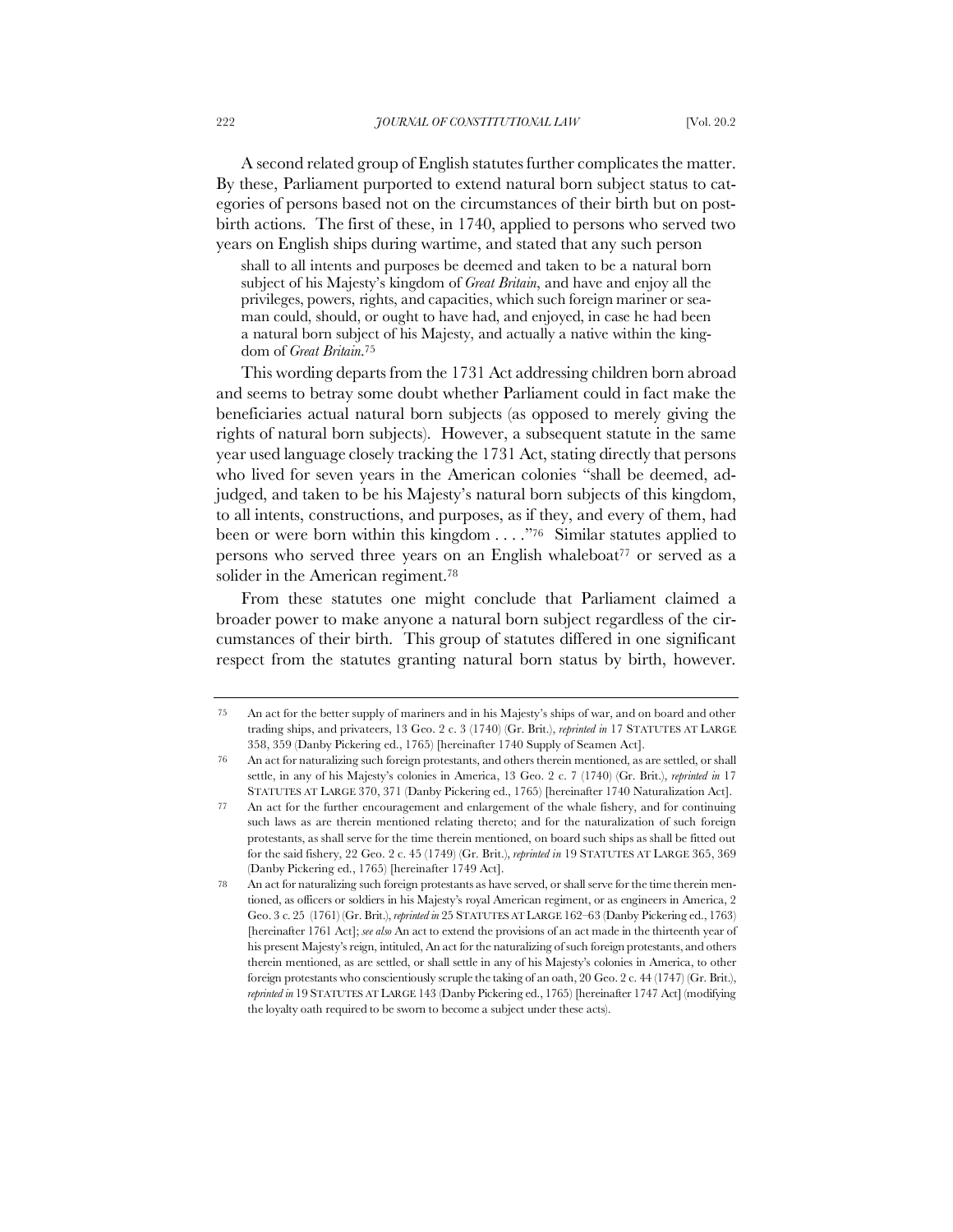Each of them contained what Blackstone called a "disabling clause,"79 providing, with immaterial variations:

That no person who shall become a natural born subject of this kingdom by virtue of this act, shall be of the privy council, or a member of either house of parliament, or capable of taking, having, or enjoying any office or place of trust within the kingdoms of *Great Britain* or *Ireland*, either civil or military, or of having, accepting, or taking any grant from the crown to himself, or to any other in trust for him, of any lands, tenements, or hereditaments within the kingdoms of *Great Britain* or *Ireland* . . . .80

This language paralleled the restriction in the Act of Settlement that barred persons born outside the dominions from holding office or accepting grants of land.81 As discussed, however, the Act of Settlement exempted from this bar persons "such as [are] born of English Parents,"82 so the statutes directed to children born abroad of English parents did not have this proviso.83

Thus the statutes relating to post-birth activities did not make their beneficiaries full natural born subjects, regardless of what they appeared to say. Instead, Parliament appeared to recognize a key distinction, rooted in the Act of Settlement, between those born abroad to English parents (who could be given the full status of natural born subject) and those born abroad without familial connections to England (who could not). Significantly, in light of the adoption of the phrase "natural born" in the Eligibility Clause, a central part of this distinction is that those born abroad to English parents

<sup>79</sup> 1 BLACKSTONE, *supra* note 44, at \*362.

<sup>80</sup> 1740 Naturalization Act, *supra* note 76, at 373; *see also* 1740 Supply of Seamen Act, supra note 75, at 359 (providing the same, with immaterial differences in language); 1747 Act, *supra* note 78, at 145 (providing the same, with immaterial differences in language); 1749 Act, *supra* note 77, at 370 (providing the same, with immaterial differences in language); 1761 Act, *supra* note 78, at 163 (providing the same, with immaterial differences in language).

<sup>81</sup> Act of Settlement, *supra* note 55, at 637. As noted, a subsequent statute required this language to be contained in all naturalization bills. *See supra* note 64. The parallel was not exact, however, as the Act of Settlement appeared to apply to all offices and land grants throughout the dominions (or at least, it was stated in unlimited language), whereas the subsequent acts referred only to offices and land grants within Great Britain and Ireland. *See* An act to explain two acts of parliament, one of the thirteenth year of the reign of his late Majesty, for naturalizing such foreign protestants, and others, as are settled, or shall settle, in any of his Majesty's colonies in America; and the other of the second year of the reign of his present Majesty, for naturalizing such foreign protestants as have served, or shall serve, as officers or soldiers in his Majesty's royal American regiment, or as engineers, in America, 13 Geo 3 c. 25 (1773) (Gr. Brit.), *reprinted in* 30 STATUTES AT LARGE 30, 31 (Danby Pickering ed., 1773) (confirming this departure).

<sup>82</sup> Act of Settlement, *supra* note 55, at 637 (alteration in original).

<sup>83</sup> *See* 1773 Act, *supra* note 69, at 28–29; 1731 Act, *supra* note 68, at 243–44; 1708 Act, *supra* note 67, at 63. As noted, the 1708 Act also gave natural born subject status to all foreign Protestants who moved to England and took a loyalty oath; it had no restriction on officeholding or receiving land grants, thus creating tension with the Act of Settlement. *See supra* note 68. The portion of the 1708 Act relating to foreign Protestants was repealed in 1711, and in 1714 Parliament enacted the statute calling for all future acts to have the restriction mandated by the Act of Settlement.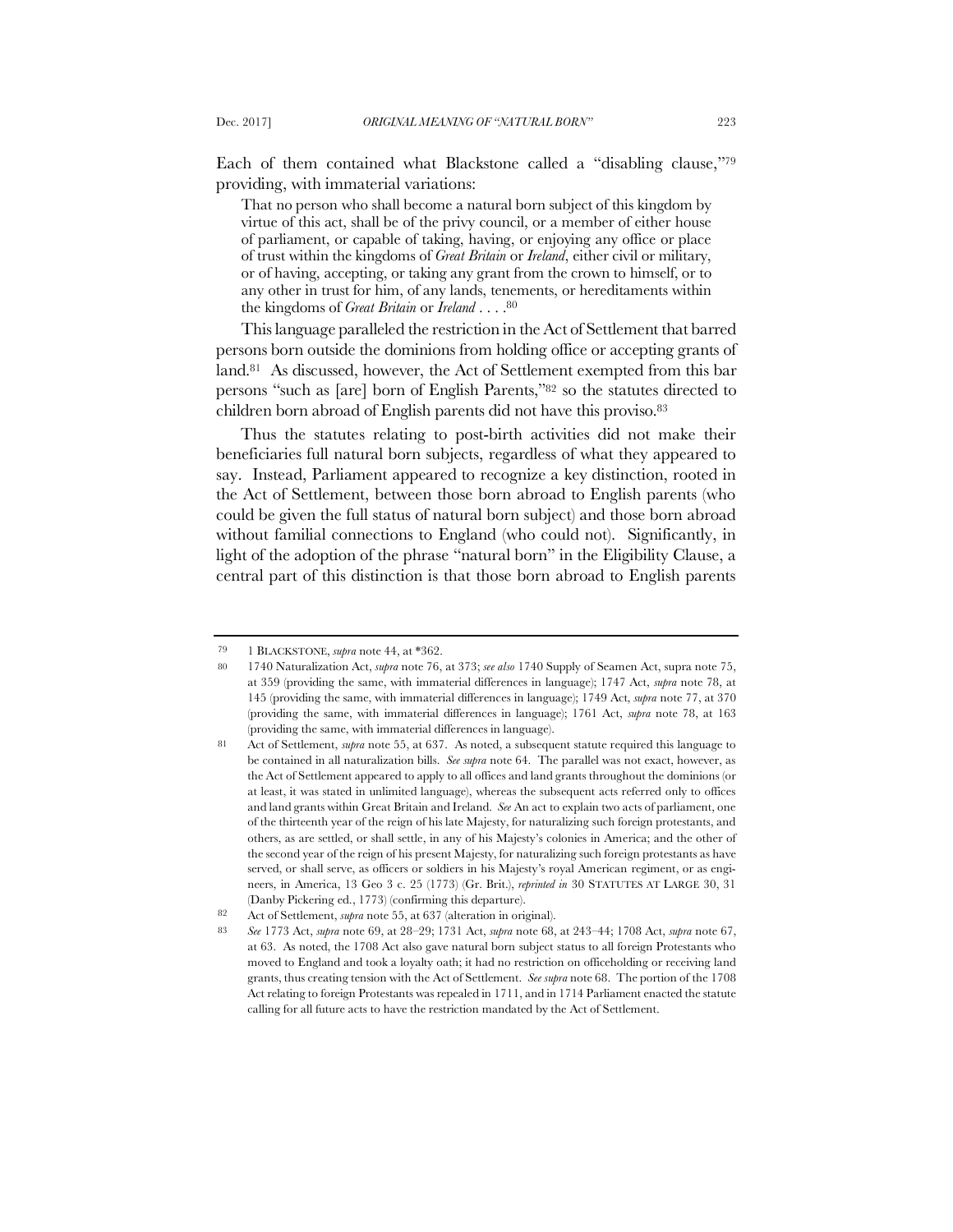were eligible to high office while those born abroad without familial connections to England were not.

Notably, Blackstone described the two categories of statutes in different terms. As discussed, he said that those who gained subjectship from birth abroad to English fathers "are" natural born subjects.<sup>84</sup> He mentioned those who gained subjectship from post-birth events (living in the colonies, serving on whaleships or in the American regiment) in a separate paragraph two pages later in his discussion, and said only that they were "naturalized" as a result of their actions.85 As a result, someone reading Blackstone might see an even sharper distinction between the two categories than might be justified from the statutes themselves.

But even if we assume that the American Framers had English statutory law in mind, it remains somewhat ambiguous what they would have concluded from it. Would they think that "natural born" meant what it meant in English law in 1787–88 (birth within sovereign territory or birth abroad to a citizen father or paternal grandfather)? Or would they have taken it more broadly to mean that "natural born" could, at least to a significant extent, be defined by statute? Part IV takes up that question, but before doing so it is necessary to consider another possible source of the Framers' meaning.

### *C. Vattel and the Civil Law Tradition*

English law is not the only possible source of the Framers' understanding of "natural born" citizenship. Indeed, it is a slightly problematic one. English law spoke of natural born "subjects" rather than natural born "citizens," and it is possible that the revolutionary-minded Americans perceived a difference between citizens and subjects for this purpose.86 Moreover, the civil law tradition, and especially the influential work of the Swiss international law writer Emer de Vattel, supplies another possible definition of the phrase expressly linked to "citizens" rather than "subjects."

<sup>84</sup> 1 BLACKSTONE, *supra* note 44, at \*361.

<sup>85</sup> *Id*. at \*363 (discussing naturalization by post-birth events). The later discussion reads, [E]very foreign seaman who in time of war serves two years on board an English ship is *ipso facto* naturalized; and all foreign protestants, and Jews, upon their residing seven years in any of the American colonies, without being absent above two months at a time, are upon taking the oaths naturalized to all intents and purposes, as if they had been born in this kingdom; and therefore are admissible to all such privileges, and no other, as protestants or Jews born in this kingdom are entitled to.

*Id.* at \*363.

Blackstone may appear to err in saying that the persons described in this paragraph have "all" privileges of persons born in the kingdom, but in the previous paragraph he had described the "disabling clauses" as applied to such persons. *Id.* at \*362.

<sup>86</sup> *See* Solum, *supra* note 6, at 28 (making this point and discussing distinctions between citizens and subjects made, *inter alia*, in Chisholm v. Georgia, 2 U.S. (2 Dall.) 419 (1793)).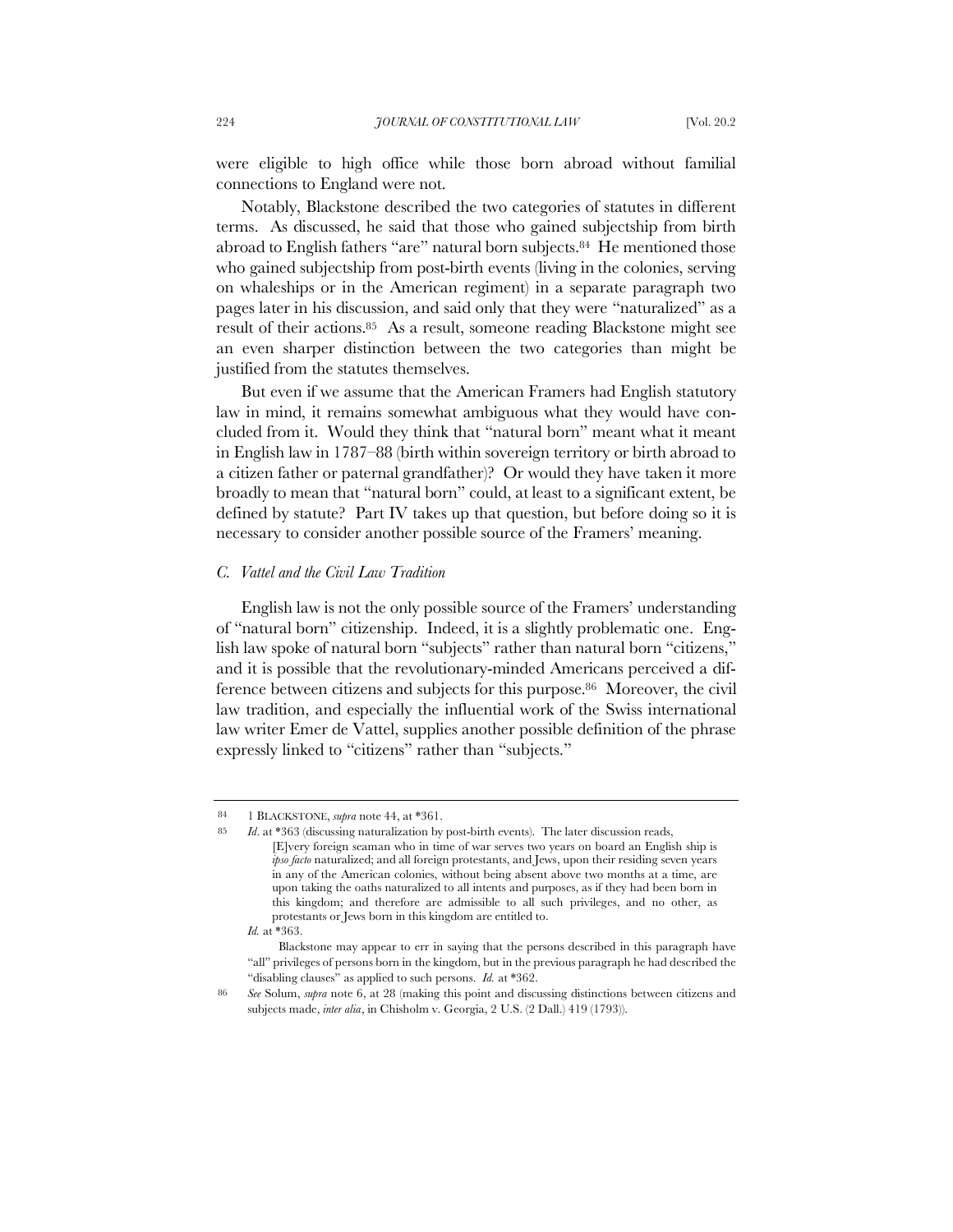As rendered in the 1760 translation of his work *Le Droit des Gens* (The Law of Nations), Vattel stated:

[§212] The citizens are the members of the civil society: bound to this society by certain duties, and subject to its authority, they equally participate in its advantages. The *natives*, or *indigenes*, are those born in the country of parents who are citizens. Society not being able to subsist, and perpetuate itself, but by the children of citizens; those children naturally follow the condition of their fathers, and succeed to all their rights. . . . The country of the fathers is then that of the children; and these become true citizens, merely by their tacit consent. . . . I say, that in order to be of the country, it is necessary that a person be born of a father who is a citizen; for if he is born there of a stranger, it will be only the place of his birth, and not his country.87

Vattel added that in England, however, "being born in the country naturalizes the children of a foreigner."88

As to those born abroad, Vattel wrote:

It is asked, whether the children born of citizens in a foreign country, are citizens? The laws have decided this question in several countries, and it is necessary to follow their regulations. By the law of nature alone, children follow the condition of their fathers, and enter into all their rights  $(\xi 212)$ ; the place of birth produces no change in this particular, and cannot of itself furnish any reason for taking from a child what nature has given him  $\dots$ .<sup>89</sup>

Thus Vattel's view was apparently both broader and narrower than English common law—narrower in disqualifying people born within sovereign territory of non-citizen fathers from "natural" citizenship and broader in embracing natural citizenship for those born abroad to citizen fathers. (English statutory law paralleled Vattel on the latter point, but not the former).90

Although the 1760 translation of Vattel did not link his view of citizenship directly with the phrase "natural born," a 1797 translation did so expressly. It followed the 1760 translation on this subject in all material respects except that in Section 212 it translated the French word *indigenes* (which the 1760 translation had left untranslated) as "natural born citizens." Thus the second sentence of Vattel's Section 212 (the passage previously quoted) read in the 1797 translation: "The natives, or natural-born citizens, are those born in the country, of parents who are citizens."91 Though this translation

<sup>87</sup> 1 EMER DE VATTEL, THE LAW OF NATIONS; OR PRINCIPLES OF THE LAW OF NATURE: APPLIED TO THE CONDUCT AND AFFAIRS OF NATIONS AND SOVEREIGNS bk. I, ch. XIX, § 212 (London, Newbery et al. 1760) (1758).

<sup>88</sup> *Id*. § 214.

<sup>89</sup> *Id*. § 215.

<sup>90</sup> It is possible to read Vattel to require both birth in sovereign territory and birth of a citizen father to establish "natural born" status. Read in isolation, that is what § 212 appears to say. However, § 215 adds that those born abroad to a citizen father have the same status "by the law of nature," which appears to extend the category of those who have citizenship naturally.

<sup>91</sup> EMER DE VATTEL, THE LAW OF NATIONS, OR, PRINCIPLES OF THE LAW OF NATURE, APPLIED TO THE CONDUCT AND AFFAIRS OF NATIONS AND SOVEREIGNS, bk. I, ch. XIX, § 212 (Robinson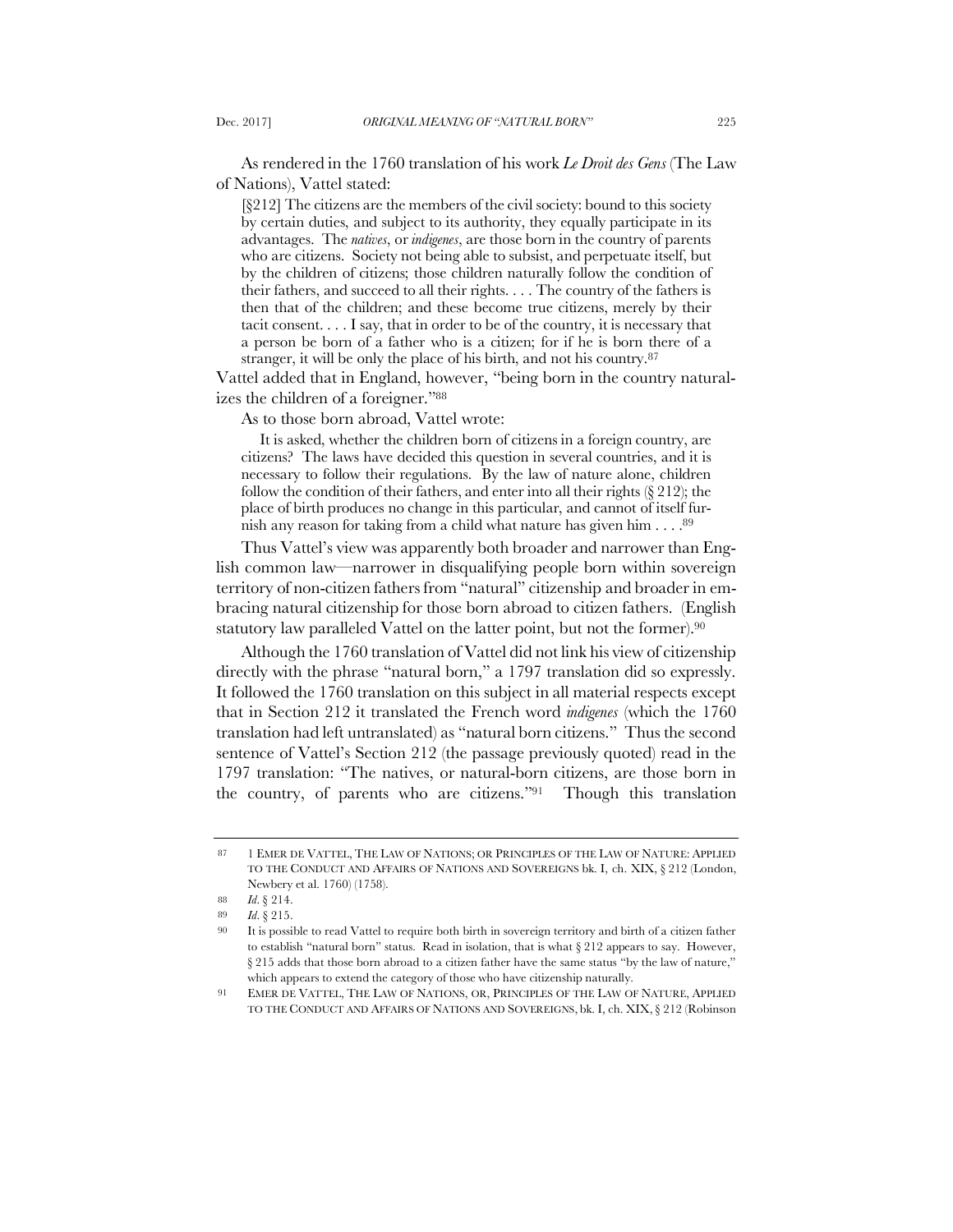obviously could not have influenced the Framers, it suggests that the translator (and perhaps people in the wider society) associated Vattel's "indigenes" with the constitutional language of the Eligibility Clause.

Vattel was no doubt a principal channel for conveying this view of citizenship to America, but he was not an outlier; rather, he reflected the basic idea of citizenship by blood, or "jus sanguinis," in civil law traditions, which were likely accessible to at least some of the Framers from other sources. Blackstone acknowledged the difference: after declaring that all children of aliens born in England were English subjects, he observed that "the constitution of France differs from ours; for there, by their *jus albinatus*, if a child be born of foreign parents, it is an alien."92

As a result, Vattel and the civil law tradition offer an alternative definition of "natural born" substantially at odds with the modern view. It would make a sizeable category of people not "natural born" even though born in the United States, and it would suggest that children born abroad of a citizen mother but not a citizen father are not natural born.<sup>93</sup> It remains to ask which of these meanings—common law, statutory law, or civil law—is most plausibly assigned to the Eligibility Clause. The next section takes up that question.

# III. THE AMERICAN UNDERSTANDING OF NATURAL BORN CITIZENSHIP

This section asks which of the foregoing sources of meaning is best understood as the original public meaning of the Eligibility Clause. It is worth emphasizing here that the question is not the subjective intent of any particular Framer, or even the collective subjective intent of all the Framers (even assuming that could be identified). It is, rather, the public meaning of "natural born Citizen"—what a reasonable informed observer would understand by the phrase in the context in which it was used. In this sense, the legal meanings sketched in the preceding subsections are in the nature of

<sup>1797) (1758).</sup> In the original French (which was available to the Framers), the key sentence reads: "Les naturels ou indigenes font ceux qui font nés dans le pays, de Parens Citoyens." *See* MASKELL, *supra* note 2, at 22 n.100 (discussing the differences in the translations).

<sup>92</sup> BLACKSTONE, *supra* note 44, at \*362; *see also* HENRIQUES,*supra* note 49, at 29 ("[T]he law of England has always adopted the feudal or territorial principle of determining nationality by the place of birth alone, and has always, in theory, at any rate, rejected the contrary principle founded on the Roman law and incorporated in the Code Napoleon and the jurisprudence of many modern nations, whereby children, wherever born, are always deemed to possess the nationality of their parents, a legitimate child taking the nationality of the father and an illegitimate child that of the mother.").

<sup>93</sup> To be clear, this reading would not affect the *citizenship* of persons in these categories. Congress has power to naturalize (that is, to make an alien a citizen) and English practice shows that "naturalization" could be done either individually or categorically. Moreover, as to persons born in the United States, the Fourteenth Amendment appears categorically to declare them citizens at birth. The question, germane only to the Eligibility Clause, is whether persons in these categories are "natural born" citizens (as opposed to citizens by positive law), and the strong implication of a reading based on Vattel is that they are not.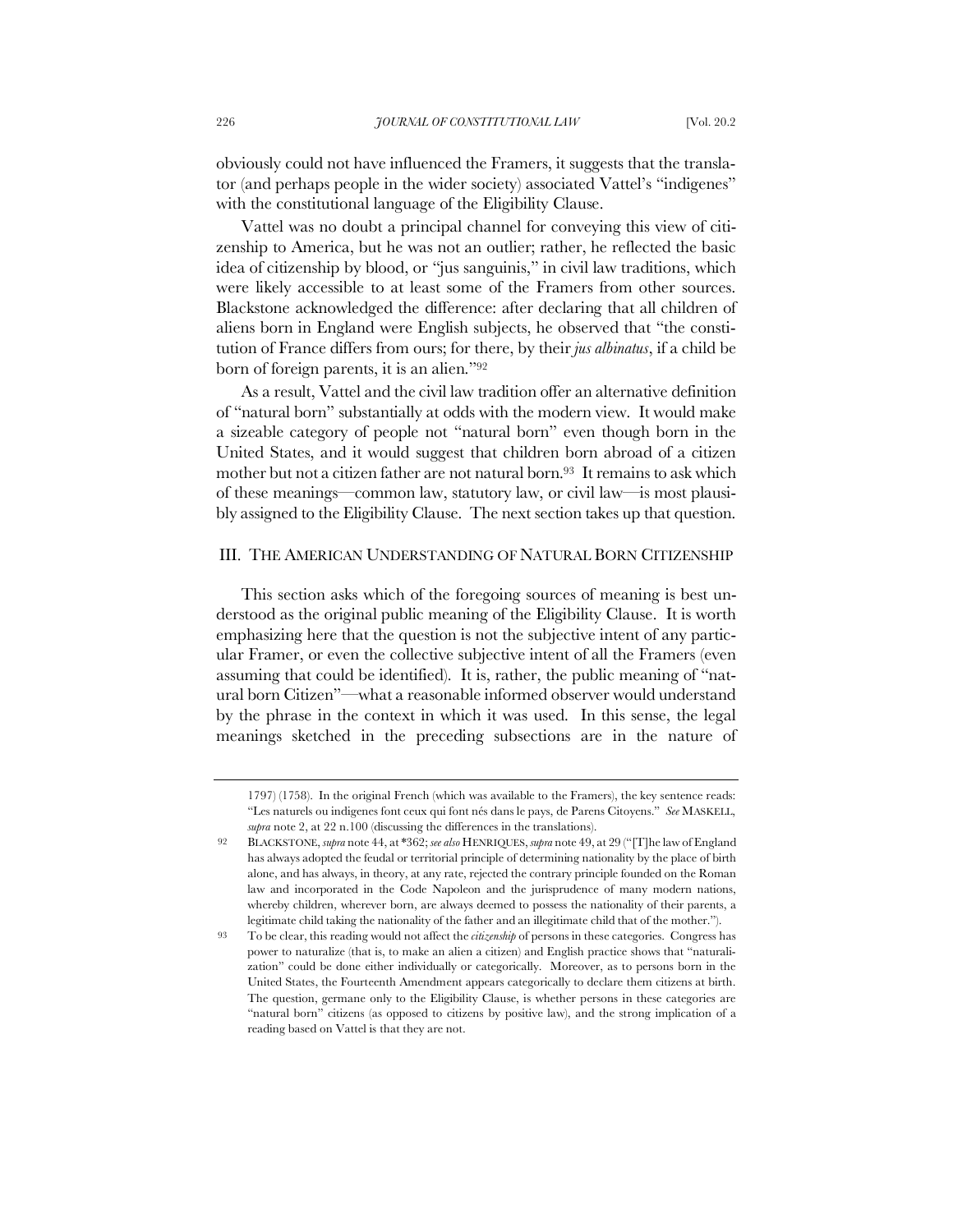dictionary definitions—they do not necessarily represent the views of everyone, or of any particular person, because people may use words colloquially or incorrectly. Rather they represent (or may represent) a meaning ascribed by the culture—in this case the legal culture—in general.

With this in mind, this section considers the possible candidates. Although each has surface plausibility, this section argues that the best source of meaning in this situation is English law generally, combining common law and statutory law. As explained below, the alternatives are speculative or implausible.

#### *A. The Preference for the English over the Civil Law Definition*

Relying on Vattel, and more generally the civil law tradition, to define the Constitution's phrase "natural born" has some attractions. To begin, Vattel used the word "citizen" (citoyen) rather than "subject." English law consistently used "subject." As the Constitution also used "citizen," and as the revolutionary generation in America surely saw at least in some contexts a difference between citizens and subjects,94 Vattel might be thought to have a closer connection to the Eligibility Clause's text and context. Further, Vattel's work was well known in founding-era America, both in the original French and in several English translations. Vattel was a principal source of the founding generation's understanding of the law of nations, which the United States, as a weak state threatened by powerful European empires, was anxious to uphold.95 Thus there are reasons to think the Framers might have looked to Vattel in defining natural born citizens.

The weight of the evidence, however, points strongly in the other direction. First, any connection between Vattel and the Eligibility Clause is pure speculation. Apparently no one at the time made the connection, or at least there is no surviving record if they did. To be sure, some individuals might have done so. But it seems clear—as clear as we can be about these matters—that no widespread public connection was drawn.96

<sup>94</sup> *See, e.g.*, DAVID RAMSAY, A DISSERTATION ON THE MANNER OF ACQUIRING THE CHARACTER AND PRIVILEGES OF A CITIZEN OF THE UNITED STATES 3–4 (1789) (discussing the difference between citizens and subjects); Solum, *supra* note 6 (contrasting the term "natural-born subject" in English law with the term "natural-born Citizen" in the Constitution).

<sup>95</sup> *See* MICHAEL D. RAMSEY, THE CONSTITUTION'S TEXT IN FOREIGN AFFAIRS 344–45 (2007) (discussing the influence of international law writers, especially Vattel, in founding-era America).

<sup>96</sup> The closest to a founding-era adoption of Vattel's approach is in David Ramsay's brief 1789 "dissertation" on citizenship. Ramsay did not discuss "natural born" citizenship in those words, though at one point he wrote, "The citizenship of no man could be previous to the declaration of independence, and, as a natural right, belongs to none but those who have been born of citizens since the 4th of *July*, 1776." RAMSAY, *supra* note 94, at 6. That appears to express a "jus sanguinis" approach to citizenship consistent with Vattel. Elsewhere, though, he wrote that citizenship can be acquired by "birth *or* inheritance." *Id*. at 4 (emphasis added). This observation seems in tension with his claim that citizenship "as a natural right" could only come from one's parents, because its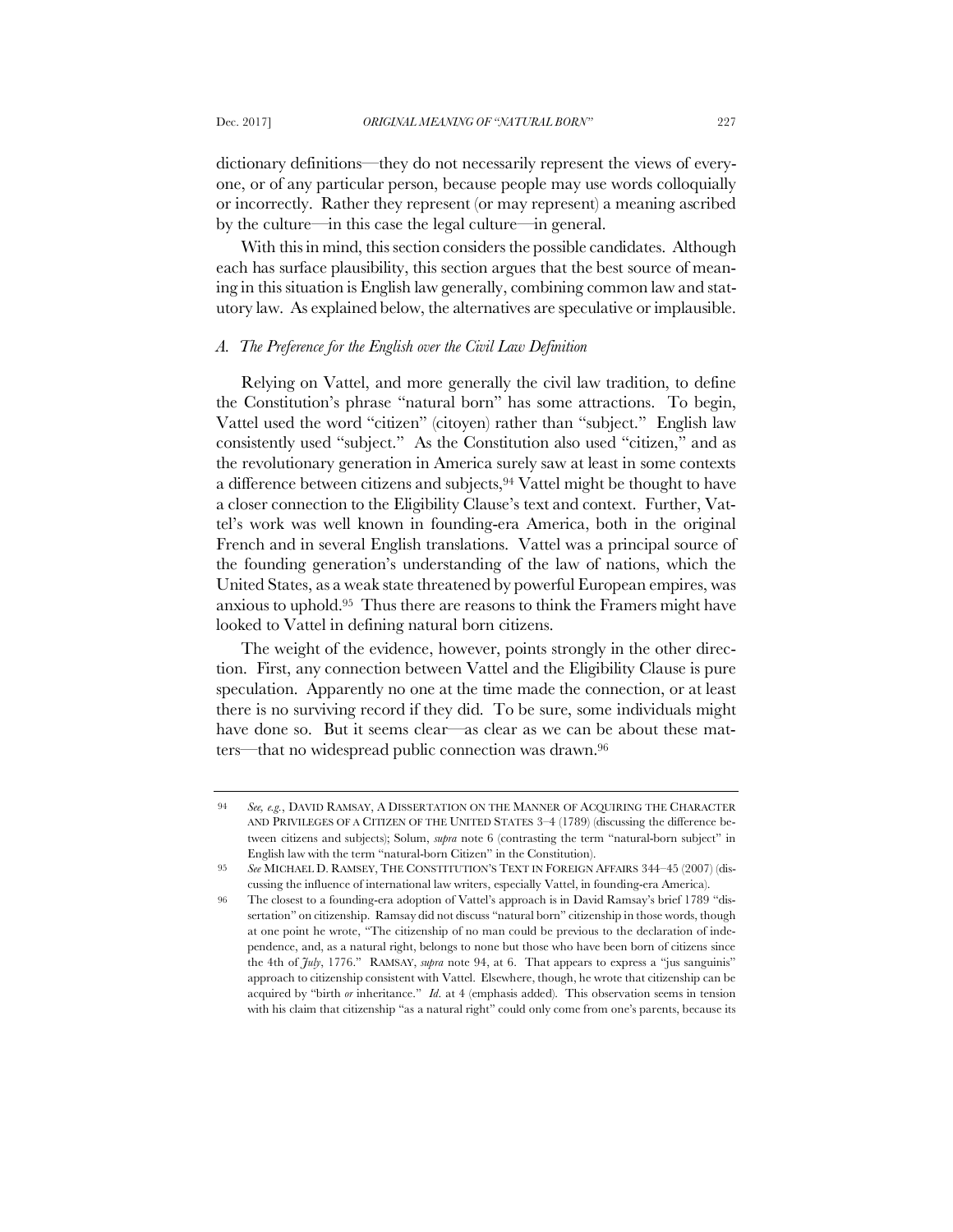Second, there is evidence that the founding generation, at least in some instances, used "natural born citizen" and "natural born subject" interchangeably. For example, Massachusetts continued the English practice of legislative acts naturalizing particular named individuals. These acts recited that the naturalized individuals would have all the rights of (in some cases) "natural born subjects" of the state<sup>97</sup> and (in others) "natural born citizens."<sup>98</sup> As far as the historical record reflects, no difference was intended; the phrases appear to be used interchangeably to convey the same meaning. In particular, the state Acts referred to "natural born subjects" during the Confederation period immediately before and during the drafting and ratifying process, suggesting that revolutionary Americans did not change their terminology from citizen to subject in the wake of the Revolution.

Similarly, Zephaniah Swift's treatise on Connecticut law, published in 1795, repeatedly used the phrase "natural born subject" in connection with post-independence inhabitants of Connecticut. Swift began his discussion by saying that "[t]he people are considered as aliens, born in some foreign country, as inhabitants of some neighboring state of the union, or natural born subjects, born within the state."99 Later he added that the children of aliens, "born in this state, are considered as natural born subjects, and have the same rights with the rest of the citizens."100 As a result, there is little reason, on this ground, to think Vattel is a better source of the clause's meaning than English law: Americans did not broadly reject the word "subject" and instead used it interchangeably with "citizen."

Third, post-ratification evidence indicates that the Framers were using an English-law influenced definition of citizenship, not a Vattel-influenced definition. As described above, an early post-ratification discussion of citizenship was Madison's comment in the Smith controversy (in which there

disjunctive suggests that one could acquire citizenship (though perhaps not citizenship "as a natural right") by birth alone. In any event, to the extent Ramsay took a Vattelian view he appears to be an outlier, and he did not refer to Vattel by name.

<sup>97</sup> *E.g.*, 1786 Mass. Acts 241–42; 1787 Mass. Acts 579–80, 630; 1788 Mass. Acts 25, 105–06; 1789 Mass. Acts 405–06, 509–10; 1790 Mass. Acts 85–86 (naming individual naturalized persons "intitled to all the liberties, priviledges and immunities of natural born subjects"); *see also* 1782 Mass. Acts 9–10 (referring to privileges of "natural Subjects").

<sup>98</sup> *E.g.*, 1784 Mass. Acts 124–25; 1785 Mass. Acts 507–08; 1786 Mass. Acts 53–54; 1787 Mass. Acts 571–72; 1788 Mass. Acts 38–39 (naming individual naturalized persons entitled "to all the liberties, privileges & immunities of natural born Citizens").

<sup>99</sup> 1 ZEPHANIAH SWIFT, A SYSTEM OF THE LAWS OF THE STATE OF CONNECTICUT 163 (1795).

<sup>100</sup> *Id.* at 167; *see also id.* at 163 (referring to the "subject of the state"); *id*. at 165 (noting that a naturalized foreigner owes the same allegiance as a "natural born subject"); *id*. at 166 (noting that foreigners enjoy the same "justice and law" as "subjects of this state"); *id*. at 167 (noting that children of ambassadors born abroad are considered "natural born subjects"). Notably, Swift also sometimes used "citizen" to mean the same as "subject." *See, e.g.*, *id.* at 165 (noting that "[a]ll citizens of any of the individual states at the time of the adoption of the constitution, became citizens of the United States  $\dots$ .").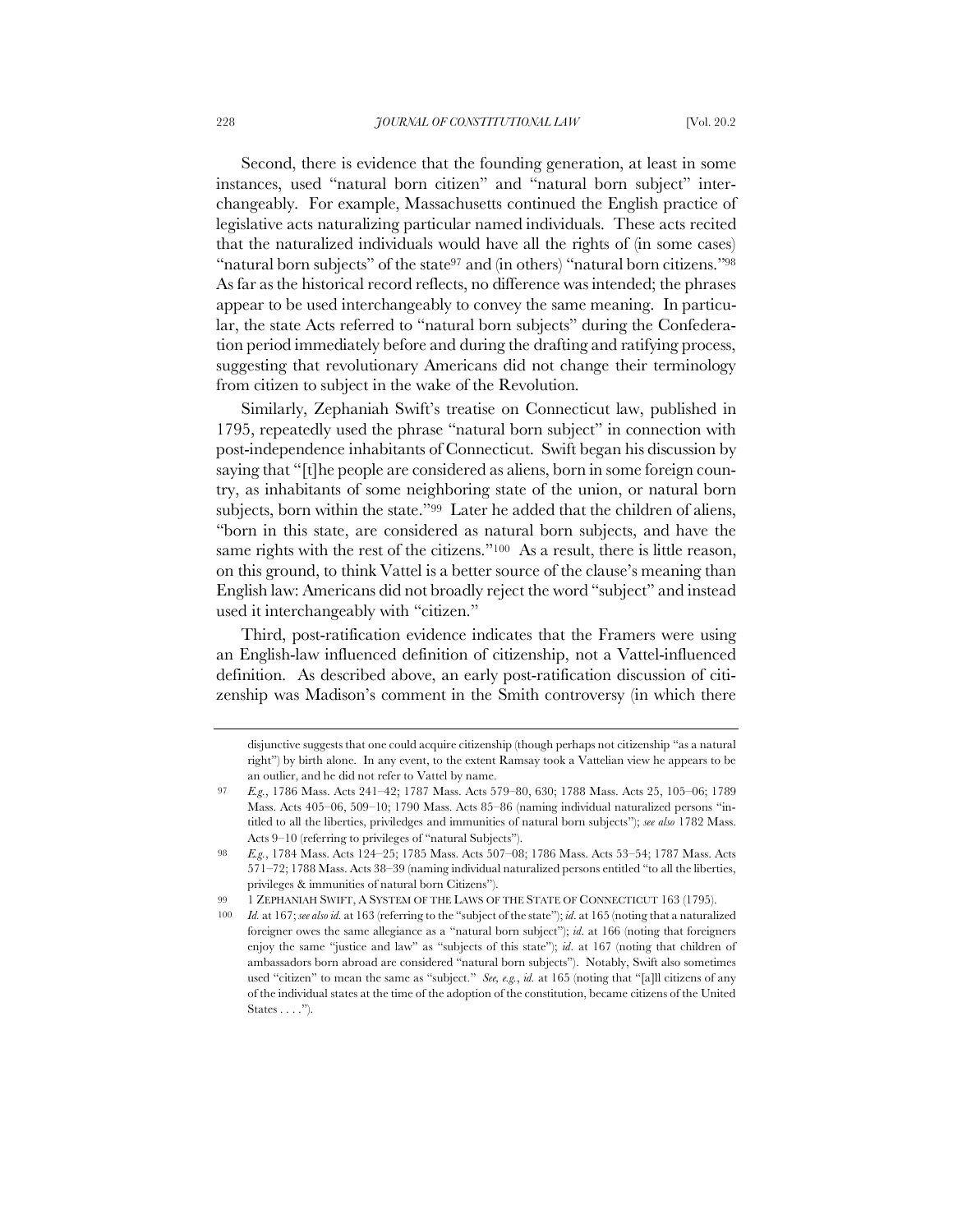was some question whether Representative Smith was a citizen and thus eligible to Congress). Madison wrote, "It is an established maxim that birth is a criterion of allegiance. Birth, however, derives its force sometimes from place, and sometimes from parentage; but, in general, place is the most certain criterion; it is what applies in the United States . . . ."101

As discussed, this quote is ambiguous on the scope of citizenship rights (and does not use the phrase "natural born" at all). But it strongly indicates that Madison employed an English rather than a Vattelian definition. In referring to birth citizenship deriving "sometimes from place, and sometimes from parentage" he described the divide between English law "jus soli" and civil law "jus sanguinis." He then said "place is the most certain criterion" and "what applies in the United States."102 "Place" is the rule of English law; it is manifestly *not* Vattel's rule, because Vattel excluded from birth citizenship the fairly large class of persons whose fathers were not citizens. Thus Madison apparently thought that the English rules were the U.S. baseline.

Swift's treatise on Connecticut law, mentioned above, even more clearly adopts English law. Swift directly tied the status of "subject" to birth in sovereign territory, describing "natural born subjects" as those "born within the state" and later specifically saying that the children of aliens "born in this state" are natural born subjects.<sup>103</sup> Swift also included an explanation of the rule, based on the idea of allegiance to the territorial sovereign at birth in return for protection, that closely tracked Blackstone.104 Like Madison's assessment, Swift's description accords with English law and is flatly inconsistent with Vattel.<sup>105</sup>

St. George Tucker's 1803 treatise also followed this pattern, observing:

Prior to the adoption of the constitution, the people inhabiting the different states might be divided into two classes: natural born citizens, or those born within the state, and aliens, or such as were born out of it. The first, by their birth-right, became entitled to all the privileges of citizens; the second, were entitled to none, but such as were held out and given by the laws of the respective states prior to their emigration.<sup>106</sup>

Again, equating "natural born" and "born within the state" contradicts Vattel and adopts the English approach.107

<sup>101</sup> 1 ANNALS, *supra* 35, at 404; *see also supra* note 35 and accompanying text.

<sup>102</sup> 1 ANNALS, *supra* 35, at 404.

<sup>103</sup> SWIFT, *supra* note 99, at 163, 167.

<sup>104</sup> *Id.* at 165.

<sup>105</sup> Swift went so far as to say that "It is an established maxim, received by all political writers, that every person owes a natural allegiance to the government of that country in which he is born." *Id*. at 163. That, of course, was not true; Vattel and continental writers said the contrary. *See supra* Part II.C.

<sup>106</sup> 1 TUCKER, *supra* note 31, app. at 256 (quoting a letter from George Nicholas).

<sup>107</sup> Later constitutional treatises adopted a similar view. *See* 1 KENT, *supra* note 33, at 255 (describing the effect of the Eligibility Clause to be that "the president is required to be a native citizen"); 2 KENT, *supra* note 33, at 33 (defining "Natives" to mean "all persons born within the jurisdiction of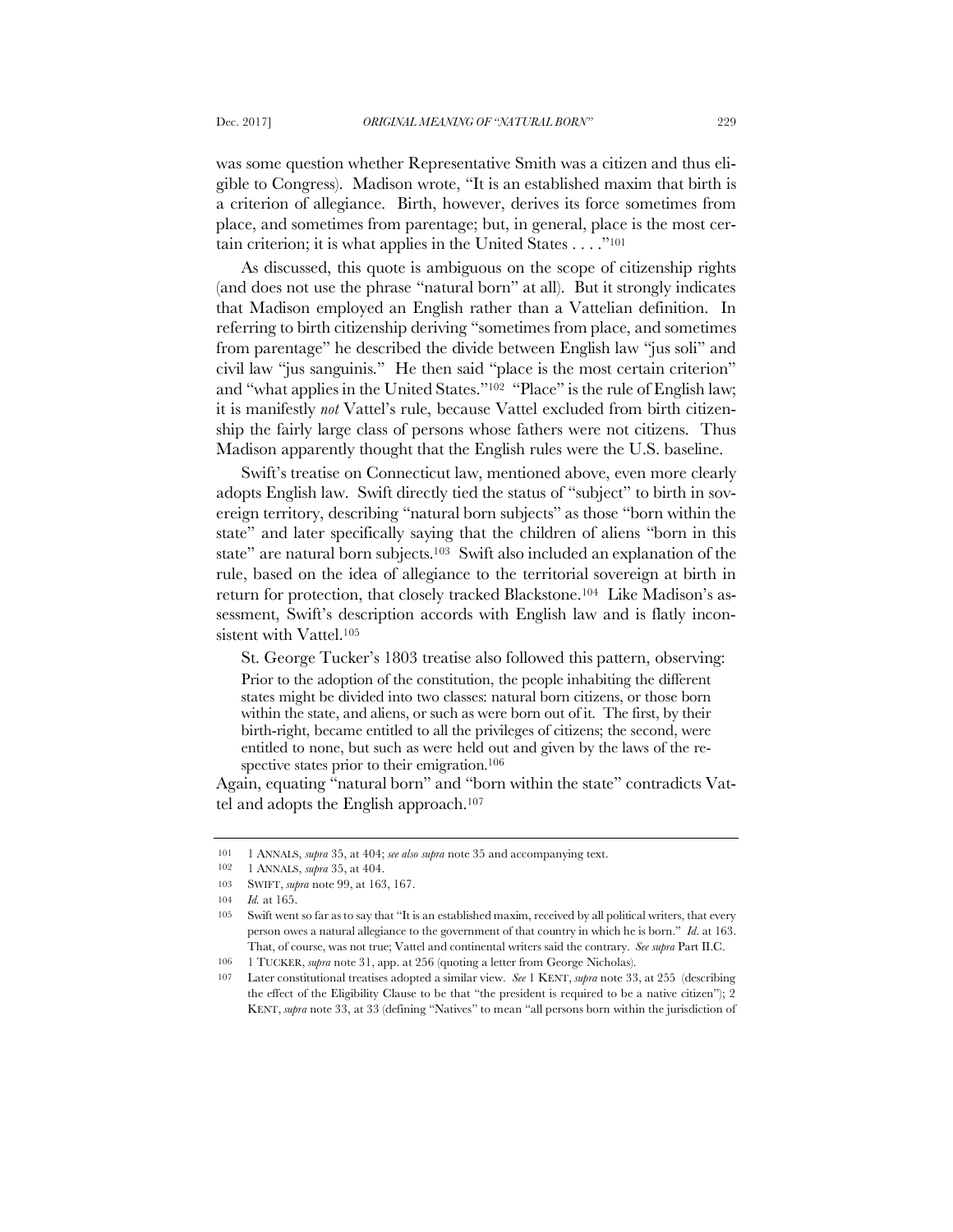In sum, most American commentators and jurists who discussed citizenship in the late eighteenth and early nineteenth centuries followed the English approach in assuming that as a general rule birth in the United States was sufficient to convey citizenship.108 That assumption shows that they did not think Vattel's view had been adopted in the United States, because Vattel directly declared that a person born in a country was not a citizen of that country unless his father was also a citizen of that country. Particularly in the context of a country with high immigration, as the United States was at the time, it would be impossible to follow Vattel's view without substantial difficulties: large numbers of people moved to the United States and then had children; the children were assumed to be U.S. citizens but (absent subsequent naturalization) would not be under Vattel's rule. Thus, following Vattel would have created a large (and self-sustaining) class of U.S. residents who were not U.S. citizens despite birth in the United States and with no material connections to any other country. There is no evidence that any substantial number of people in the eighteenth and nineteenth centuries thought U.S. law worked this way.

While it is true that this evidence is not comprehensive, it nonetheless indicates that in the post-ratification period Americans tended to adopt the English approach to subjectship/citizenship, not Vattel's approach. In any event, it outweighs evidence to the contrary, which apart from speculation is essentially non-existent.

### *B. Common Law or Statutory Law?*

Once we conclude that founding-era Americans looked to English legal conceptions and definitions in thinking about citizenship, we face a more difficult question: did the Eligibility Clause adopt the common law meaning, or the common law meaning as modified by statute? As described above, this is a crucial question: English common law, with very minor exceptions, embraced an absolute territorial conception of subjectship at birth, such that (in

the United States."); WILLIAM RAWLE, A VIEW OF THE CONSTITUTION OF THE UNITED STATES OF AMERICA 80–81 (1825) ("Therefore every person born within the United States, its territories or districts, whether the parents are citizens or aliens, is a natural born citizen in the sense of the constitution . . . . Under our constitution the question is settled by its express language, and when we are informed that, excepting those who were citizens, (however the capacity was acquired,) at the time the constitution was adopted, no person is eligible to the office of president unless he is a natural born citizen, the principle that the place of birth creates the relative quality is established as to us."). Joseph Story wrote to similar effect*. See* Inglis v. Trustees of Sailor's Snug Harbor*,* 28 U.S. (3 Pet.) 99, 122 (1830) (describing citizenship principally in terms of place of birth); *id.* at 155 (Story, J., concurring and dissenting) (taking a similar view).

Some debate persisted as to the question of persons born to parents who were only visiting the United States temporarily. *See, e.g.*, Lynch v. Clarke, 1 Sand. Ch. 583, 584–88 (N.Y. Ch. 1844) (reflecting debate over citizenship of persons born of parents only temporarily in the country).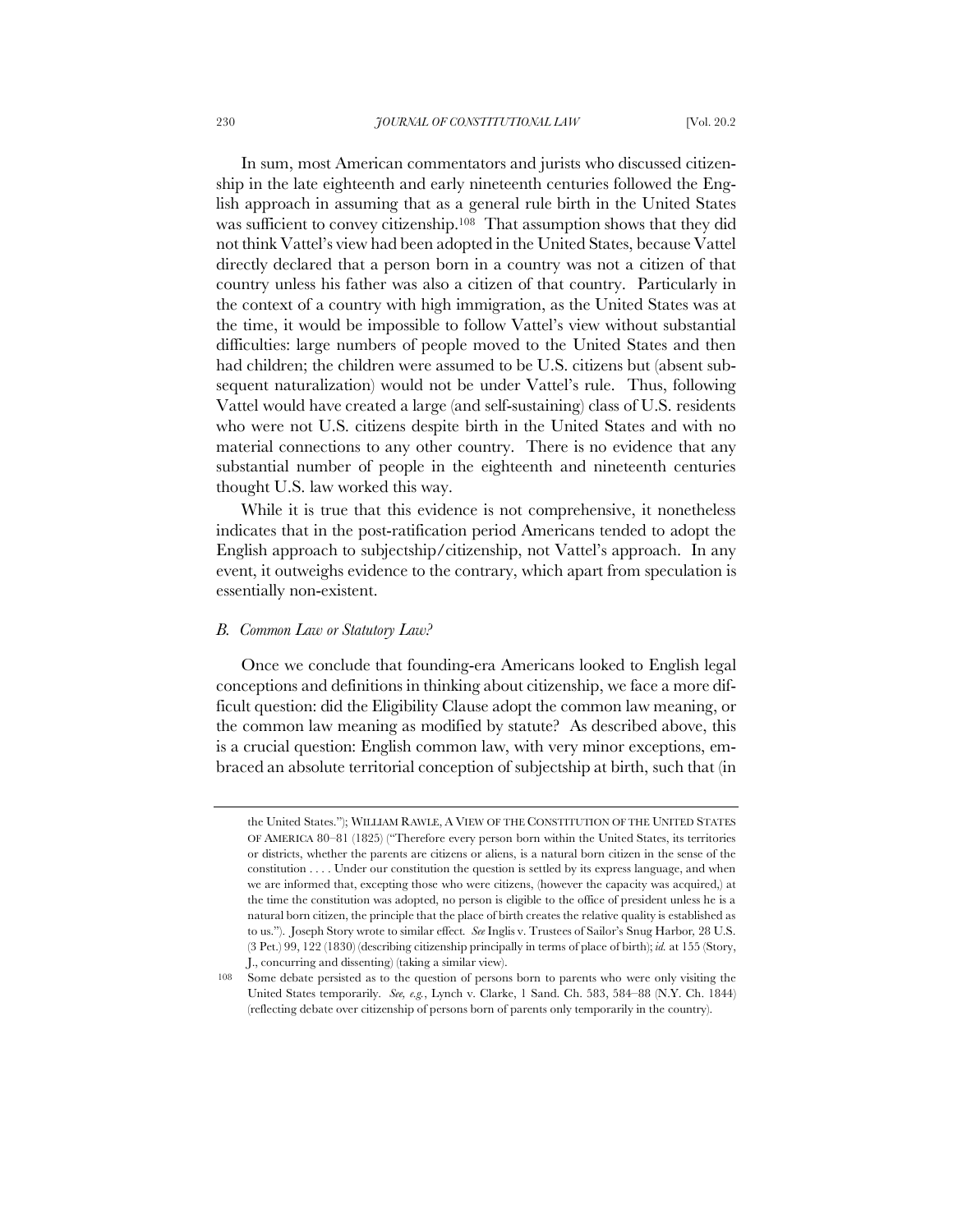general) children born abroad of subject parents were not natural born subjects;109 in contrast, by statute the class of natural born subjects had been extended at various times to various persons, and after 1773 the rule was that children born abroad with English subject fathers or paternal grandfathers were "natural born" English subjects.<sup>110</sup>

Like the argument for looking to Vattel, the argument for looking only to the common law definition has some textual plausibility. In particular, the text's use of the word "natural" implies a non-statutory definition, owing to the distinction between natural law and positive (statutory) law. Because English common law, at least with regard to subjectship, regarded itself as founded on natural law, the Constitution's use of "natural" might be thought of as an express incorporation of common law. Further, unlike in the case of Vattel's definition, post-ratification sources suggest that Americans were influenced by the natural law of subjectship/citizenship. All of the sources discussed above—Madison, Swift, Tucker, Rawle, Kent, and Story—emphasized the common law distinction between birth in sovereign territory and birth outside sovereign territory.111 None of them expressly acknowledged that persons born abroad to U.S. citizens (other than diplomats) could be natural born U.S. citizens, and several of them spoke in categorical terms that seem to exclude the possibility.

Here, however, it is important to reemphasize that the question is the meaning of "natural born" in the Eligibility Clause. We look to English law because that phrase had an established meaning in English law, which is the best indication of its public meaning in the United States in 1787–88. Put this way, it seems odd to look at only a portion of English law (common law) rather than the whole body of English law.

The simple fact is that the pure common law definition of "natural born" was not the law in England in the 1780s, and had not been for over a century. A quick glance at Blackstone would suffice to show founding-era Americans that Parliament had altered the definition on numerous occasions. Importantly, it was not the case that Parliament had merely said certain persons born outside English territory were subjects despite the common law; Parliament had said that such persons would be called "natural born" subjects despite the common law. That is, the statutes expressly changed the definition (and again, this was apparent in Blackstone as well as in the statutes themselves).<sup>112</sup> In sum, the late-eighteenth-century definition of "natural born"

<sup>109</sup> *See supra* Part II.A.

<sup>110</sup> *See supra* Part II.B.

<sup>111</sup> *See supra* notes 99–107 and accompanying text.

<sup>112</sup> *See supra* Part II.B. *But see* Vlahoplus, *supra* note 3, at 52 (arguing to the contrary that the English statutes did not change the definition but only gave the rights of natural born subjects to those who were not); *see also id.* at 48–54 nn.216–39. Vlahoplus's argument principally rests on the language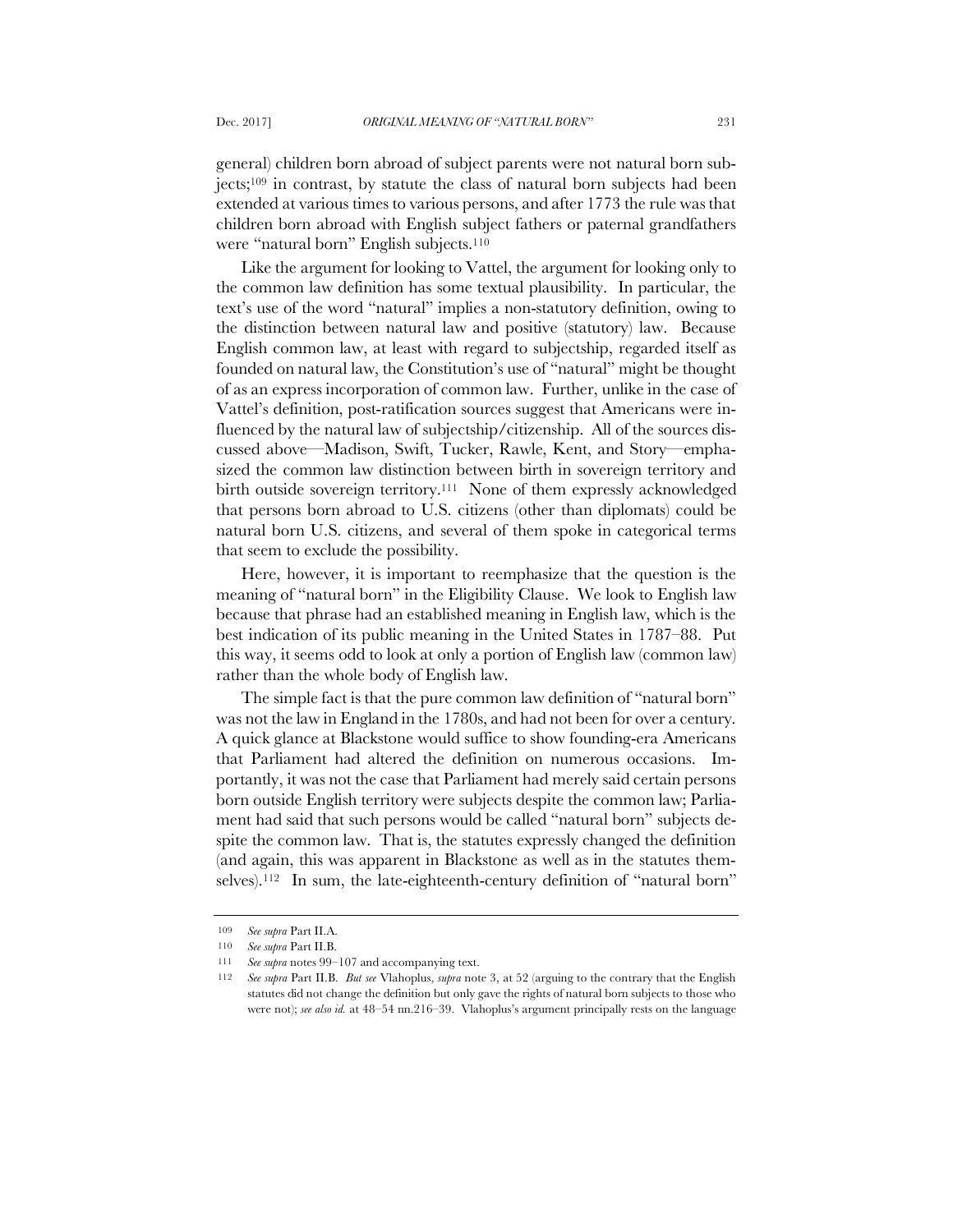was a combination of common law and statutory law—and anyone even mildly familiar with English law would have understood it this way. If we are using the meaning of terms in English law as a sort of dictionary definition of legal terms of art in the Constitution, it makes little sense to use anything but the then-existing legal meanings, rather than an artificial subset.

Moreover, as discussed, the Constitution's Framers were undoubtedly familiar with the English practice of defining "natural born" subjects by statute, especially through Blackstone's prominent description of it.113 If the Framers wanted to limit presidential eligibility only to persons born within the nation's territory, it is highly unlikely that they would have used a phrase—"natural born"—that they knew English law defined to include some people born *outside* the nation's territory. Had they intended it, they could easily have limited eligibility to those "born in the United States" instead of using a term with more flexible meaning.114 If there were evidence that the Framers used a different definition linked only to territory, or that they misunderstood English law, it would be another matter—but as recounted above there is no such evidence. And further, limiting the Eligibility Clause to the common law meaning would make the 1790 Act unconstitutional, as also explained above.<sup>115</sup>

of the statutes themselves, which he reads as stopping short of a full change to the definition, and the court decision in *Leslie v. Grant*, discussed *supra* note 71, along with post-ratification English cases and commentary. This argument seems unpersuasive, however. First, the statutory language appears on its face to declare status. As recounted above, the 1731 Act (the most significant one in force at the time of the founding) said that persons born abroad of English fathers "are hereby declared to be natural-born subjects." 1731 Act, *supra* note 68; *see also* 1773 Act, *supra* note 69 (persons born abroad whose fathers were naturalized by the 1731 Act "are hereby declared and enacted to be, natural-born subjects"). Further, as also discussed above, Blackstone appeared to read the relevant statutes as declaratory. *See supra* text accompanying notes 72–73 (persons born abroad and covered by the relevant statutes "are now natural born subjects"). Vlahoplus' strongest support comes from the *Leslie* case, which found the statutory grant of natural born subjectship did not extend to a second generation (that is, children born abroad whose fathers were natural born subjects under the 1731 Act were not themselves natural born subjects). However, the judges in *Leslie* did not make general conclusions about the effect of the naturalization statutes; their common conclusion was only that Parliament did not intend to extend natural-born subjectship to the second generation born abroad—a conclusion they reached substantially for instrumental reasons.

<sup>113</sup> *See supra* Part II.B. In particular, John Jay, who is thought to have prompted the use of the phrase in the Eligibility Clause, was an Anglophile lawyer, diplomat and U.S. Foreign Secretary who had considerable dealings with England; he would seem likely to have had a full understanding of English law and practice.

<sup>114</sup> One could argue that the Framers should have used "born in the United States or born abroad to U.S. parents" if that is what they intended. But that language would not have been satisfactory. In English practice, and in post-ratification U.S. practice, there have always been limits on the ability to gain natural born status from one's parents, including residency, fathers versus mothers, loyalty oaths, etc. Attempting to resolve and spell out all of these limitations would have been unduly burdensome; thus, a flexible term that left the details to Congress was a better choice.

<sup>115</sup> *See supra* text accompanying notes 36–37.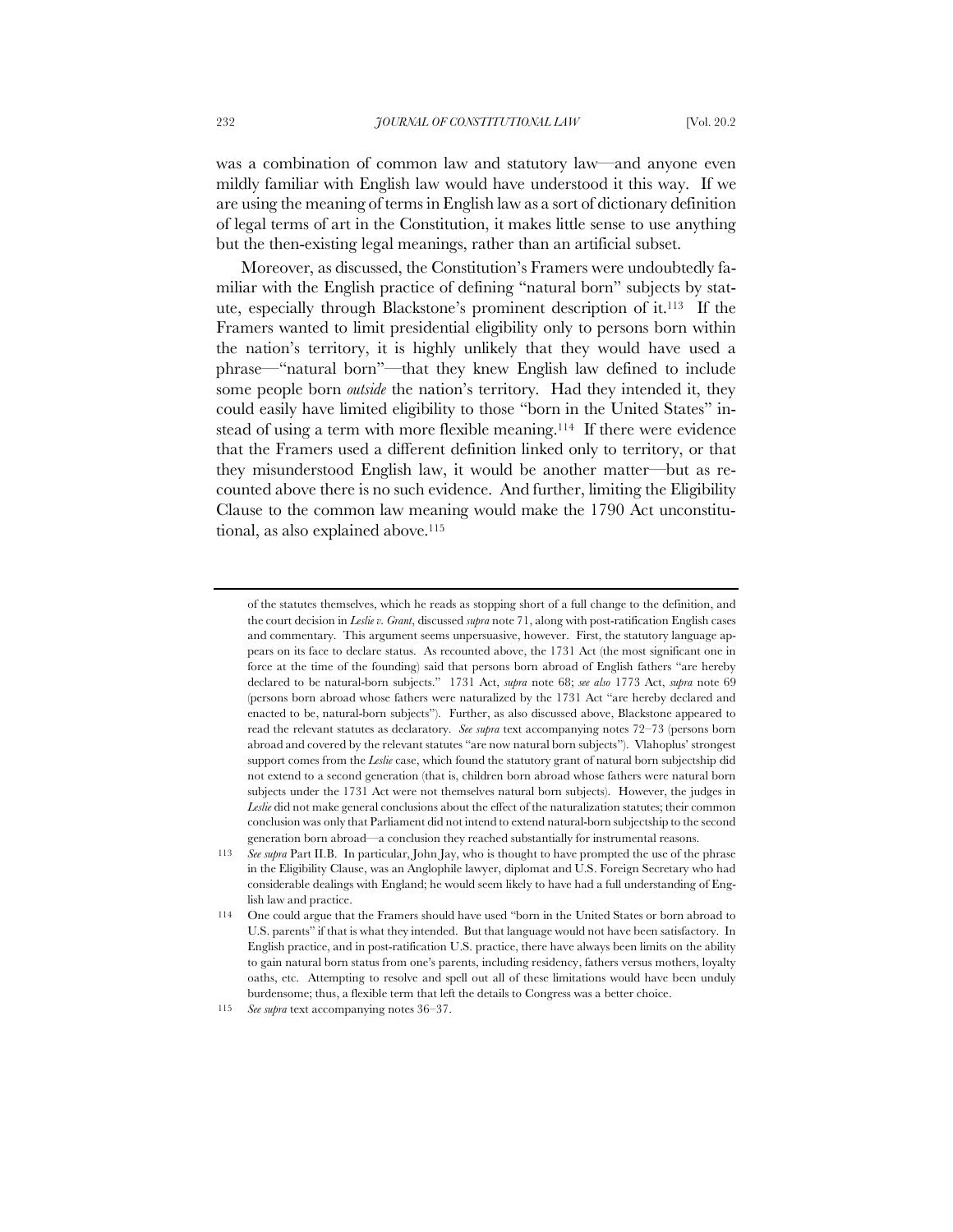The post-ratification commentary is not to the contrary. Most of it did not directly address the question. Even with the statutory modifications, eighteenth-century English law generally followed the traditional common law definition of "natural born" as meaning territorial birth. Thus, it is unsurprising that commentators, speaking generally, used what appears to be the common law definition. Most of them did not confront the question whether "natural born" could encompass statutorily defined birth abroad; several commentators could be read to suggest that it might, and one commentator who did address the question directly, James Bayard, expressly said that children born abroad

Further, the Constitution's Framers were familiar with the idea of statutorily defined birth-right citizenship from their own experiences. As early as 1779, Virginia passed a citizenship statute, "An act declaring who shall be deemed citizens of this commonwealth."117 By that act,

of U.S. citizen parents were natural born citizens.116

all white persons born within the territory of this commonwealth, and all who have resided therein two years next before the passing of this act; and all who shall hereafter migrate into the same, other than alien enemies, and shall before any court of record, give satisfactory proof by their own oath or affirmation that they intend to reside therein; and moreover shall give assurance of fidelity to the commonwealth; and all infants wheresoever born, whose father if living, or otherwise whose mother was a citizen at the time of their birth  $\dots$  shall be deemed citizens of this commonwealth  $\dots$ .<sup>118</sup>

This provision was modified somewhat in a new act in 1783 that declared among other things that "all free persons, born within the territory of this commonwealth . . . and also all children wheresoever born, whose fathers or

<sup>116</sup> Bayard, in his 1833 treatise on the Constitution, observed in connection with his discussion of the Eligibility Clause:

It is not necessary that a man should be born in this country, to be 'a natural born citizen.' It is only requisite he should be a citizen by birth, and that is the case with all the children of citizens who have ever resided in this country, though born in a foreign country.

BAYARD, *supra* note 33, at 96. It is not clear, however, what basis Bayard had for this conclusion (and he pointed to no authority for it).

Of the other major commentators, Kent discussed the English statutes extending "natural born" status to children born abroad but did not say how those rules translated to U.S. law. 2 KENT, *supra* note 33, at 43–46. He then discussed U.S. statutes relating to naturalization without explaining the phrase "natural born." *Id.* at 56–57. Rawle declared that all persons born in the United States are natural born citizens under the Eligibility Clause, but did not say anything about those born outside the United States. RAWLE, *supra* note 107, at 80–81. Tucker appeared to speak categorically of natural born citizens born within sovereign territory and others born outside it; however, he did not say anything specifically about children born abroad to U.S. citizen parents. 1 TUCKER, *supra* note 31, app. at 256.

<sup>117</sup> An act declaring who shall be deemed citizens of this commonwealth, Act of May 3, 1779, ch. 55, *reprinted in* 10 WILLIAM WALLER HENING, THE STATUTES AT LARGE; BEING A COLLECTION OF ALL THE LAWS OF VIRGINIA, FROM THE FIRST SESSION OF THE LEGISLATURE, IN THE YEAR 1619, at 129 (1822).

<sup>118</sup> *Id.*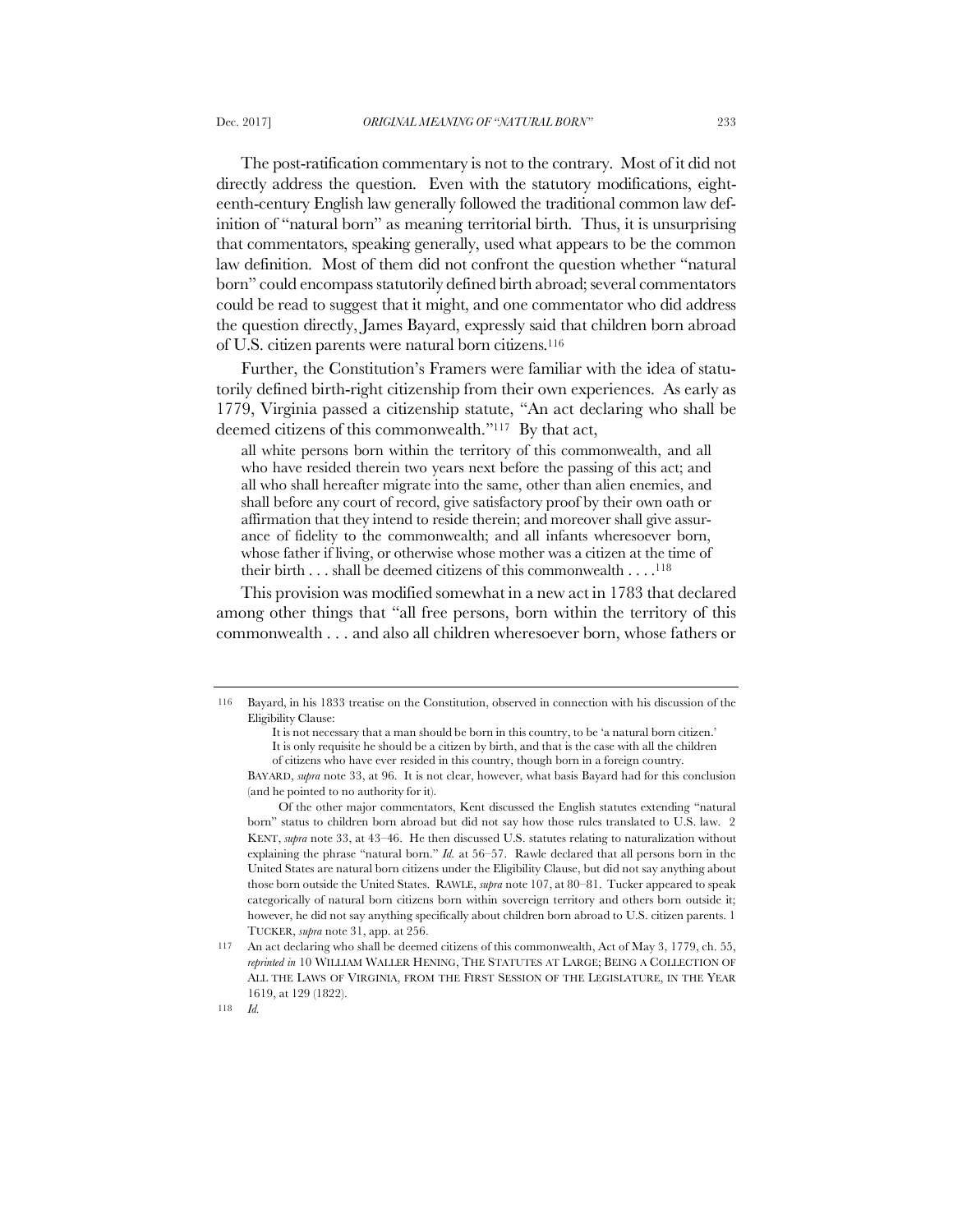mothers are or were citizens at the time of the birth of such children, shall be deemed citizens of this commonwealth . . . ."119

The Virginia statutes did not use the phrase "natural born," but they recognized citizenship at birth both in the sense of English common law (birth in the territory, without restriction as to the parents' citizenship) and citizenship at birth by statutory extension to those born abroad to citizen parents. Although there is no direct evidence that Virginians regarded the latter category as "natural born," the Virginia statutes paralleled the English citizenship statutes, and under the English statutes the foreign-born subjects-atbirth were called "natural born." It would have been odd for Virginians to develop a different definition.

In sum, the best view is that "natural born" in the Eligibility Clause meant what it meant in contemporaneous English law, taken as a whole. That raises this project's most difficult question: what did it mean? Did it mean precisely the contours of "natural born" as defined by common law and statute in 1787–88? Or did it mean more broadly the common law definition as modified from time to time by statute?120 In considering this question, it becomes essential to consider the role of Congress's naturalization power.

# IV. THE NATURALIZATION CLAUSE AND CONGRESS'S "NATURAL BORN" POWER

## *A. Congress's Power to Define "Natural Born"*

To restate, this Article has concluded so far that (i) the phrase "natural born" in the Eligibility Clause can be defined by looking to that phrase's meaning in contemporaneous English law, and (ii) English law, in this context, should be understood as English law generally, including both common law and statutory law.

One might suppose, then, that this assessment would yield a decisive result. English law in 1787–88 was clear. "Natural born" status included persons who were born subjects under common law—meaning essentially all persons born within sovereign territory (except children of foreign sovereigns, diplomats and invading soldiers) plus a small category of persons born abroad (children of English monarchs and diplomats). Full "natural born" status also

<sup>119</sup> An act for the admission of emigrants and declaring their right to citizenship, Act of Oct. 8, 1783, ch. 16, *reprinted in* 11 WILLIAM WALLER HENING, THE STATUTES AT LARGE; BEING A COLLECTION OF ALL THE LAWS OF VIRGINIA, FROM THE FIRST SESSION OF THE LEGISLATURE, IN THE YEAR 1619, at 322–323 (1823).

As noted, the Clement & Katyal essay wholly elides this question by (incorrectly) describing eighteenth-century English statutory law as providing natural-born subject status to all "children born outside of the British Empire to subjects of the Crown." Clement & Katyal, *supra* note 2, at 161–62.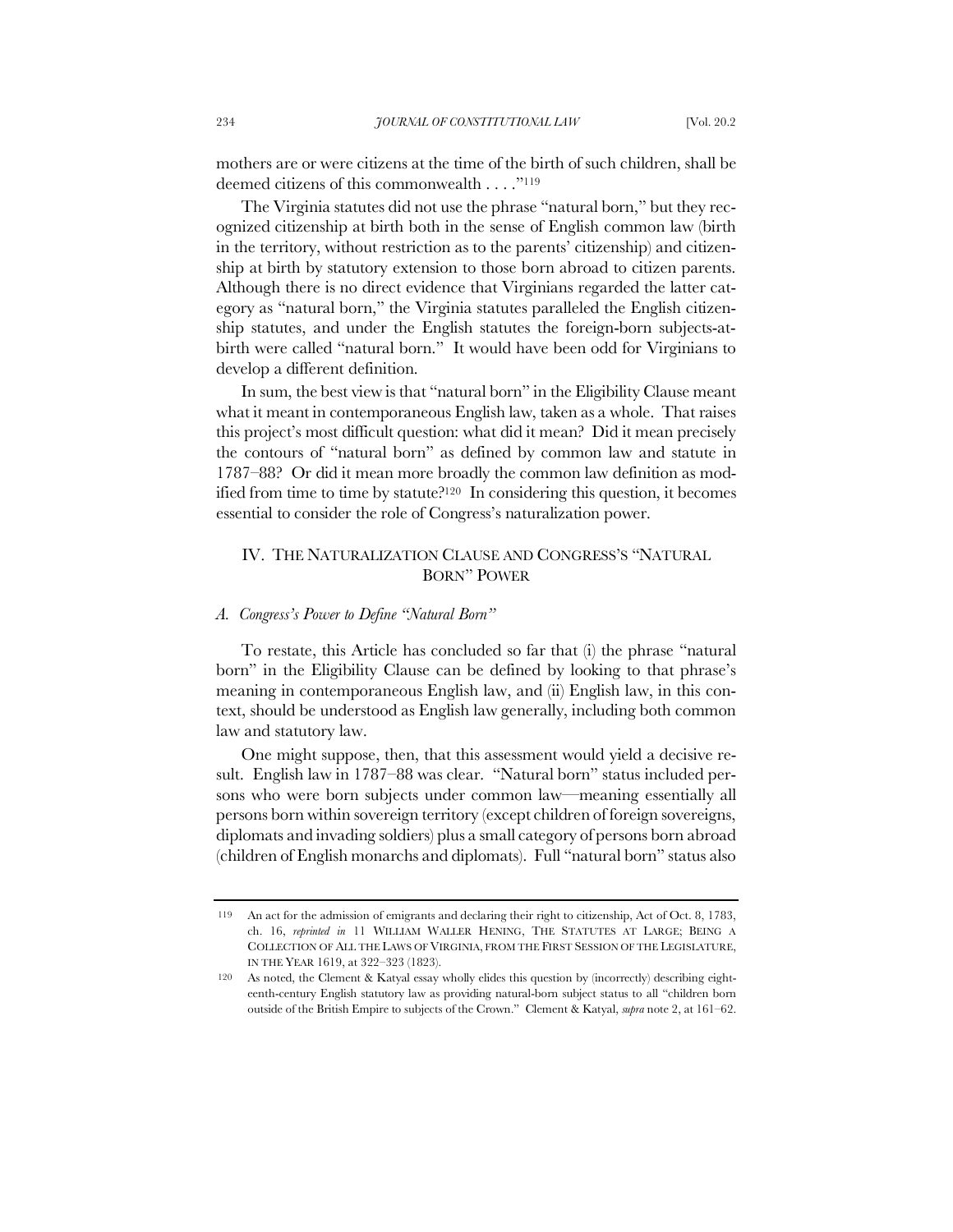included a category of persons who were declared to be born subjects by statute, namely those born abroad with English fathers or paternal grandfathers. It did not extend any further.121 Translated to U.S. terms in the Eligibility Clause, this would seem to mean that only persons meeting this description would be eligible to the presidency—most notably, in terms of modern law, excluding those born abroad with only citizen mothers.

This view, however, misunderstands the nature of Parliament's power over naturalization, and correspondingly misunderstands Congress's power under the Naturalization Clause. The lesson of developments in eighteenth-century English statutory law in this area was that "natural born" was not a fixed concept, but rather was amenable to parliamentary modification, at least at the margins. The history of Parliament's role in the definition showed that Parliament made frequent adjustments, in both directions. Parliament began with statutory adjustments for birth abroad that were very precise in time and category, but which allowed either a father or a mother who was a subject to be sufficient. The 1708 Act appeared to open the definition of "natural born" to anyone born abroad of an English parent, and indeed to any foreign protestant, but the latter provision was repealed after only three years, and the 1731 Act cut it back further to only those foreign-born persons with an English father; the 1773 Act then extended "natural born" to those with an English paternal grandfather.122 In short, there was no longstanding statutory definition. The definition was subject to continual parliamentary adjustment. Or, put another way, the definition was what Parliament said from time to time.

Moreover, it is clear that Parliament was not merely codifying a pre-existing common law, or even attempting to implement its own conclusions about natural law. Rather, the eighteenth-century extensions (and cutbacks) were instrumental, explained in terms of the nation's desire to promote overseas trade and travel, to expand its wealth, and to lure productive citizens to its territory. Well before 1787–88, therefore, the English understanding of "natural born" had lost its traditional connection with natural law and natural allegiance; it was a status Parliament could convey based on the circumstances of birth. It had, in other words, become something of a redundancy: "natural" no longer carried independent meaning within the phrase. A natural born subject was simply someone born a subject, by the operation of common law or statutory law. Or, put another way, the 1787–88 English law meaning of "natural born" was the common law definition as modified from time to time by statute.

<sup>121</sup> As discussed, additional categories of people—persons living in the American colonies, and persons serving on English ships during wartime, on English whaleboats, or in the American regiment had some but not all of the rights of natural born subjects.

<sup>122</sup> *See supra* Part II.B.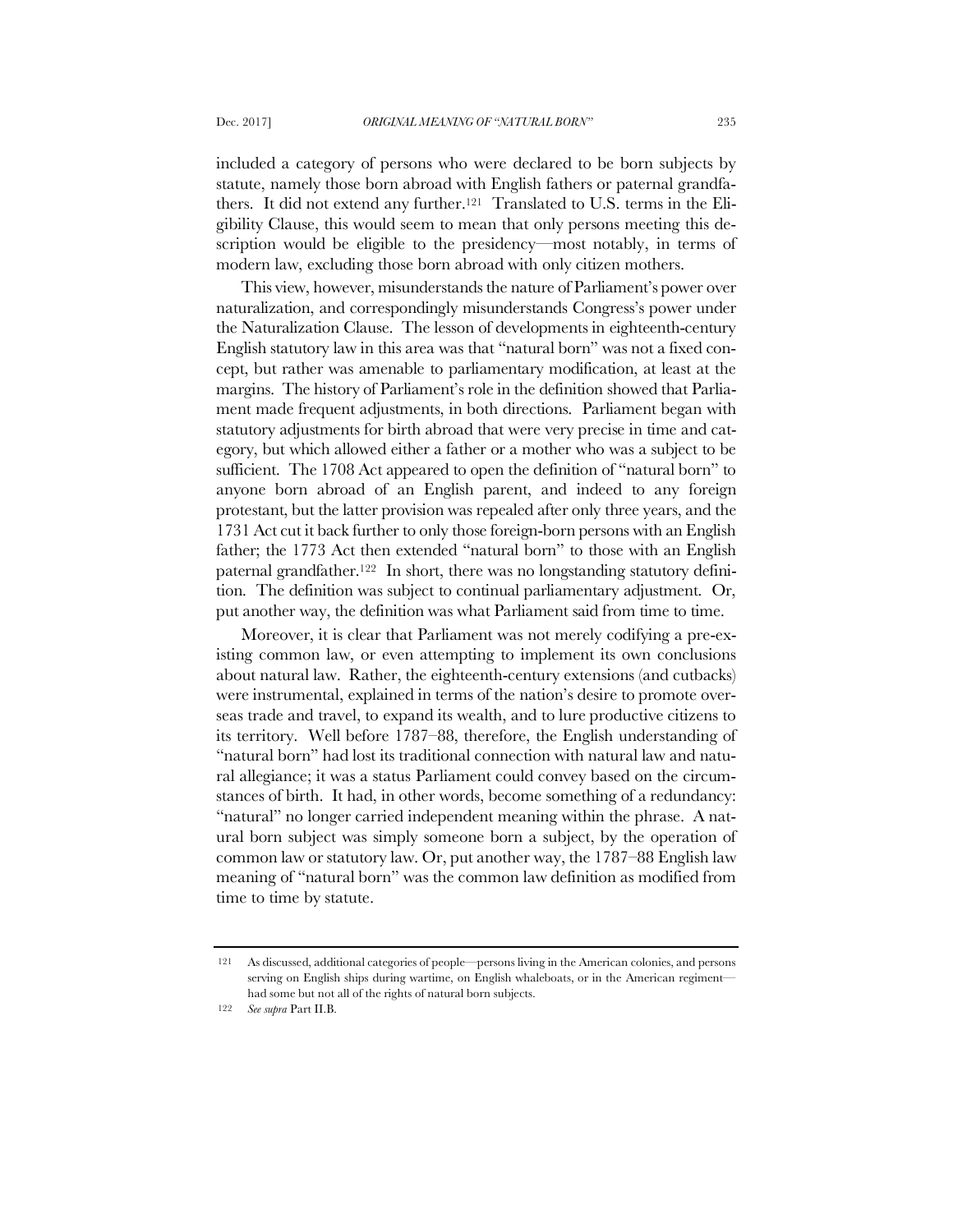As a result, it is important that the U.S. Constitution gave Congress "Power . . . [t]o establish an uniform Rule of Naturalization."123 The most obvious marker for the scope of this power is Parliament's power of naturalization. In modern American discourse, "naturalization" is often understood as the power to extend U.S. citizenship to foreign citizens on an individualized basis. That, however, is not a full description of the power as understood in the eighteenth century. In addition to individualized grants of subjectship, "naturalization" in English law referred to statutes that declared categories of persons to be English subjects.124 That is, "naturalization" meant a process that made someone a subject who was not a subject under common law. This is indeed the origin of the word: a person who was a subject under common law was a "natural" subject; a person made a subject by statute was made to be as if they were a natural subject—hence, naturalized.

Crucially, all of the eighteenth-century statutes that declared a class of persons to be "natural born" subjects were called acts of naturalization.125 As a result, there is no doubt that Parliament's power of naturalization included the power to declare categories of natural born subjects beyond the traditional common law. Somewhat confusingly, in terms of modern usage, these persons were *both* "natural born" and "naturalized."

Applied to the U.S. Constitution, the implication of the English law terminology is clear. Congress's power of "Naturalization," like Parliament's power, includes both the power to establish rules for naturalizing foreign citizens on an individualized basis and the power to declare categories of persons citizens by the circumstances of their birth. And the latter power includes the power to define certain categories as "natural born" (a phrase that in eighteenth-century English law had little practical effect, but which took on new significance in U.S. law as a result of the Eligibility Clause).

This perspective helps resolve a textual puzzle of the Eligibility Clause: why the drafters used the phrase "natural born." Presumably they knew that it had a somewhat ambiguous definition—this would be apparent from a quick read of Blackstone and Vattel, who defined it differently. If they meant "persons born in the United States" it would have been much easier to simply say so. A plausible explanation is that they deliberately picked a phrase that they knew (from English practice) had some flexibility for statutory definition, but would still protect against the particular threats they were trying to avoid.126 If they thought it important for the President to have some life-long

<sup>123</sup> U.S. CONST. art. I, § 8.

<sup>124</sup> *See* HENRIQUES, *supra* note 49, at 34–41 (discussing both powers of naturalization).

<sup>125</sup> *See supra* Part II.B.

<sup>126</sup> An alternative explanation might be that (assuming one credits the theory that the language originated with Jay) Jay did not want to limit eligibility to persons born in the United States as several of his children were born abroad. But, since they were born while he was serving as a diplomatic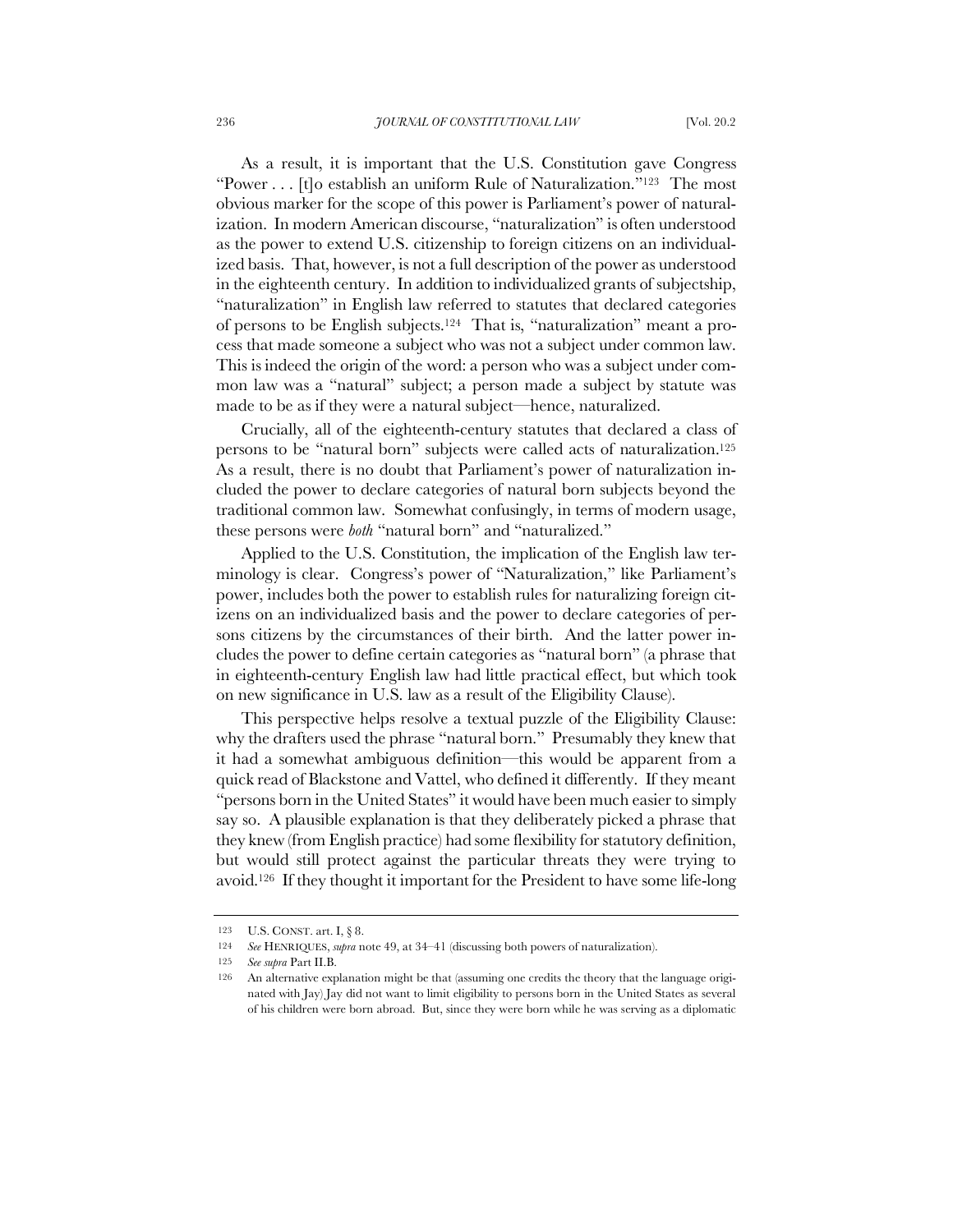connection to the United States but also thought this could be established in some circumstances for those born abroad, using a phrase somewhat open to legislative definition would serve them well.

#### *B. The 1790 Naturalization Act Revisited*

The foregoing observations also help explain the 1790 Naturalization Act, which declared that children born abroad of U.S. citizen parents were "natural born" citizens, provided the child's father met a specific residency requirement.127 The First Congress apparently believed it had power to declare this category of persons to be "natural born," even though the category Congress chose did not precisely parallel existing English law and the Constitution did not expressly provide Congress with power to make such a declaration. Considering the English background, one can nonetheless see why Congress understood itself to have this power.

The first notable feature of the 1790 Act is that Congress created its own definition of natural born citizen. The 1790 Act's definition did not exactly track any of the English or continental definitions of "natural born": under English common law persons born abroad were not considered "natural born";<sup>128</sup> under English statutory law as explained by Blackstone<sup>129</sup> and under Vattel's law-of-nations theory130 they were "natural born" if but only if their *fathers* were natural born citizens.<sup>131</sup> Thus Congress did not seem to be adopting any existing definition, but rather reaching its own conclusions about the appropriate definition. In this sense, it was acting consistently with Blackstone's suggestion of "natural born" as being open to statutory definition (even though Congress did not adopt the exact definition of English statutory law).132 The 1790 Act is hard to explain on any other theory (aside from the claim that Congress acted unconstitutionally).133

agent of the United States, they would have been considered natural born citizens even under the traditional common law definition of "natural born."

<sup>127</sup> 1790 Act, *supra* note 36.

<sup>128</sup> *See supra* Part II.A.

<sup>129</sup> *See supra* Part II.B; *see also* Ramsey, *supra* note 37.

<sup>130</sup> *See supra* Part II.C.

<sup>131</sup> As noted, the 1790 Act is ambiguous as to whether it meant *both* parents or only one parent had to be a U.S. citizen, but in either event it was not precisely parallel with English law or law-of-nations theory. *See* Ramsey, *supra* note 37 (favoring the broader view of the statute but noting in any event that the 1790 Act did not parallel the English definition).

<sup>132</sup> Congress's definition resembled Virginia's citizenship statute, which gave birth citizenship to anyone born abroad with at least one citizen parent, although Virginia did not use the phrase "natural born." *See supra* notes 117–119 and accompanying text.

<sup>133</sup> To be sure, the First Congress did pass some unconstitutional provisions. But in this case, where the constitutional language is ambiguous on its face, the First Congress's actions seem relevant evidence of the proper interpretation.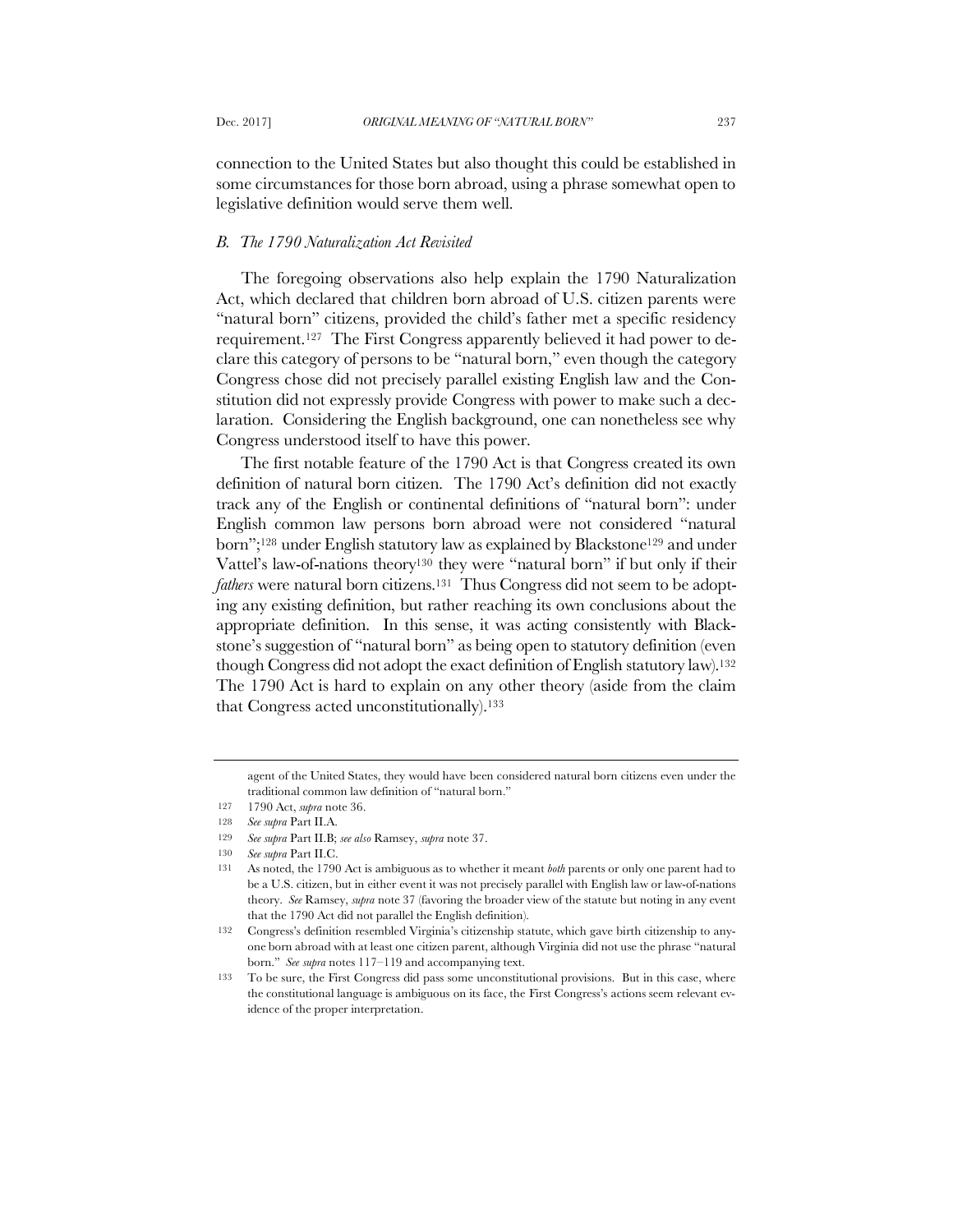A second concern is that the "natural born" portion of the 1790 Act is not easily understood as the exercise of any constitutionally delegated power apart from the naturalization power. It is extremely likely that Congress saw the naturalization power as its source, as the Act was titled an act "to establish an uniform Rule of Naturalization" (exactly tracking the constitutional language), and the provisions on natural birth appear after a series of provisions describing how foreign citizens may become U.S. citizens (the more common understanding of "naturalization").134 Moreover, Congress declared foreignborn children of U.S. citizens not merely to be U.S. citizens, but to be *natural born* U.S. citizens.135 Congress thus must have believed the naturalization power extended to declarations of "natural born" status.

Without a full understanding of English statutory practice, these conclusions might seem odd, but in light of Parliament's naturalization acts they make perfect sense. The 1790 Congress evidently understood that Parliament's naturalization power (and thus its own naturalization power) included the power to declare categories of persons to be natural born citizens.

The legislative history of the 1790 Act, though sparse, appears to confirm this interpretation. Initially the proposed bill did not address foreign-born children of U.S. citizens, providing only for the naturalization of adult aliens and their children. At one point Congressman Burke stated: "The case of the children of American parents born abroad ought to be provided for, as was done in the case of English parents, in the 12th year of William III."<sup>136</sup> The statutory reference is apparently to the Act of Settlement, based on the citation, although Burke likely had the slightly earlier 1698 naturalization statute in mind.137 Later Congressman Hartley said he "had another clause

<sup>134</sup> 1790 Act, *supra* note 36.

<sup>135</sup> *Id*. An objection might be that the statute's language is arguably less emphatic than the English statutes, saying only that such persons should be "considered as" natural born citizens, not that they "are" natural born citizens. *See* John Vlahoplus, *On the Meaning of "Considered as Natural Born,"* WAKE FOREST L. REV. ONLINE (Apr. 5, 2017), http://wakeforestlawreview.com/2017/04/on-themeaning-of-considered-as-natural-born/. However, the 1790 Act also said, using parallel language, that persons who go through the statutory naturalization process as adults shall be "considered as" citizens. Plainly this meant that they "are" citizens, not merely that they have the rights of citizens. Accordingly, it is hard to see why the clause relating to foreign-born children should be read differently. Moreover, it appears likely that Congress was specifically drafting with the Eligibility Clause in mind. There seems no other explanation for the decision to direct one group to be "considered as citizens" and the other to be "considered as natural born citizens"; the only difference in rights under the Constitution or applicable law was the Eligibility Clause.

<sup>136</sup> 1 ANNALS, *supra* note 35, at 1121.

<sup>137</sup> *See supra* Part II.B. It is likely Burke misspoke as to the date of the English statute. As discussed, *supra* Part II.B, the Act of Settlement was passed in the twelfth year of William III to (among other things) restrict office holding to English subjects born in the realm or born of English subjects abroad, but it did not provide any affirmative rights to children born abroad. Burke was more likely thinking of the statute of the ninth year of King William (1698), which recognized natural born subject status for children born to English subjects abroad. *See* 1698 Act, *supra* note 61. It is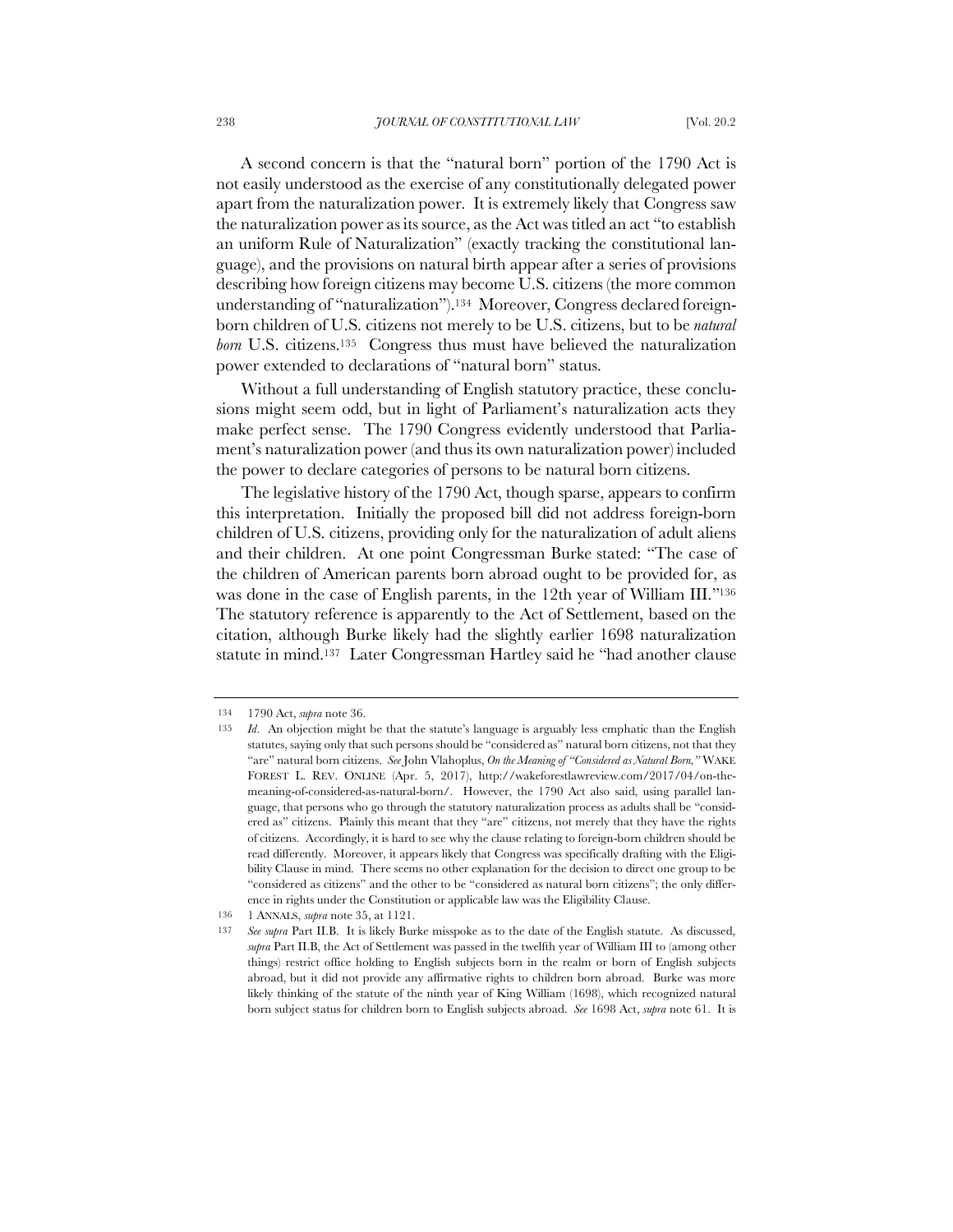ready" for this matter, which was presumably included in a subsequent redraft as the basis of what became the finally enacted language.138 David Currie, in his history of Congress's discussion of the Constitution, mentions the 1790 Act briefly, observing that "[i]n accepting [Burke's] suggestion, Congress appears to have interpreted the authority to enact 'naturalization' laws to give it a general power to define or confer citizenship."139

This history supports several conclusions. First, Congress saw foreignborn children of U.S. citizens as categorically different from other aliens wishing to become U.S. citizens. Second, the basis for this categorical distinction was the English statutory regime that gave natural born subject status to children of English subjects born abroad, as Burke's comment indicated. That in turn confirms that Congress linked its power to declare natural born citizenship with the English Parliament's actions regarding children born abroad and that it linked the phrase "natural born citizen" (which Congress surely knew was part of the Eligibility Clause) with the English idea of natural born subjects (including the idea that foreign-born children with English parents could be "natural born"). Third, Congress did not think it was limited to the exact English law definition of natural born, as it then existed; rather Congress thought its naturalization power included power to formulate its own version of natural born.140

Some scholars have found a comment by James Madison during the drafting of the 1795 Act to be suggestive. *See* McManahon, *Natural Born Citizen Clause, supra* note 3; Elhauge, *supra* note 3. At one point the House considered whether to bar former U.S. citizens who had renounced their

unclear why Burke focused on the earlier statute rather than the mid-eighteenth-century English statutes relating to natural born subjects that were then in force.

<sup>138</sup> 1 ANNALS, *supra* note 35, at 1125. The new proposal prompted some debate as to its extent, principally focused on two points. First, there was a question whether the new language encompassed children of U.S. citizen mothers and alien fathers. *Compare* Cornell, *supra* note 37 (reading the debate to suggest that it did not), *with* Ramsey, *supra* note 37 (reading the debate to suggest that it did); *see also* Clement & Katyal, *supra* note 2 (assuming without explanation that it did). Second, there was a question whether the citizenship right would extend too far into future generations lacking connection with the United States; this concern resulted in the addition of the residency requirement at the end of the clause.

<sup>139</sup> DAVID P. CURRIE,THE CONSTITUTION IN CONGRESS:THE FEDERALIST PERIOD 1789–1801, at 89–90 (1997). For further discussion, see Ramsey, *supra* note 37.

<sup>140</sup> Two objections to this reading may be considered. First, Saul Cornell argues that St. George Tucker in his 1803 commentaries read the 1790 Act not to give presidential eligibility for children of U.S. citizens born abroad. *See* Cornell*, supra* note 37, at 99 (discussing 2 TUCKER, *supra* note 31, at 374–75 n.12). As discussed elsewhere, however, Tucker appeared here to be addressing persons naturalized under the first paragraph of the 1790 Act, not those declared natural born citizens. *See* Ramsey, *supra* note 37, at 157. Second, of greater weight, Congress replaced the 1790 Act with a new naturalization statute in 1795 that dropped the "natural born" language. *See supra* notes 39– 40 and accompanying text. This action could be read as disclaiming a congressional power to declare natural born citizen status. However, as noted, nothing in the surrounding circumstances suggests this was Congress's intent, and the significance of the shift in language remains uncertain. *See* CURRIE, *supra* note 139, at 194–95 (discussing debates over 1795 Act without mentioning the treatment of children of U.S. citizens born abroad).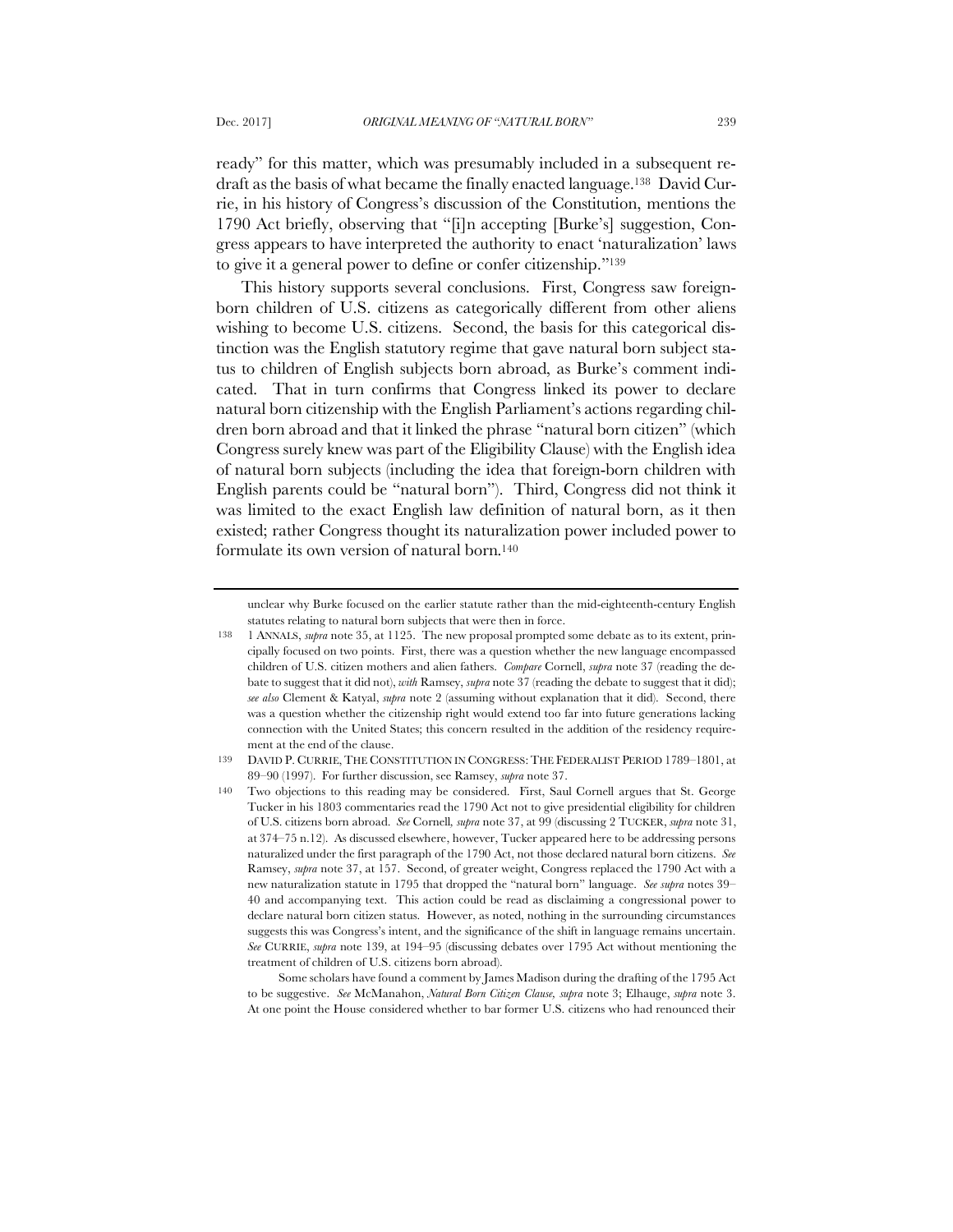In sum, then, the key to the Eligibility Clause is not just its own language, but Congress's Article I, Section 8 power over naturalization. In English law the naturalization power included the power to define who was "natural born." Absent indications to the contrary, Congress's naturalization power should have the same scope—a point confirmed by the 1790 Naturalization Act.

# *C. Limits on Congress's Power to Define "Natural Born"*

While the Constitution thus apparently granted Congress power to define natural birth, we should also consider possible limits on that power. The Constitution's Framers might have conveyed an unlimited power on Congress, but that seems unlikely. In particular, it is not clear that Congress's possession of an unlimited power would resolve the problems of foreign intrigue. If a person born and raised a foreigner could be made eligible for the presidency simply by having enough supporters in Congress to redefine his status, that would seem to heighten rather than ameliorate the problem of foreign intrigue.<sup>141</sup>

Ordinary language and English practice suggest at least two important limits on Congress's power, however. First, it is doubtful that Congress could convey natural born status on persons with no connections to the United States at birth. To begin, it simply does too much violence to the constitutional language to say that a person whose citizenship arises solely from events after birth is a "natural born" citizen. Whatever the interactions between "natural" and "born," there seems no way to plausibly say that a person

citizenship from regaining U.S. citizenship through naturalization. Madison observed that he "did not think Congress, by the Constitution, had any authority to readmit American citizens at all. It was granted to them to admit aliens." 4 ANNALS, *supra* note 40, at 1027. However, this comment provides little guidance. As both the context of the surrounding debate and Madison's language itself make clear, it came in the unrelated context of readmission of former citizens. *See* CURRIE, *supra* note 139, at 195 n.173 (discussing Madison's comment in these terms). It had nothing to do with Congress's power to extend "natural born" status to children born abroad, a topic which was not being discussed at the time. Plainly Madison thought, at minimum, that Congress could grant citizenship at birth to the children of U.S. citizens (the final bill did so, and Madison supported it). Further, Madison did not explain the basis of his belief, so there is no way to determine whether he might also have perceived other limits on Congress's naturalization power. And in any event his reading of the Constitution on this point seems wrong: a former U.S. citizen, having become an alien, would seem eligible for naturalization to the same extent as any other alien. *But see id.* (suggesting that Madison may have believed that U.S. citizens could not expatriate themselves). The final bill did not contain any limit on naturalization in this regard.

It is true, as some scholars point out, that Madison served on the House committee that drafted the bill; the failure to carry over the "natural born" language from the 1790 Act was presumably the work of that committee, as no other source is reflected in the Annals. *See* 4 ANNALS, *supra* note 40, at 1058 (reflecting that the drafting committee was charged with carrying over necessary language from the 1790 Act to complete the new bill). However, nothing indicates why the Committee made the change or why Madison went along with it.

<sup>141</sup> That is especially true because English practice does *not* indicate a limit on retroactivity. As discussed, English statutes routinely conveyed natural born status on categories of persons already born. *See supra* Part II.B.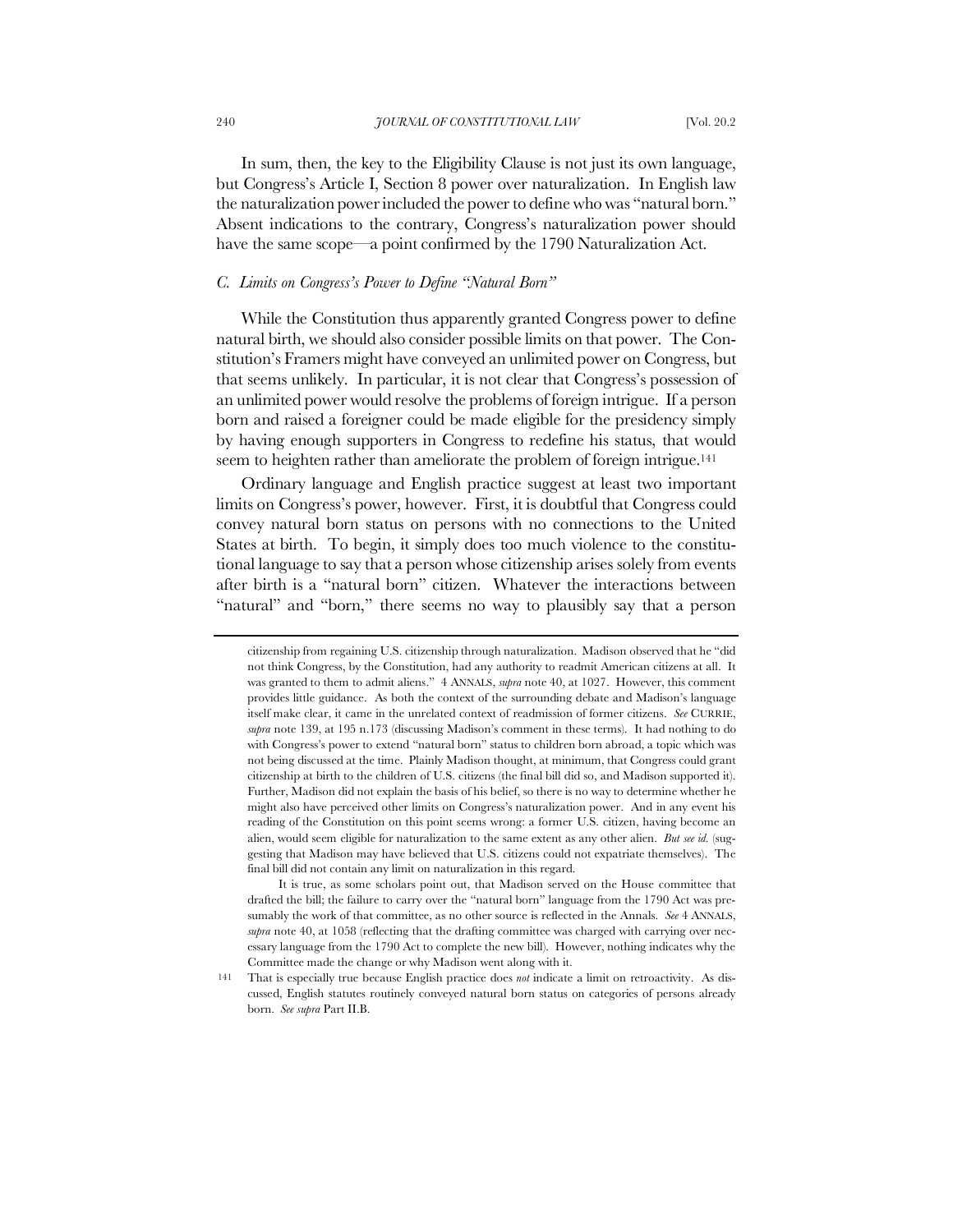whose citizenship does not arise from birth is a "born" citizen. In contrast, one may plausibly say that "natural born" means "conveyed by birth"; while that reading makes the words somewhat superfluous, it is not an uncommon phrasing. A "natural born leader," for example, means simply a person born with leadership qualities, with the word "natural" being largely superfluous.

Further, with one exception, Parliament never gave persons with no connections to England at birth the full status of natural born subjects. It is true, as discussed, that Parliament at various times purported to declare persons with no connection to England at birth to be "natural born subjects" based on subsequent activities (serving in the wartime navy, etc.). However, these statutes did not convey full natural born subject status; each of them contained the "disabling clause" mandated by the Act of Settlement, which limited their subjectship rights—in particular, their eligibility to office. The only persons granted full natural born subject status (including eligibility to office) by statute were those who had material connections to England at birth because their parents or grandparents were English subjects.142

The one exception to this pattern tends to prove the rule. In the 1708 Act, Parliament declared all foreign Protestants, regardless of the circumstances of their birth, to be natural born English subjects, without limitation as to eligibility to office.143 This gesture proved immediately unsatisfactory, was quickly repealed<sup>144</sup> and was not repeated.

Second, it is doubtful that Congress could convey natural born status on a particular individual without giving all similarly situated persons equivalent status. Again, Parliament did not exercise its naturalization power in this way. Some English naturalization acts did declare certain persons by name to be natural born subjects, but they went on to convey equivalent status categorically on all persons similarly situated.145

Recognizing these limits on Congress's naturalization power would help prevent the intrigues that concerned the Framers, while leaving Congress substantial definitional flexibility. To take the example of Baron von Steuben, whom Professor Thach thought John Jay had in mind in first suggesting the Eligibility Clause:146 Steuben was born in Germany of non-U.S. parents and with no connection to the United States. He later came to the United States

<sup>142</sup> *See supra* Part II.B.

<sup>143</sup> 1708 Act, *supra* note 67.

<sup>144</sup> 1711 Act, *supra* note 67; 1 BLACKSTONE, *supra* note 44, at \*363.

<sup>145</sup> *See supra* Part II.B. This limit also may be suggested by the naturalization clause, which only gives Congress power to make a *uniform* rule of naturalization. *See* U.S. CONST. art. I, § 8, cl. 4. While the primary meaning of that phrase was no doubt to contrast with the non-uniform practices of the states, it may also suggest that a naturalization rule must be equally applicable to similarly situated persons.

<sup>146</sup> *See* THACH, *supra* note 23.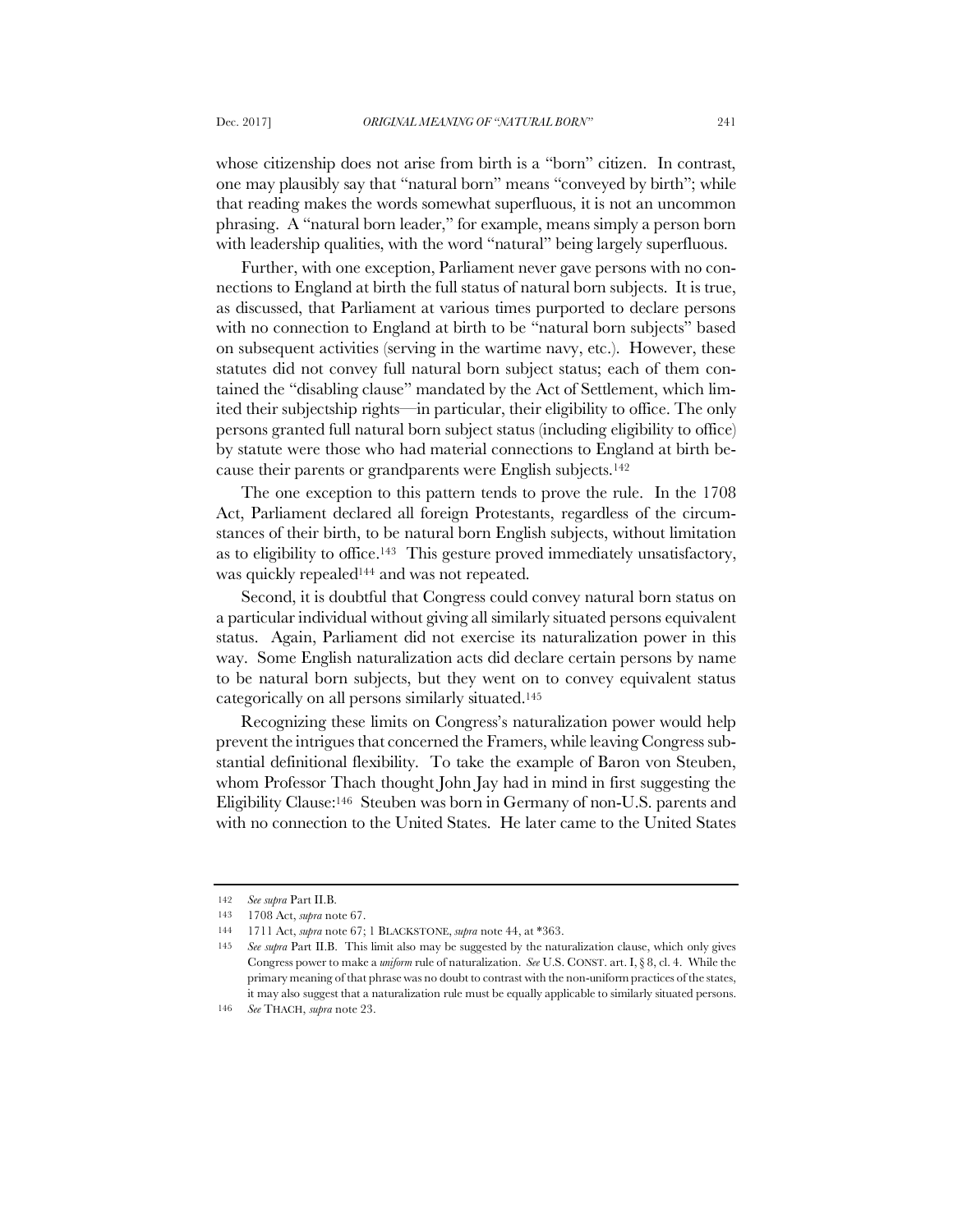and gained fame as an aide to Washington in the Revolutionary War.147 Under no plausible definition of "natural born" was he a "natural born citizen." Once the Constitution took effect, Congress could have made him a naturalized citizen at any time, but could not have made him a "natural born" citizen.148 Similarly, to the extent there was concern over rumored invitations to foreign nobles to assume the presidency, again the requirement of "natural born," even if subject to some legislative definition, would preclude such intrigues in a way that a mere citizenship requirement would not.

As a result, though the Constitution gave Congress power to define who is natural born under its naturalization power, English practice and the purposes of the Eligibility Clause suggest that Congress's power extended only to categories of persons with some material connection to the United States at birth.149

#### **CONCLUSION**

Conventional wisdom holds that "natural born Citizen" in the Constitution's Eligibility Clause means anyone who is made a U.S. citizen at birth under then-existing statutory language. However, that is not the most obvious reading of the clause. The Constitution's reference to "natural" citizenship appears on its face to be a reference to citizenship conveyed by natural

<sup>147</sup> PAUL LOCKHART, THE DRILLMASTER OF VALLEY FORGE: THE BARON DE STEUBEN AND THE MAKING OF THE AMERICAN ARMY 106 (2008).

<sup>148</sup> In fact, however, von Steuben was a citizen of the United States at the time of the Constitution's ratification, having been made a citizen of both Pennsylvania and New York. *Id*. at 295. Thus he was eligible to the presidency under the final version of the Constitution; it is not clear if Jay knew von Steuben was a citizen, and in any event the alternative eligibility rule was not in Jay's proposal.

<sup>149</sup> A related puzzle is whether Congress could declare certain categories of persons *not* to be natural born citizens. As to persons not natural born under common law, the likely answer is yes. English statutory practice both expanded and contracted the definition of "natural born" over the course of the eighteenth century. *See supra* Part II.B. As to persons who had natural born status under common law, the question is more difficult, but there is no direct English precedent for doing so; in any event the question appears to have been mooted by the Fourteenth Amendment's declaration that all persons born in the United States are citizens.

A further difficulty in modern law is that the current naturalization law declares most persons born outside the United States to a U.S. citizen parent to be U.S. citizens, but it does not declare that they are "natural born" citizens. As discussed, the 1790 Act used the phrase "natural born" in this context, but that language was dropped in the 1795 Act; subsequent enactments have followed the 1795 Act in this regard. Thus, while Congress has power to declare persons born outside the United States to a U.S. citizen parent to be "natural born" citizens, perhaps it has not done so. A full examination of this question is beyond the scope of this Article; it is worth noting, however, that Congress seems plainly to understand its Acts as making persons who are citizens at birth eligible to the presidency. *See, e.g.*, S. Res. 511, 110th Cong. (2008) (enacted) (unanimously finding John McCain, who was born in the Panama Canal Zone and thus arguably outside U.S. territory, to be a natural born citizen by prior statute). This resolution generally refers to the children of Americans serving in the military (not just those in McCain's situation) and specifically notes the 1790 Act. As a result, it seems clear that the resolution based its conclusions on McCain's birth abroad to U.S. parents.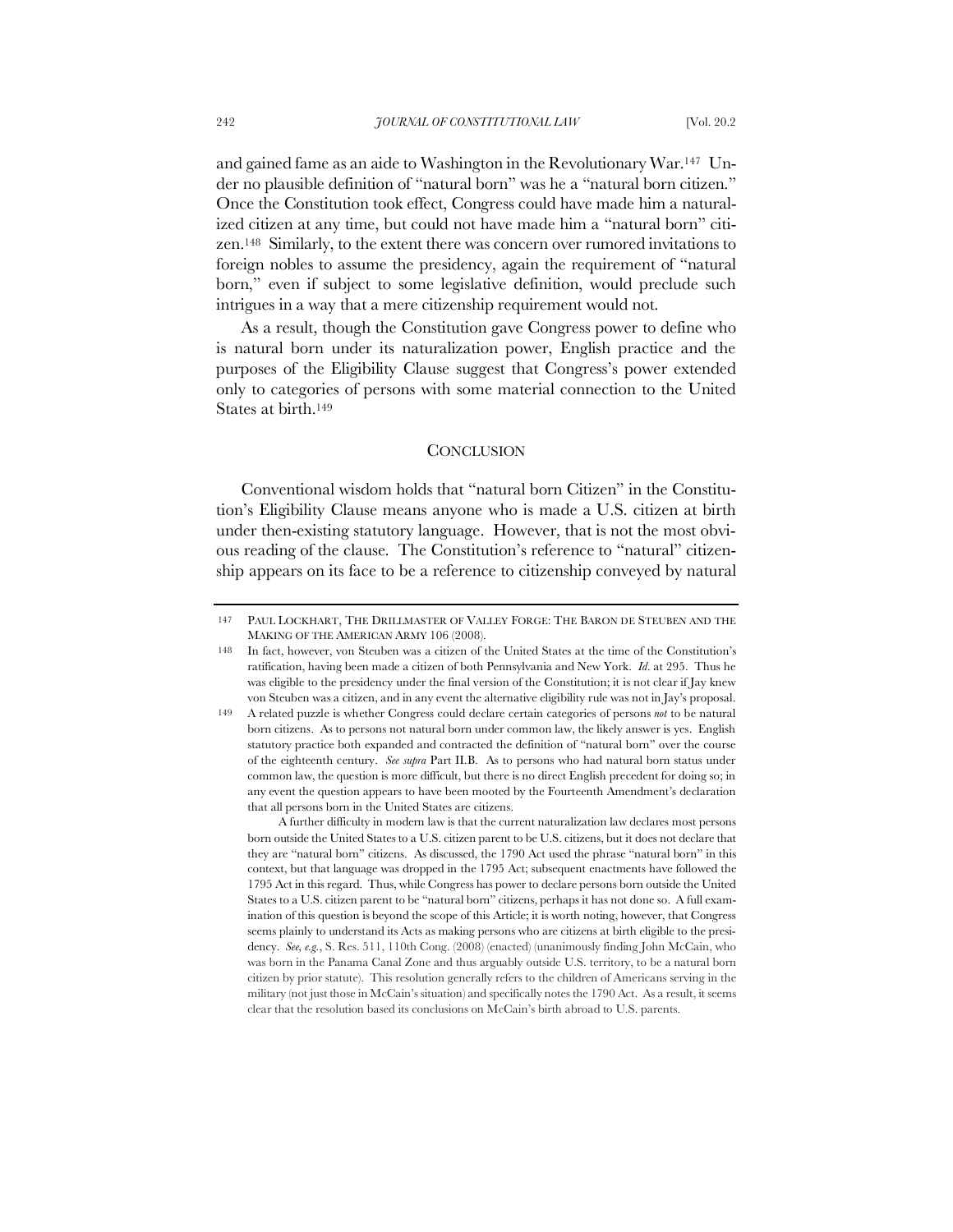law (exactly the opposite of citizenship conveyed by statute). That has in turn led to considerable debate about the eighteenth-century "natural" law of citizenship, which is in turn uncertain depending on whether one looks at English common law, English statutory law, or law-of-nations principles espoused by writers such as Vattel. However, little direct evidence exists as to which view of natural law the Framers might have held. Under this line of inquiry, the better conclusion may be that the clause is inescapably ambiguous as to certain groups of citizens—a position suggested or embraced by several leading scholars.150

As set forth above, careful review of the phrase's history suggests that the conventional view is the best one, although the argument is more difficult and complex than the conventional view acknowledges. The decisive fact about the phrase "natural born" is that it had commonly appeared in English statutes throughout the late-seventeenth and eighteenth centuries. In traditional English common law, "natural born" (applied to "subjects") meant (with minor exceptions) persons born within English territory. However, beginning in 1677, and continuing up to the Framers' time, Parliament had expanded that definition by statute to include some persons born abroad to English parents. Crucially, Parliament had not merely extended the rights of natural born subjects to these new categories, but had declared that persons in the new categories *were* natural born subjects. As Blackstone put it, children so designated by statute "are now natural-born subjects themselves, to all intents and purposes, without any exception . . . ."151

This English practice was known to the Framers (at minimum, through Blackstone's description). And absent any other conclusive definition of the phrase, it seems conclusive in itself. The Framers knew that in English law "natural born" had a core meaning of birth within sovereign territory, but was subject to statutory expansion to include those born overseas with what Parliament considered a sufficient connection to the nation. The best reading of the clause is that this is the constitutional meaning as well.152

This reading is strongly reinforced by the Constitution's grant to Congress of the power to "establish an uniform Rule of Naturalization." The English statutes declaring certain categories of people to be natural born, even if not

<sup>150</sup> *See* Solum, *supra* note 6, at 30 (discussing the "[p]ossibility of [i]rreducible [a]mbiguity" in interpreting the Eligibility Clause); *see also* Jacobson, *supra* note 6 (concluding that, because of the ambiguity of the Framers' intent, a "reasonable reading of the plain text" of the clause should be embraced, under which all citizens at birth would be "natural born").

<sup>151</sup> 1 BLACKSTONE, *supra* note 44, at \*361.

<sup>152</sup> This reading is consistent with the clause's apparent purpose, which was to bar from the presidency people who lacked longstanding attachment to the United States. Like people born in the United States, people born of U.S. parents abroad have an attachment to the United States from birth. The Framers' concern was with people who only became U.S. citizens later in life, who thus (they feared, perhaps unreasonably) might have more attachment to foreign interests, and in particular might scheme to establish foreign rule. *See supra* notes 19–40 and accompanying text.